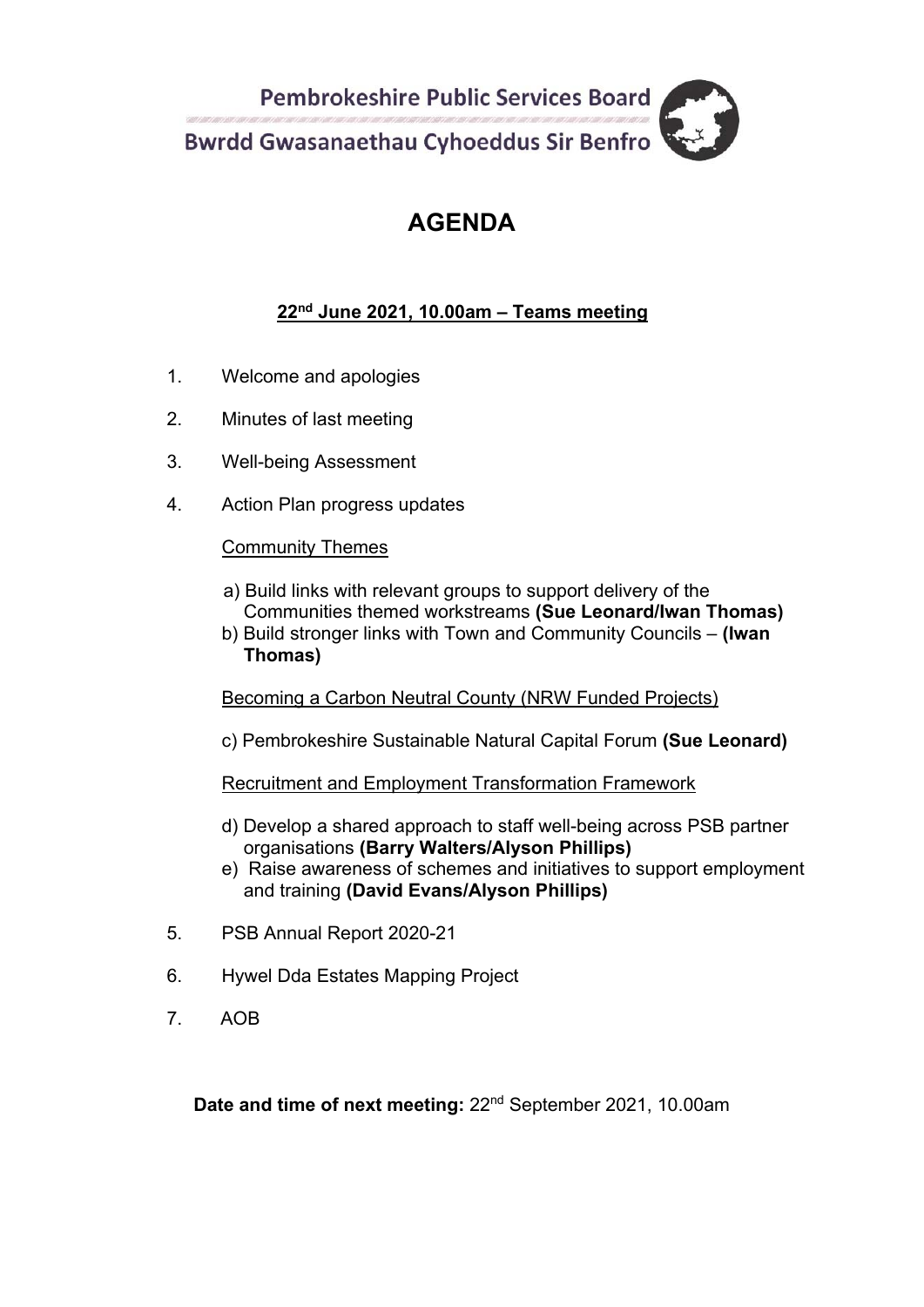**Pembrokeshire Public Services Board Bwrdd Gwasanaethau Cyhoeddus Sir Benfro** 

## **AGENDA**

#### **22 Mehefin 2021, 10.00am – Cyfarfod Teams**

- 1. Croeso ac ymddiheuriadau
- 2. Cofnodion o'r cyfarfod diwethaf
- 3. Asesiad Llesiant
- 4. Diweddariadau ar gynnydd y Cynllun Gweithredu

#### Themâu cymunedol

- a) Creu cysylltiadau gyda grwpiau perthnasol i gefnogi cyflwyniad y ffrydiau gwaith ar thema cymunedau **(Sue Leonard / Iwan Thomas)**
- b) Creu cysylltiadau cryfach gyda chynghorau tref a chymuned **(Iwan Thomas)**

Dod yn Sir Carbon Niwtral (prosiectau a ariennir gan Cyfoeth Naturiol Cymru (CNC))

c) Fforwm Cyfalaf Naturiol Cynaliadwy Sir Benfro **(Sue Leonard)**

Fframwaith Trawsnewid Recriwtio a Chyflogaeth

- ch) Datblygu dull a rennir o ran lles staff ar draws sefydliadau partner y Bwrdd Gwasanaethau Cyhoeddus **(Barry Walters / Alyson Phillips)**
- d) Codi ymwybyddiaeth o gynlluniau a mentrau i gefnogi cyflogaeth a hyfforddiant (David Evans / Alyson Phillips)
- 5. Adroddiad Blynyddol y Bwrdd Gwasanaethau Cyhoeddus 2020-21
- 6. Prosiect Mapio Ystadau Hywel Dda
- 7. UFA

**Dyddiad ac amser y cyfarfod nesaf:** 22 Medi 2021, 10.00am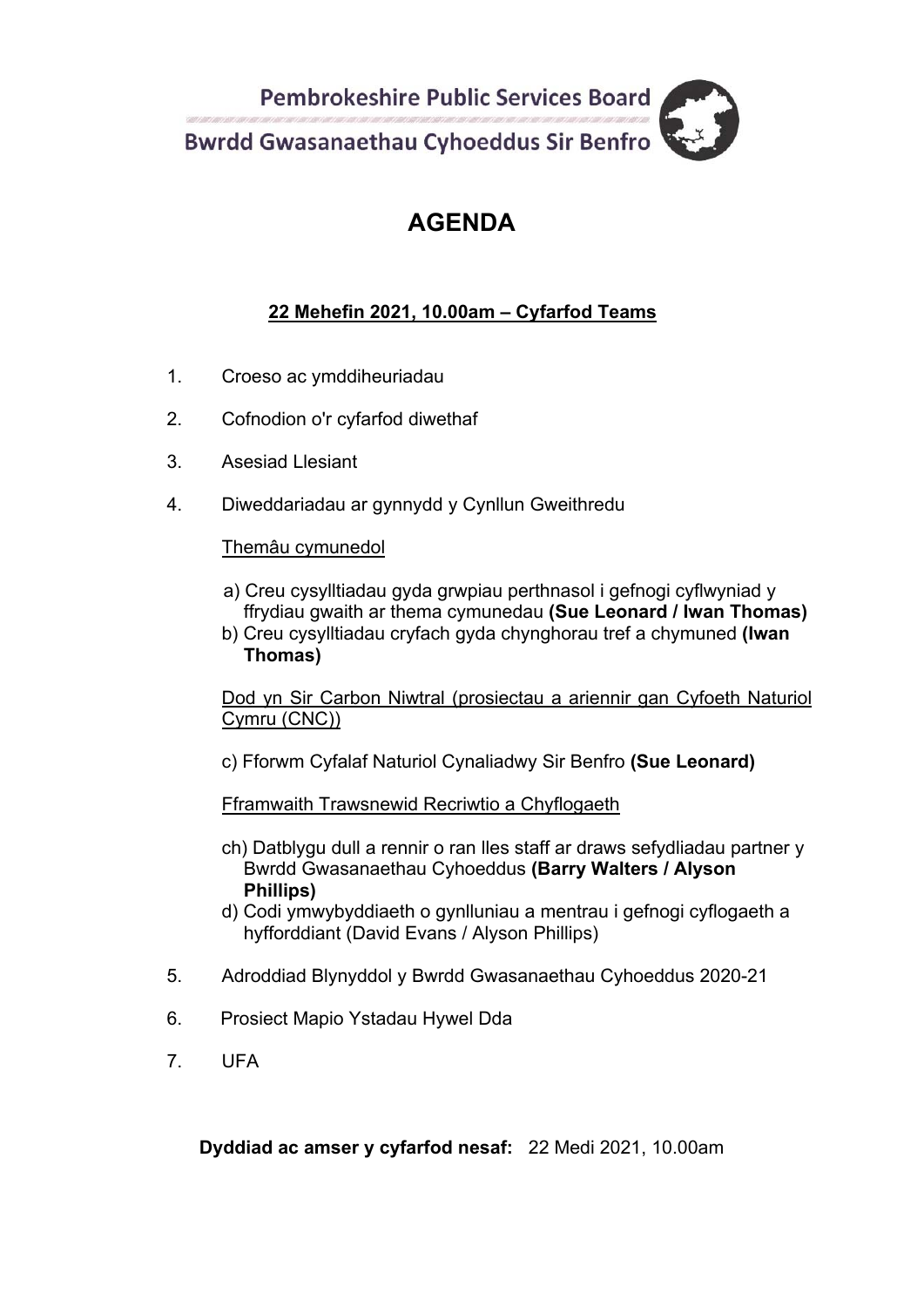## **Bwrdd Gwasanaethau Cyhoeddus Sir Benfro**



#### **MINUTES OF PEMBROKESHIRE PUBLIC SERVICES BOARD Tuesday 27th April 2021 at 10.00am (Skype meeting)**

#### **Present:**

Anna Malloy Port of Milford Haven Abi Marriot PLANED

#### *Support/Secretariat*

Lynne Richards Corporate Partnerships Officer, PCC Amy Richmond-Jones M&WW Fire & Rescue Service Jemma Rees Corporate Partnerships Support Officer, PCC

#### **Apologies**

Richard Brown Interim Chief Executive, Pembrokeshire County Council Anna Bird **Head of Strategic Partnership Development, Hywel Dda UHB** Ros Jervis Director of Public Health, HDUHB Cllr. Cris Tomos Pembrokeshire County Council Alison Perry **Director of Commissioning, Dyfed Powys OPCC** Cllr. Elwyn Williams Vice-Chair MAWW Fire Authority Maria Battle Chair, Hywel Dda UHB Christine Harley Head of Dyfed Powys Local Delivery Unit, HMPPS Nick Evans Corporate Policy and Partnerships Manager, PCC

The meeting commenced at 10.05am

Tegryn Jones Chief Executive, PCNPA (Chair) Sue Leonard Chief Officer, PAVS (Vice-Chair) (left 12.00pm) Dr Steven Jones (SPJ) Director of Community Services, PCC Jonathan Griffiths Director of Social Care & Housing, PCC (from 10.40am) Iwan Thomas Chief Executive Officer, PLANED (left 12.00pm) Dr Barry Walters Principal, Pembrokeshire College (left 11.15am) Supt. Anthony Evans Dyfed Powys Police (left 10.30am) Alyson Phillips **Pembrokeshire Partnership Manager, DWP**<br>Cllr. David Simpson Leader, Pembrokeshire County Council Leader, Pembrokeshire County Council Kevin Jones **Assistant Chief Fire Officer, M&WW FRS** Andrea Winterton Marine Service Manager, Operations, NRW Martyn Palfreman Head of Regional Collaboration, WWCP (left 12.30pm) Philip Kloer Executive Medical Director, Hywel Dda UHB (left 12.05pm) Elaine Lorton County Director, Pembrokeshire, Hywel Dda UHB (left 11.20am) Jessica Williams External Funding Manager, OPCC Mydrian Harries Corporate Head for Prevention & Protection, MAWW FRS Claire George Locality Managerm Hywel Dda UHB Gareth Edwards **Prevention & Early Years Manager, PCC**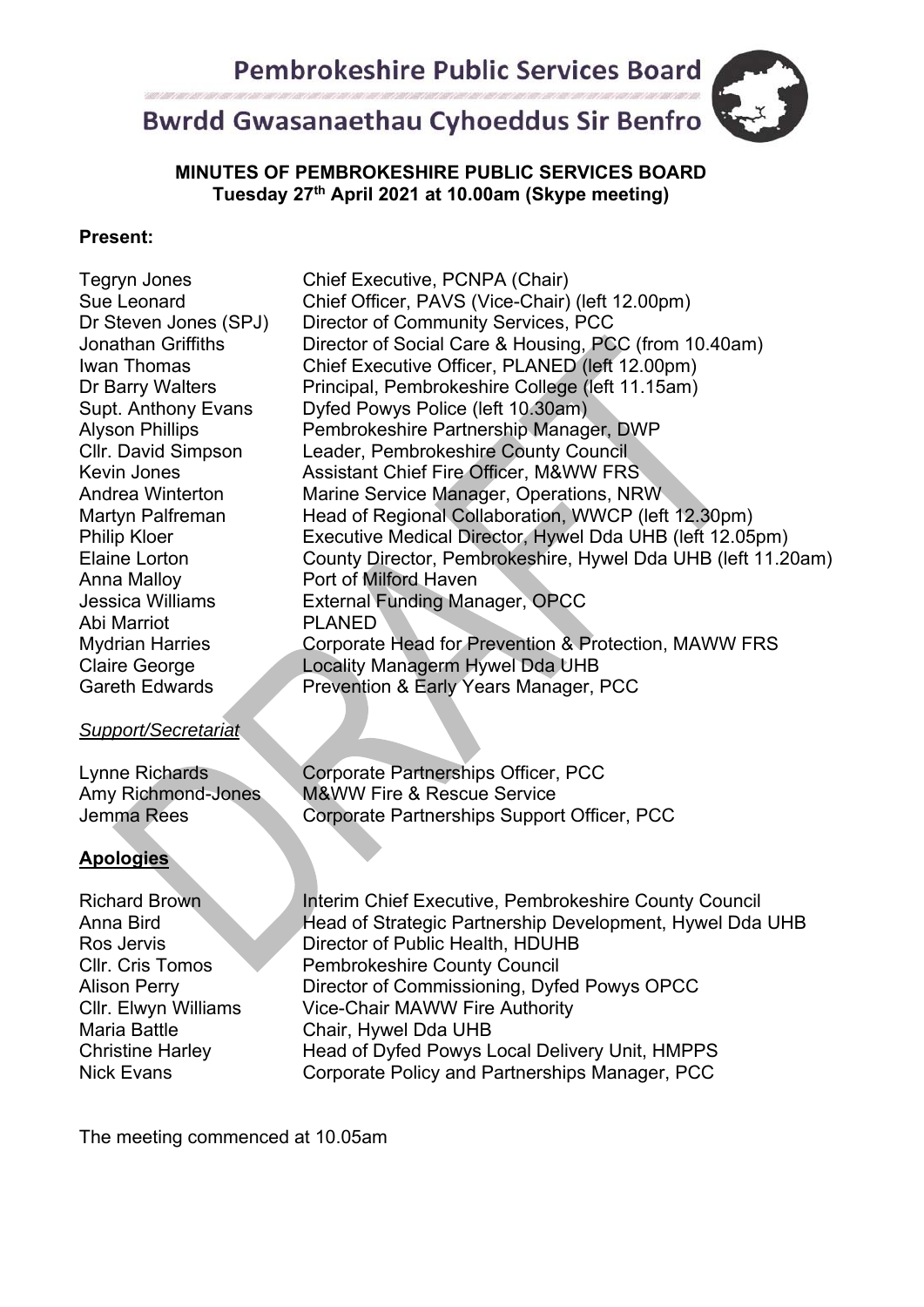#### **1. Welcome and Apologies**

Introductions were made and apologies received from those listed above.

TJ noted that Ann Owen of the Welsh Government had resigned her position as a member of the PSB. No details regarding a replacement representative had been received as yet.

#### **2. Minutes of last meeting/Action Log**

The minutes of the last meeting held on 23<sup>rd</sup> February 2021 were confirmed as an accurate record.

#### Action Log

Updates on actions agreed at the last meeting were as follows;

*Point 1 – SL would circulate a reminder to partners who had not forwarded copies of their Volunteering Strategies to her*  **SL** 

*Points 2 & 3 – To be carried forward to the next meeting* 

#### *Points 4 & 5 – On agenda*

EL gave an update on the Graduate Trainee Programme. A combined bid between Pembrokeshire College, PCC and Hywel Dda for the Academi Wales Graduate Trainee programme had been submitted to WG. Bids would be considered around June with plans for graduates to be in place from January 2022.

EL requested that partners return information by the next PSB meeting regarding the project to map partner estates for collaborative use. She noted that spaces may have to be used differently in the circumstances with an increase in the use of technology and social media and that opportunities to work more collaboratively may have to be expressed in a different way. KJ noted that a similar project was underway in Carmarthenshire. EL would provide a brief update as part of the Minutes/Action Log item at the next meeting.

#### **3. Well-being Assessment Planning 2021-22**

LR updated on items around planning for the well-being assessment.

The first item was a joint letter from Sophie Howe and Julie James setting out their expectations around what PSBs should be taking account of and including in our next Well-being Assessment.

The second item was a summary of the Senedd Public Account Committee Report published in March which looked at barriers to implementing the WBFG Act and offered a number of recommendations for improvement. SL/TJ had been involved and invited to participate in the review in their roles as Chair and vice-Chair of the PSB. LR noted that the majority of the recommendations are for WG or the FG Office and that she was not aware of any expectations that the PSB should respond to the report although a response could be provided if partners thought it appropriate.

**TJ/AW** 

**EL**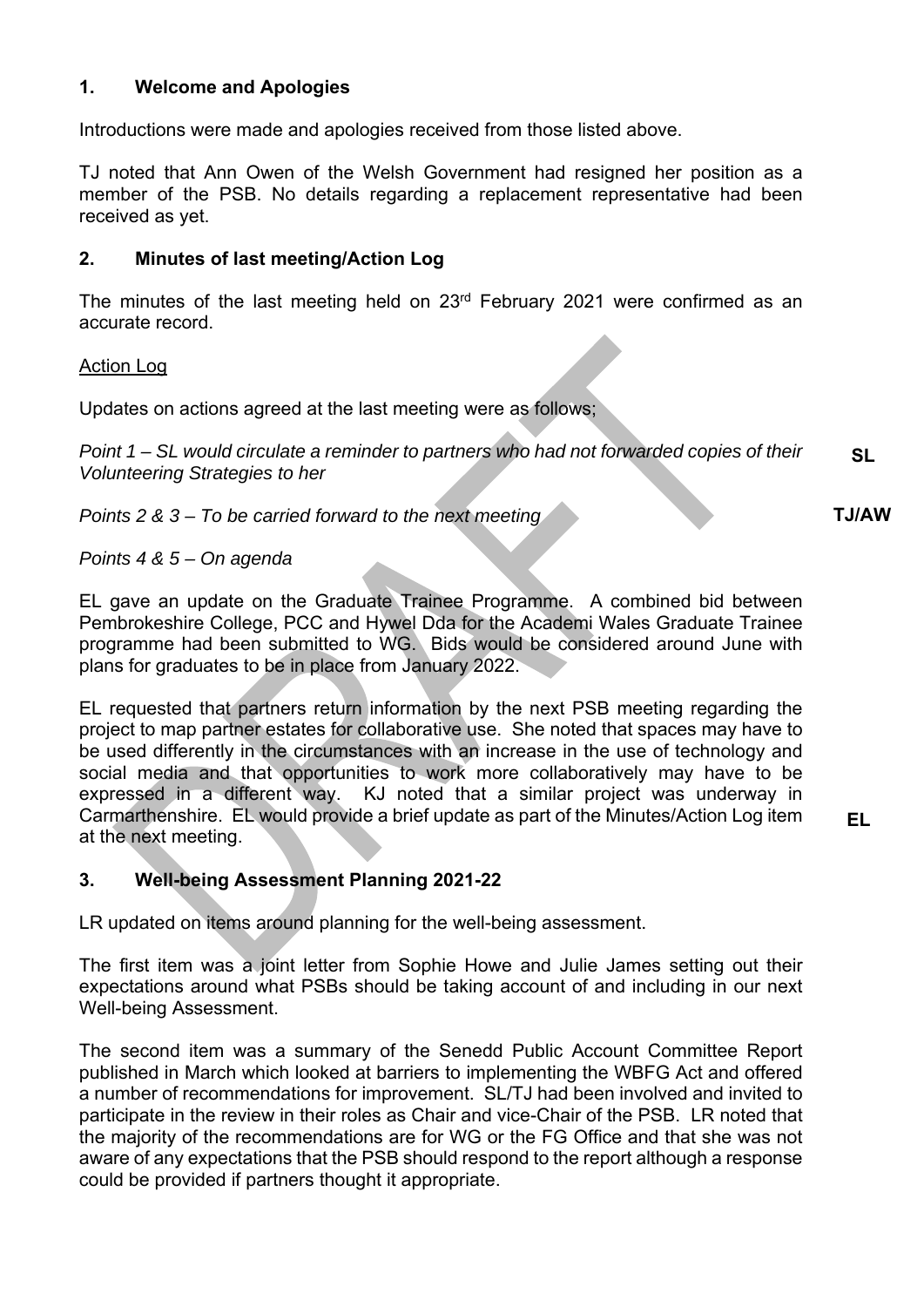The third item on the agenda was an update on work undertaken regionally towards developing the Well-being Assessment. An update had been provided at the last PSB meeting in February and the regional group had met a couple of times since then. The main points to note in terms of progress were;

- The regional group had developed a joint methodology framework which laid out the process and timescales that will be followed
- The Situation Analysis, a review of the current available data, including what is held by partners, will be circulated to all PSB members prior to commencing engagement with the public, to seek views and comments on the appropriateness of the information provided
- An Engagement Plan is being developed which will outline the detailed approach to conducting engagement and consultation on the assessment
- A letter had recently been received from the Co-production Network for Wales inviting PSBs to apply for support in relation to engagement activity for the Wellbeing Assessments. Co-pro Wales have secured 5 years of funding from the National Lottery Community Fund to work with 3 PSBs or a cluster of PSBs on the implementation of co-production in their assessments. Regionally partners are keen to pursue this offer and recommend submitting an application as a cluster of three PSBs, which Ceredigion have offered to draft.

LR then gave an overview of the recommendations for approval by PSB members:

- 1. That the PSB endorses the Joint Methodology Framework for producing the Wellbeing Assessments.
- 2. That each PSB member organisation nominates a 'Data Lead' to assist in the data gathering and analysis for the assessment.
- 3. That the PSB endorses the submission of a regional application to Co-production Network for Wales to support engagement activity during this round of assessments.

MP noted that he was also involved as the RPB representative in the regional group and would be working with the three PSBs to consider any areas of crossover with the development of their Population Needs Assessment. SL said that the engagement process was an important step in production of the next Well-being Assessment and should be a collective effort. She queried whether the engagement process would need to be strictly adhered to or whether each county could follow their own process and whether the engagement period could be extended. LR said that the regional timeline and engagement process would have to be followed but that the activity would need to meet Pembrokeshire's requirements. SL also noted that there was the potential to cause confusion with PLANED also having developed a community survey as part of the CWBR project. LR said that this would be considered as part of development of the regional survey.

Several partners noted the importance of linking with all PSB partners to identify relevant information held by them and that it was important to take account of lessons learnt and areas that should have had more focus in the last Assessment. PK also noted that many partners would be undertaking a range of engagement work after the elections had taken place and that it would important to link in with this work.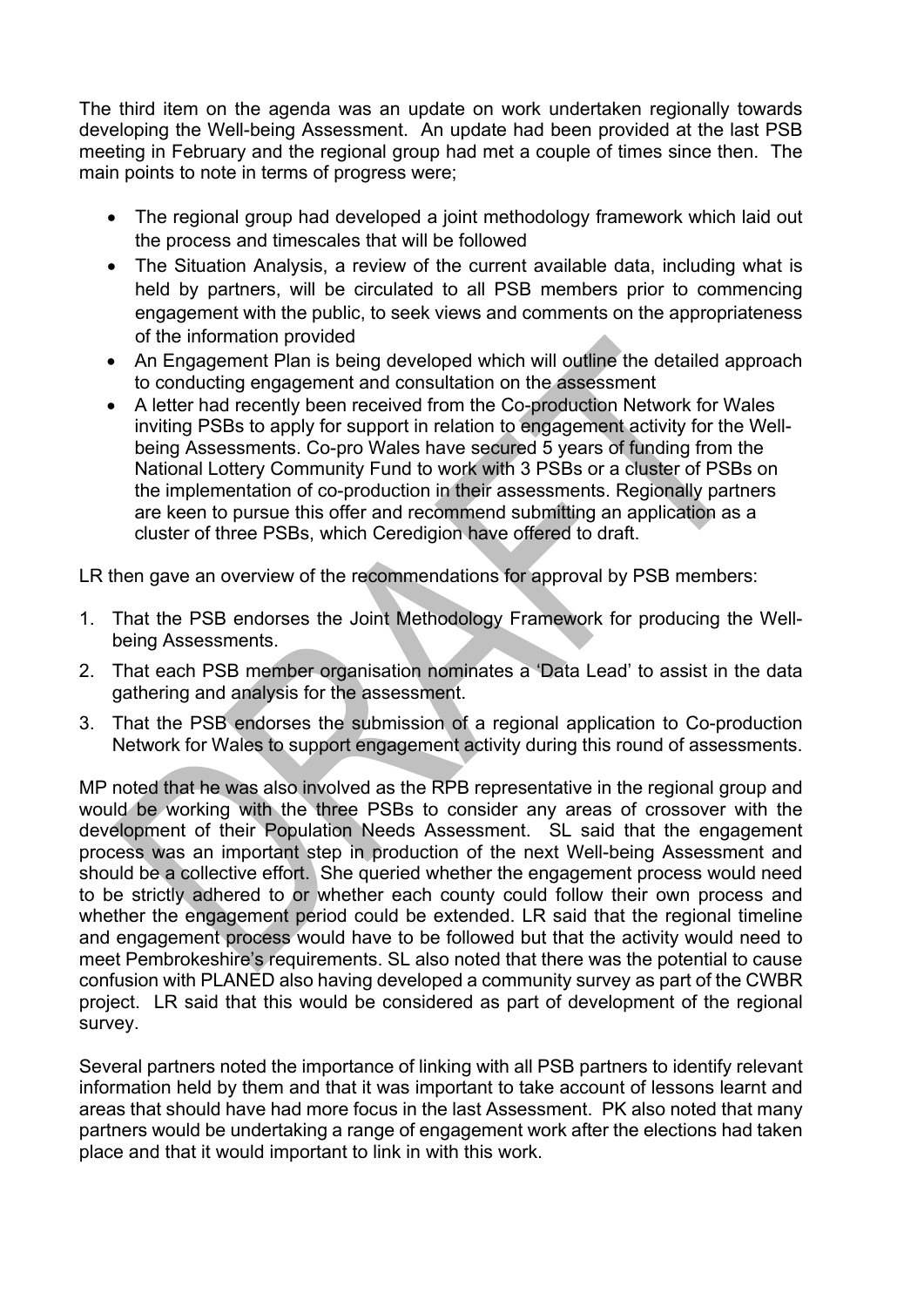LR noted that a review of data held by partners would take place as part of the situation analysis phase which is why it would be important for partners to identify their data leads to assist with this process.

PSB partners endorsed both the joint methodology framework and submission of a regional application, to include the PSBs from Pembrokeshire, Carmarthenshire, Ceredigion, Powys and the Regional Partnership Board, to the Co- production Network for Wales to support engagement activity in developing the Well-being Assessment. Contact would be made with PSB partner in the next few days to ask them to provide information on data leads for their organisations.

**LR** 

#### **4. Action Plan progress updates**

TJ noted that PSB partners had provided brief written updates on action plans that had been endorsed by the Board in November 2020.

Build links with relevant groups to support delivery of the Communities themed workstreams *(Leads - Sue Leonard/Iwan Thomas)*

There was no additional update in addition to the written update circulated.

Build stronger links with Town and Community Councils *(Lead - Iwan Thomas)*

IT introduced AM who provided a brief presentation on the CWBR project and key findings.

The project had focused on 12 community areas and the development of action Wellbeing Plans for each. AM provided an overview of the bespoke support offered to town and community councils and the focus on engaging young people aged 20-25 in the work of councils. The project had used an asset based strengths approach and had received support from One Voice Wales and worked with PAVS around methods of engagement. A pack of resources developed as part of the project would be available online alongside a youth engagement toolkit.

CG noted that following on from the project and successful engagement with the town and community council sector One Voice Wales were supporting a funded engagement officer post.

TJ thanked AM for the presentation.

Pembrokeshire Sustainable Natural Capital Forum *(Lead - Sue Leonard)* and Review of activity helping to make Pembrokeshire carbon neutral *(Lead - Tegryn Jones)*

TJ noted that these projects would form part of the combined high-level discussion around climate and environmentally focused activity to be undertaken by PSB partner organisations with the aim of introducing a more joined up approach.

Develop a shared approach to staff well-being across PSB partner organisations *(Leads - David Evans/Alyson Phillips)*

There was no additional update in addition to the written update circulated. PK noted that there was an opportunity to reflect on lessons learnt around staff well-being with EL suggesting a one-off 'debrief' sessions for partners to these lessons and what could be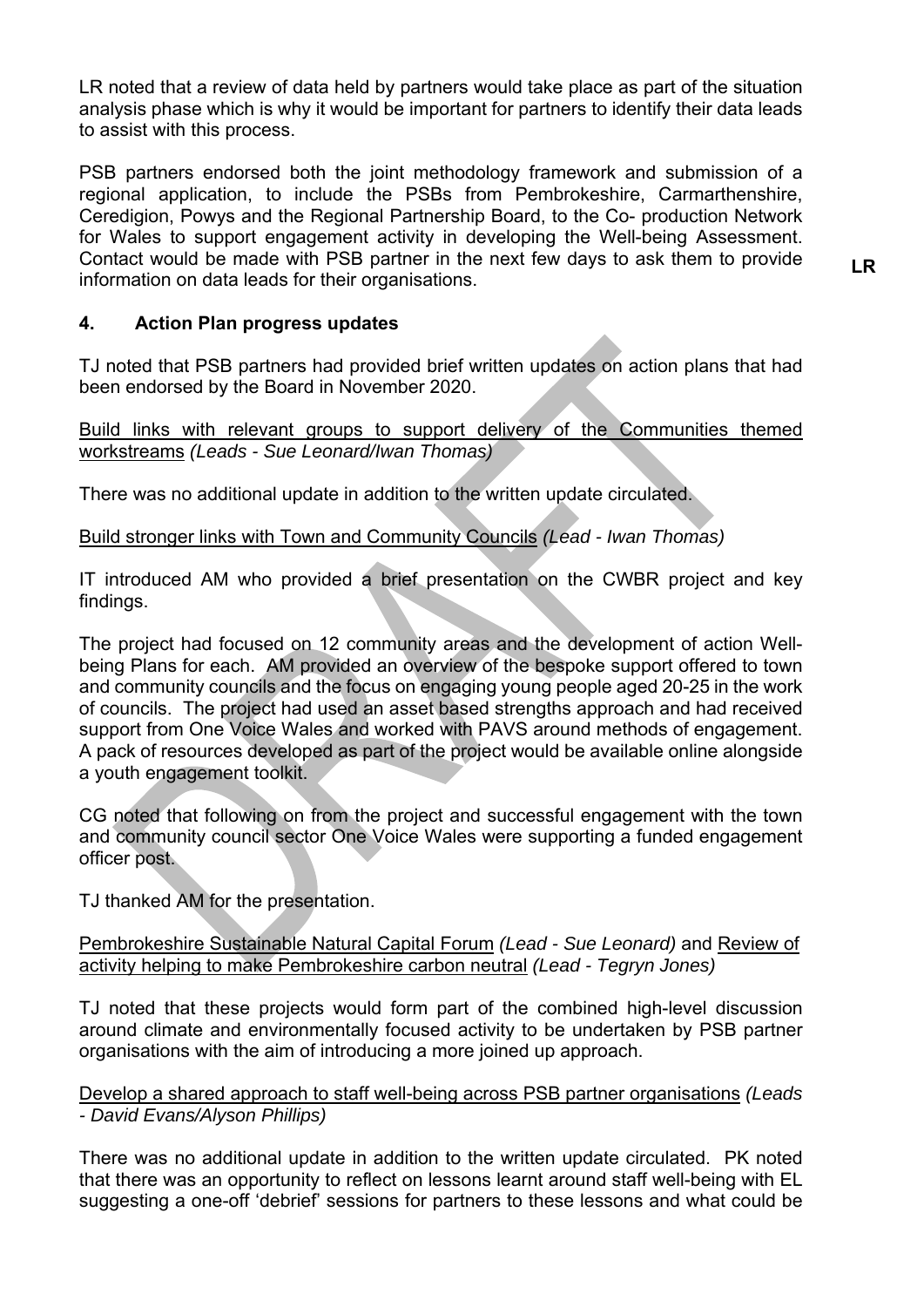used in planning for a similar situation. BW/AP/EL agreed to take a lead on setting up a one off de-briefing session for partner organisations and provide an update at the next meeting. **BW/AP/ EL** 

#### Raise awareness of schemes and initiatives to support employment and training *(Leads - David Evans/Alyson Phillips)*

BW gave an update on opportunities available through Pembrokeshire College. SPJ noted that there had been a lot of interest in the Kickstart Scheme opportunities being offered by PCC but that the Council were experiencing a broader issue around recruitment of staff across the board. He noted that discussions had been held some time ago in PSB meetings around advertising employment opportunities in Pembrokeshire more widely in other areas of the UK and that a discussion around collaborative recruitment could be something that the PSB might wish to consider at a later date. Partners from Health and MAWW FRS agreed that they had experienced similar issues in recruiting to a number of roles. JG noted that discussions had been held within PCC around a critical skills programme some years ago which would have benefits for all partners.

Mapping of current climate and environmentally focused activity *(Lead - Andrea Winterton)*

AW updated on two regional meetings – one around environmental project mapping and a workshop on WG's carbon calculator – that had been postponed and would be rescheduled.

#### Building Climate Resilient Communities *(Lead - Andrea Winterton)*

This project would also form part of the combined high-level discussion around climate and environmentally focused activity noted above.

#### **5. Volunteering for Pembrokeshire programme**

SL provided an update on the Volunteering for Pembrokeshire programme and the development of the Volunteering for Pembrokeshire Strategy and Pembrokeshire Community Fund.

SL outlined the main points in development of the strategy and noted that PCC would be providing funding for a part time officer to work on implementing the local authority volunteering policy and to work with the PAVS volunteering team. It was possible that PAVS might be able to top up the funding to make it a full time post.

PSB partners agreed to support consultation around the strategy when it is launched later in the year. With regard to whether the Volunteering Strategy Implementation Group should sit within the PSB governance framework, it was agreed that the PSB would receive regular updates as a link to the Communities theme within the Well-being Plan.

SL then provided an update on the proposal to develop a Pembrokeshire Community Fund, suggesting that the PSB should have oversight of such a fund. How communities would be involved in how the fund is invested was still to be determined and SL noted that Angela Stoddart is continuing to work on the project to provide suggestions for this and other questions. SL said that she hoped that a community led partnership could be built into the PSB governance structure, utilising the experience gained by DPP and the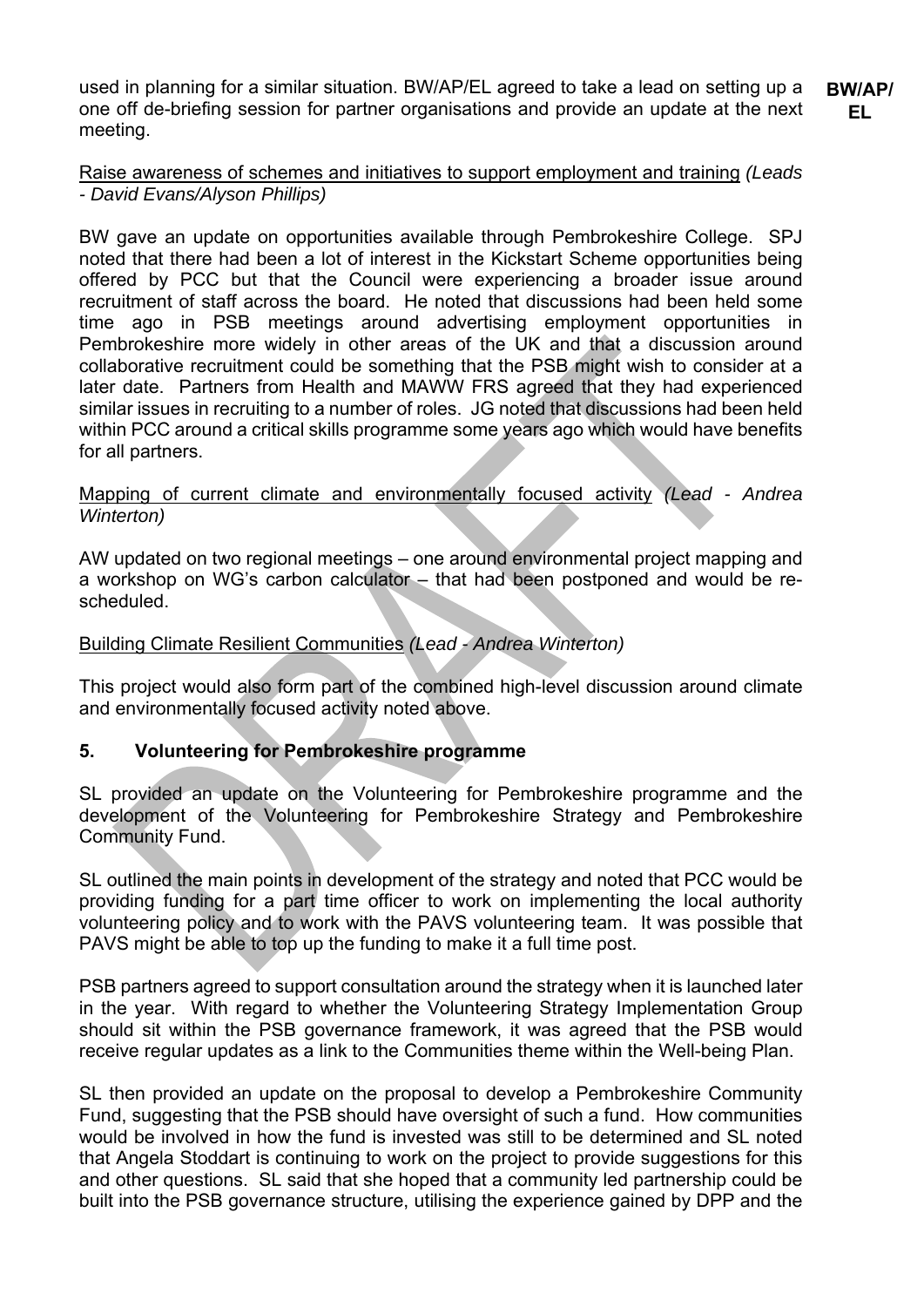participatory budgeting approach that had been used to fund community led projects last year.

SPJ noted that there would be significant potential in such a fund but that careful consideration would need to be given to governance. JG suggested that the fund should not be managed by a public body and that there would be more advantages to something that was managed directly by the community.

#### **6. Integrated Locality Networks**

CG gave an update on work to establish six integrated locality networks across Pembrokeshire, embedding an asset based community development approach to integrating public sector assets to support the sustainable development of communities. The approach was being re-visited after being paused due to the pandemic, although CG noted that some progress had been made.

The advantages of the networks approach was discussed in terms of engagement and networking possibilities, but it was also noted that it would be important to clarify their exact role. Following brief discussion around the scope of the networks and the various elements that they should extend to include, including town and community councils and issues of an environmental context, it was agreed that CG would look to contact the members of the Pembrokeshire Co-production and Engagement Network to act as PSB member leads in each of the network areas.

#### **7. Operation Dawns Glaw**

MH provided partners with a presentation on Operations Dawns Glaw, the MAWW Fire Service's annual programme to tackle deliberate grass fires, asking that partners raise awareness of the programme within their own organisations.

TJ thanked MH for his presentation.

#### **8. Integration of Early Years Transformation Programme update**

GE provided partners with an update on the Integration of Early Years Transformation Programme, including the aims and core values of the project and next steps in development. The potential benefits of the programme were outlined along with issues around sustainability and the frustrations of short term funding.

TJ thanked GE for his presentation. Further updates will be provided as appropriate.

#### **9. Pride in Pembrokeshire**

As part of the work around volunteering carried out by PAVS the opportunity was taken to evaluate the Pride in Pembrokeshire award. The report provided presented an overview of the winners since 2017, where the winning groups were located and how the work of the winning groups aligned to the national well-being goals and previous winners had also been asked to comment on how the award had helped them. Alongside this and discussions with PAVS, who administer the award on behalf of the PSB, a number of options for improvement and recommendations were developed to both streamline the process and align the award more closely with the Well-being Plan.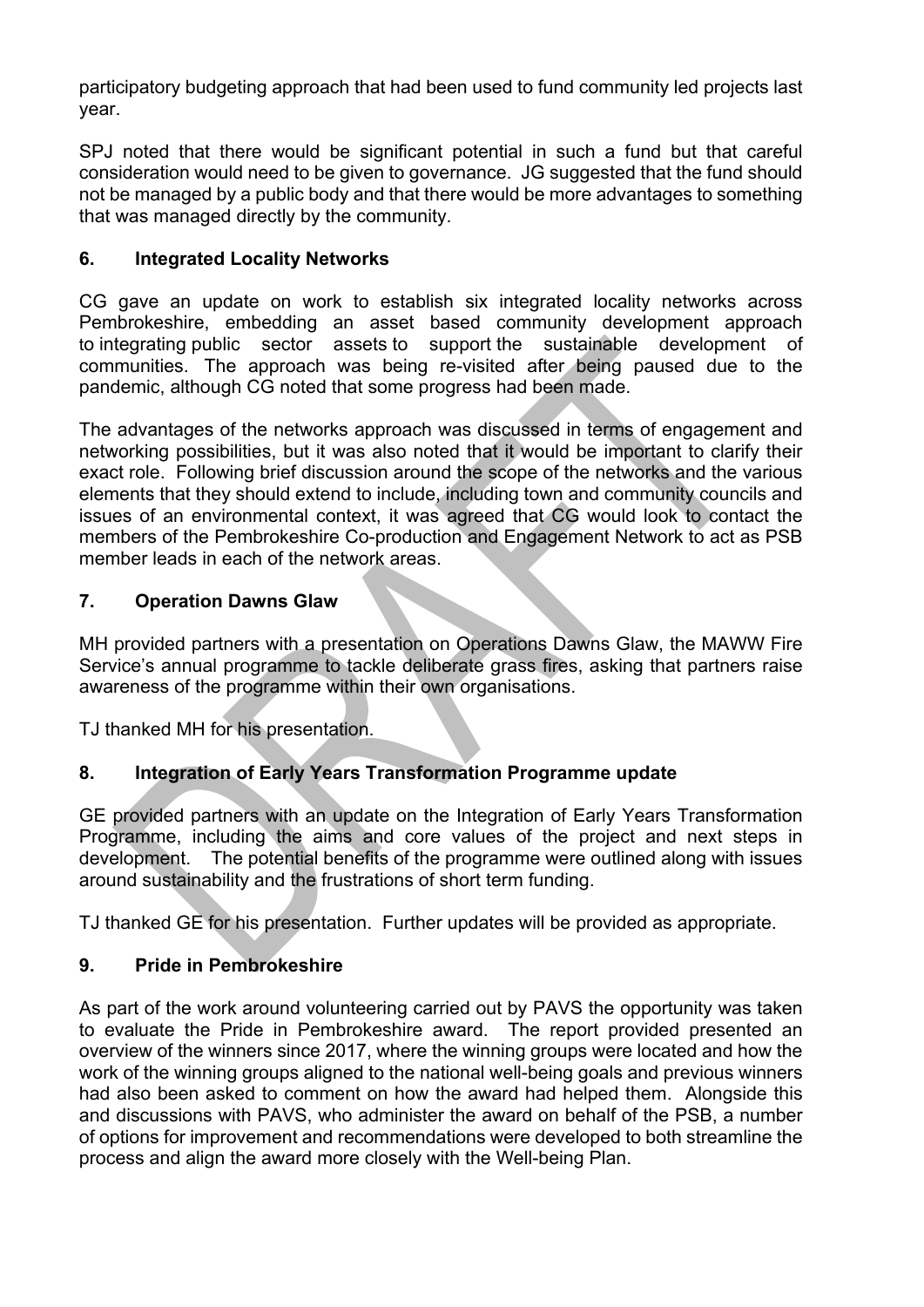After a brief discussion the recommendations as outlined in the report were agreed and a further update would be provided following a review of their implementation in around 12 months' time.

#### **10. AOB**

There was no other business.

The meeting ended at 12.45pm.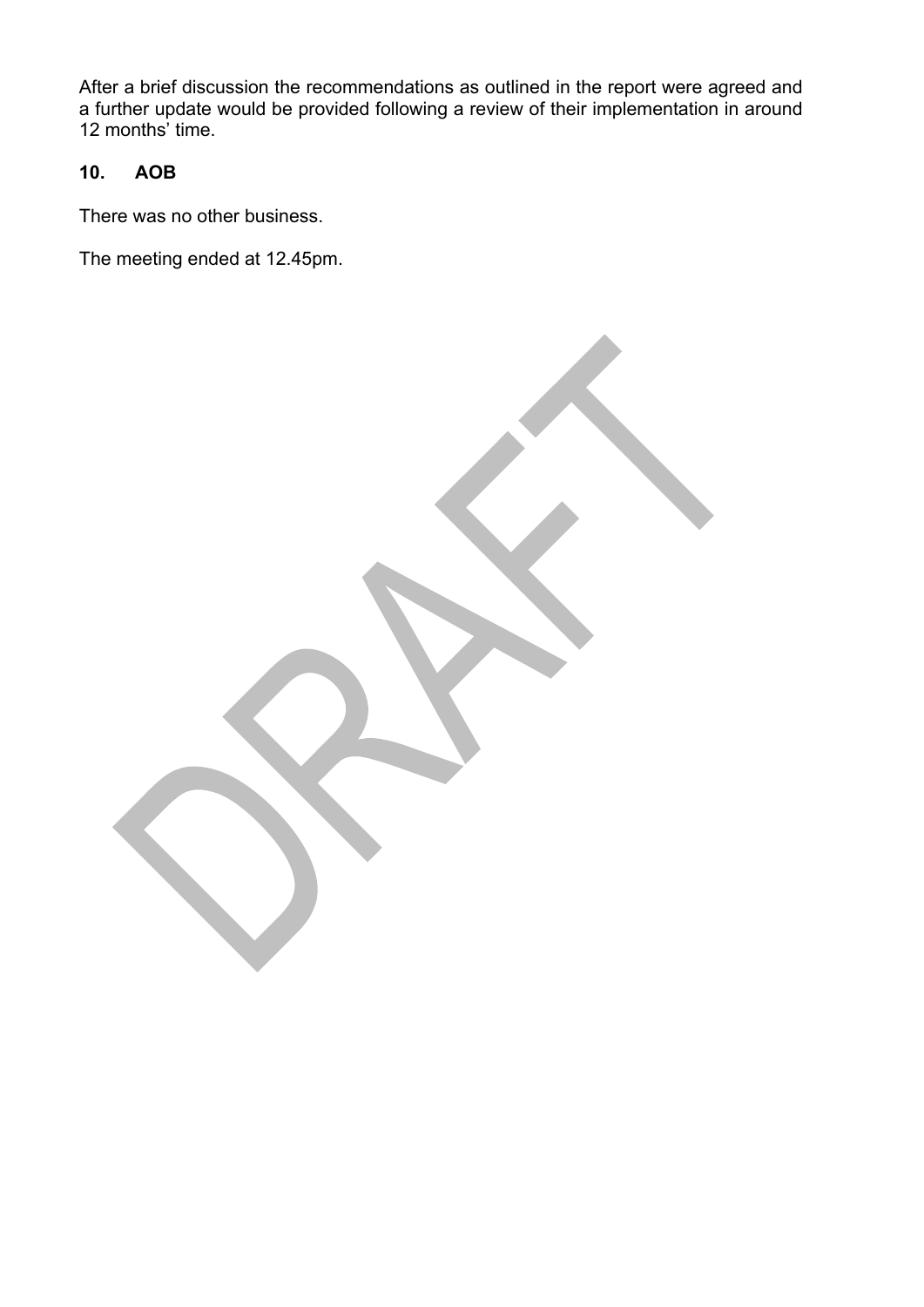# **Bwrdd Gwasanaethau Cyhoeddus Sir Benfro**

#### **COFNODION BWRDD GWASANAETHAU CYHOEDDUS SIR BENFRO Dydd Mawrth 27 Ebrill 2021 am 10:00am (Cyfarfod Skype)**

#### **Yn bresennol:**

| <b>Tegryn Jones</b>       | Prif Weithredwr, Awdurdod Parc Cenedlaethol Arfordir Penfro<br>(Cadeirydd)                          |
|---------------------------|-----------------------------------------------------------------------------------------------------|
| Sue Leonard               | Prif Swyddog, Cymdeithas Gwasanaethau Gwirfoddol Sir<br>Benfro (Is-Gadeirydd) (gadawodd am 12:00pm) |
| Dr Steven Jones (SPJ)     | Cyfarwyddwr Gwasanaethau Cymunedol, Cyngor Sir<br>Penfro                                            |
| <b>Jonathan Griffiths</b> | Cyfarwyddwr Gofal Cymdeithasol a Thai, Cyngor Sir<br>Penfro (o 10:40am)                             |
| Iwan Thomas               | Prif Weithredwr, PLANED (gadawodd am 12:00pm)                                                       |
| Dr Barry Walters          | Pennaeth, Coleg Sir Benfro (gadawodd am 11:15am)                                                    |
| Yr Uwch-arolygydd         |                                                                                                     |
| <b>Anthony Evans</b>      | Heddlu Dyfed Powys (gadawodd am 10:30am)                                                            |
| <b>Alyson Phillips</b>    | Rheolwr Partneriaeth Sir Benfro, Yr Adran Gwaith a<br>Phensiynau                                    |
| Y Cyngh. David Simpson    | Arweinydd, Cyngor Sir Penfro                                                                        |
| Kevin Jones               | Prif Swyddog Tân Cynorthwyol, Gwasanaeth Tân ac                                                     |
|                           | Achub Canolbarth a Gorllewin Cymru                                                                  |
| Andrea Winterton          | Rheolwr Gwasanaeth Morol, Gweithrediadau, Cyfoeth<br><b>Naturiol Cymru</b>                          |
| Martyn Palfreman          | Pennaeth Cydweithio Rhanbarthol, Partneriaeth Gofal                                                 |
|                           | Gorllewin Cymru (gadawodd am 12:30pm)                                                               |
| <b>Philip Kloer</b>       | Cyfarwyddwr Meddygol Gweithredol, Bwrdd Iechyd Prifysgol                                            |
|                           | Hywel Dda (gadawodd am 12:05pm)                                                                     |
| <b>Elaine Lorton</b>      | Cyfarwyddwr Sirol, Sir Benfro, Bwrdd Iechyd Prifysgol Hywel<br>Dda (gadawodd am 11:20am)            |
| <b>Anna Malloy</b>        | Porthladd Aberdaugleddau                                                                            |
| <b>Jessica Williams</b>   | Rheolwr Cyllid Allanol, Swyddfa'r Comisiynydd Heddlu a                                              |
|                           | Throseddu                                                                                           |
| Abi Marriot               | <b>PLANED</b>                                                                                       |
| <b>Mydrian Harries</b>    | Pennaeth Corfforaethol Atal a Gwarchod, Gwasanaeth Tân ac                                           |
|                           | Achub Canolbarth a Gorllewin Cymru                                                                  |
| <b>Claire George</b>      | Rheolwr Ardal, Bwrdd Iechyd Prifysgol Hywel Dda                                                     |
| <b>Gareth Edwards</b>     | Rheolwr Atal a'r Blynyddoedd Cynnar, Cyngor Sir Penfro                                              |
|                           |                                                                                                     |
| Cymorth/Ysgrifenyddiaeth  |                                                                                                     |
| Lynne Richards            | Swyddog Partneriaethau Corfforaethol, Cyngor Sir Penfro                                             |
| Amy Richmond-Jones        | Gwasanaeth Tân ac Achub Canolbarth a Gorllewin Cymru                                                |
| Jemma Rees                | Swyddog Cymorth Partneriaethau Corfforaethol, Cyngor Sir<br>Penfro                                  |

#### **Ymddiheuriadau**

Richard Brown Prif Weithredwr Interim, Cyngor Sir Penfro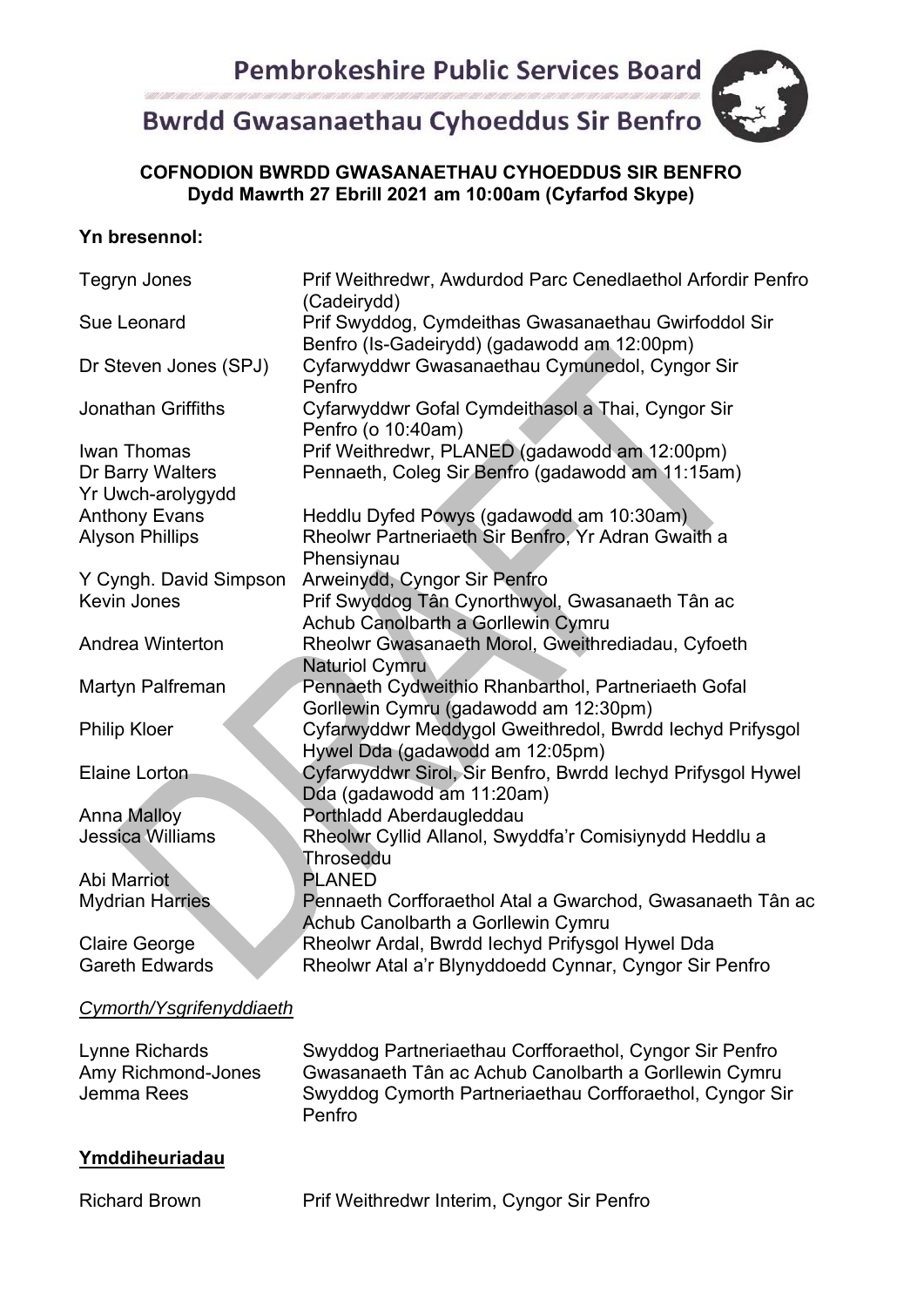| Anna Bird               | Pennaeth Datblygu Partneriaeth Strategol, Bwrdd Iechyd<br>Prifysgol Hywel Dda          |  |
|-------------------------|----------------------------------------------------------------------------------------|--|
| Ros Jervis              | Cyfarwyddwr Iechyd y Cyhoedd, Bwrdd Iechyd<br>Prifysgol Hywel Dda                      |  |
| Y Cyngh. Cris Tomos     | <b>Cyngor Sir Penfro</b>                                                               |  |
| <b>Alison Perry</b>     | Cyfarwyddwr Comisiynu, Swyddfa Comisiynydd Heddlu a<br><b>Throseddu Dyfed Powys</b>    |  |
| Y Cyngh. Elwyn Williams | Is-Gadeirydd Awdurdod Tân Canolbarth a Gorllewin Cymru                                 |  |
| <b>Maria Battle</b>     | Cadeirydd, Bwrdd Iechyd Prifysgol Hywel Dda                                            |  |
| <b>Christine Harley</b> | Pennaeth Uned Gyflawni Leol Dyfed Powys, Gwasanaeth<br>Prawf a Charchardai Ei Mawrhydi |  |
| <b>Nick Evans</b>       | Rheolwr Polisi a Phartneriaethau Corfforaethol, Cyngor Sir<br>Penfro                   |  |

Dechreuodd y cyfarfod am 10:05am

#### **1. Croeso ac Ymddiheuriadau**

Gwnaed cyflwyniadau a derbyniwyd ymddiheuriadau gan y rhai a restrir uchod.

Nododd TJ fod Ann Owen o Lywodraeth Cymru wedi ymddiswyddo o fod yn aelod o'r Bwrdd Gwasanaethau Cyhoeddus. Nid oedd unrhyw fanylion ynghylch cynrychiolydd i gymryd ei lle wedi dod i law eto.

#### **2. Cofnodion y cyfarfod diwethaf/Log Gweithredu**

Cadarnhawyd fod cofnodion y cyfarfod diwethaf a gynhaliwyd ar 23 Chwefror 2021 yn gywir.

#### Log Gweithredu

Roedd diweddariadau ar gamau gweithredu y cytunwyd arnynt yn y cyfarfod diwethaf fel a ganlyn;

*Pwynt 1 – Byddai SL yn cylchredeg neges atgoffa i bartneriaid nad oeddent wedi anfon copïau o'u Strategaethau Gwirfoddoli ymlaen ati*  **SL** 

*Pwyntiau 2 a 3 – I'w cario ymlaen i'r cyfarfod nesaf* 

#### **TJ/AW**

#### *Pwyntiau 4 a 5 – Ar yr agenda*

Rhoddodd EL ddiweddariad ar y Rhaglen Hyfforddi Graddedigion. Roedd cynnig ar y cyd rhwng Coleg Sir Benfro, Cyngor Sir Penfro a Hywel Dda ar gyfer Rhaglen Hyfforddi Graddedigion Academi Cymru wedi cael ei gyflwyno i Lywodraeth Cymru. Byddai cynigion yn cael eu hystyried oddeutu mis Mehefin gyda chynlluniau i raddedigion fod yn eu lle o fis Ionawr 2022.

Gofynnodd EL i bartneriaid ddychwelyd gwybodaeth erbyn cyfarfod nesaf y Bwrdd Gwasanaethau Cyhoeddus ynghylch y prosiect i fapio ystadau partneriaid ar gyfer defnydd cydweithredol. Nododd y gallai fod angen i fannau gael eu defnyddio'n wahanol dan yr amgylchiadau gyda chynnydd yn y defnydd o dechnoleg a'r cyfryngau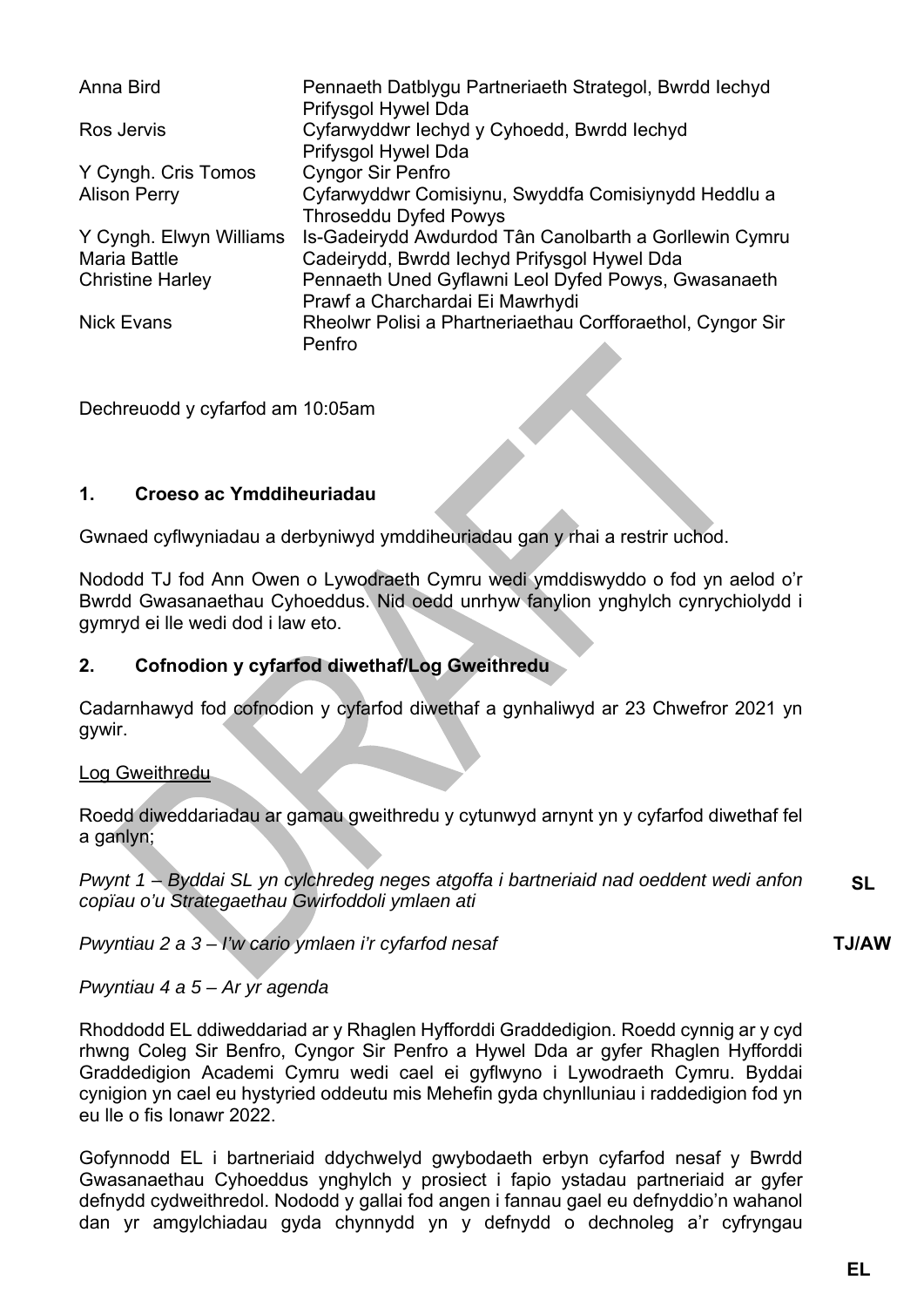cymdeithasol ac y gallai fod yn rhaid i gyfleoedd i weithio'n fwy cydweithredol gael eu mynegi mewn ffordd wahanol. Nododd KJ fod prosiect tebyg ar y gweill yn Sir Gaerfyrddin. Byddai EL yn darparu diweddariad byr fel rhan o'r eitem Cofnodion/Log Gweithredu yn y cyfarfod nesaf.

#### **3. Cynllunio Asesiad Llesiant 2021-22**

Rhoddodd LR ddiweddariad ar eitemau mewn perthynas â chynllunio ar gyfer yr asesiad llesiant.

Llythyr ar y cyd oddi wrth Sophie Howe a Julie James oedd yr eitem gyntaf, yn nodi eu disgwyliadau o ran yr hyn y dylai Byrddau Gwasanaethau Cyhoeddus fod yn ei ystyried ac yn ei gynnwys yn ein Hasesiad Llesiant nesaf.

Crynodeb o Adroddiad Pwyllgor Cyfrifon Cyhoeddus y Senedd a gyhoeddwyd ym mis Mawrth oedd yr ail eitem, yn bwrw golwg ar y rhwystrau i roi Deddf Llesiant Cenedlaethau'r Dyfodol ar waith ac yn cynnig nifer o argymhellion ar gyfer gwella. Roedd SL/TJ wedi bod yn rhan o'r adolygiad ac wedi cael eu gwahodd i gyfranogi ynddo yn eu rolau fel Cadeirydd ac Is-Gadeirydd y Bwrdd Gwasanaethau Cyhoeddus. Nododd LR mai argymhellion i Lywodraeth Cymru neu Swyddfa Comisiynydd Cenedlaethau'r Dyfodol yw'r mwyafrif ac nad oedd hi'n ymwybodol o unrhyw ddisgwyliadau bod y Bwrdd Gwasanaethau Cyhoeddus yn ymateb i'r adroddiad er y gellid darparu ymateb os oedd partneriaid yn meddwl bod hynny'n briodol.

Diweddariad ar waith a wneir yn rhanbarthol tuag at ddatblygu'r Asesiad Llesiant oedd y drydedd eitem ar yr agenda. Roedd diweddariad wedi cael ei ddarparu yng nghyfarfod diwethaf y BGC ym mis Chwefror ac roedd y grŵp rhanbarthol wedi cwrdd gwpl o weithiau ers hynny. Y prif bwyntiau i'w nodi o ran cynnydd oedd;

- Roedd y grŵp rhanbarthol wedi datblygu fframwaith methodoleg ar y cyd a oedd yn nodi'r broses a'r graddfeydd amser a fydd yn cael eu dilyn
- Bydd y Dadansoddiad o'r Sefyllfa, adolygiad o'r data sydd ar gael ar hyn o bryd, gan gynnwys yr hyn sy'n cael ei ddal gan bartneriaid, yn cael ei gylchredeg i holl aelodau'r Bwrdd Gwasanaethau Cyhoeddus cyn dechrau ymgysylltu â'r cyhoedd, i geisio barn a sylwadau ynglŷn â phriodoldeb yr wybodaeth a ddarperir
- Mae Cynllun Ymgysylltu'n cael ei ddatblygu a fydd yn amlinellu'r dull manwl o wneud gwaith ymgysylltu ac ymgynghori ar yr asesiad
- Roedd llythyr wedi dod i law yn ddiweddar oddi wrth Rwydwaith Cydgynhyrchu Cymru yn gwahodd Byrddau Gwasanaethau Cyhoeddus i ymgeisio am gymorth mewn perthynas â gweithgarwch ymgysylltu ar gyfer yr Asesiadau Llesiant. Mae Rhwydwaith Cydgynhyrchu Cymru wedi sicrhau cyllid am 5 mlynedd o Gronfa Gymunedol y Loteri Genedlaethol i weithio gyda 3 Bwrdd Gwasanaethau Cyhoeddus neu glwstwr o Fyrddau Gwasanaethau Cyhoeddus ar roi cydgynhyrchu ar waith yn eu hasesiadau. Yn rhanbarthol mae partneriaid yn awyddus i fynd ar drywydd y cynnig hwn ac yn argymell cyflwyno cais fel clwstwr o dri Bwrdd Gwasanaethau Cyhoeddus, y mae Ceredigion wedi cynnig i'w ddrafftio.

Wedyn rhoddodd LR drosolwg o'r argymhellion i gael eu cymeradwyo gan aelodau'r Bwrdd Gwasanaethau Cyhoeddus:

1. Bod y Bwrdd Gwasanaethau Cyhoeddus yn cymeradwyo'r Fframwaith Methodoleg ar y Cyd ar gyfer cynhyrchu'r Asesiadau Llesiant.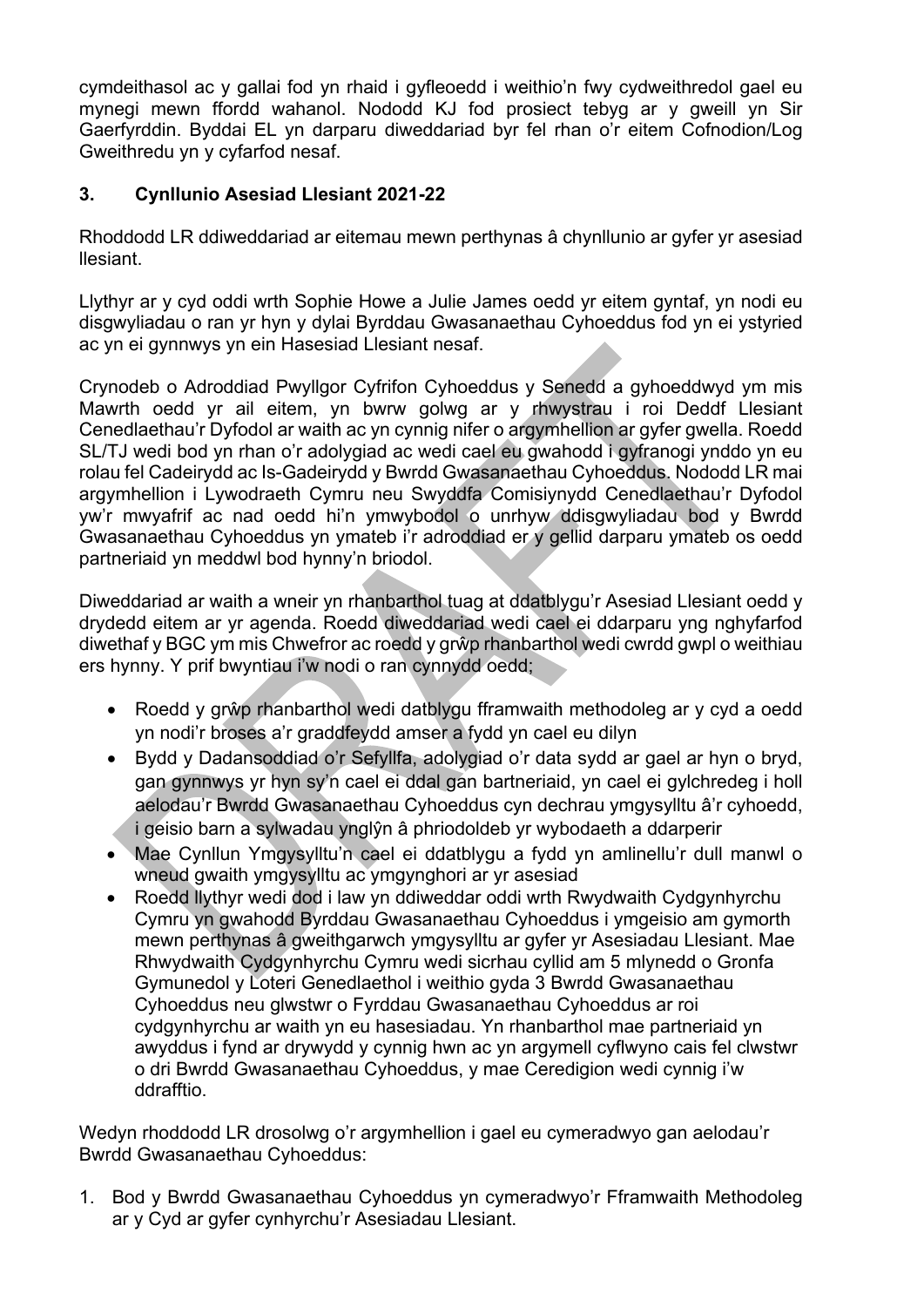- 2. Bod pob sefydliad sy'n aelod o'r Bwrdd Gwasanaethau Cyhoeddus yn enwebu 'Swyddog Data Arweiniol' i roi cymorth i gasglu a dadansoddi'r data ar gyfer yr asesiad.
- 3. Bod y Bwrdd Gwasanaethau Cyhoeddus yn rhoi cymeradwyaeth i gyflwyno cais rhanbarthol i Rwydwaith Cydgynhyrchu Cymru i gefnogi gweithgarwch ymgysylltu yn ystod y cylch hwn o asesiadau.

Nododd MP ei fod ef hefyd yn rhan o'r grŵp rhanbarthol fel cynrychiolydd y Bwrdd Gwasanaethau Cyhoeddus ac y byddai'n gweithio gyda'r tri Bwrdd Gwasanaethau Cyhoeddus i ystyried unrhyw feysydd lle ceir gorgyffwrdd â datblygu eu Hasesiad o Anghenion y Boblogaeth. Dywedodd SL fod y broses ymgysylltu'n gam pwysig o ran cynhyrchu'r Asesiad Llesiant nesaf ac y dylai fod yn ymdrech ar y cyd. Holodd a fyddai angen ymlynu'n gaeth wrth y broses ymgysylltu ynteu a allai pob sir ddilyn eu proses eu hunain a pha un a ellid ymestyn y cyfnod ymgysylltu. Dywedodd LR y byddai'n rhaid dilyn y llinell amser a'r broses ymgysylltu ranbarthol ond y byddai angen i'r gweithgarwch ateb gofynion Sir Benfro. Nododd SL hefyd fod potensial i greu dryswch gan bod PLANED hefyd wedi datblygu arolwg cymunedol fel rhan o'r prosiect Llesiant a Chydnerthedd Cymunedol (CWBR). Dywedodd LR y byddai hyn yn cael ei ystyried fel rhan o ddatblygu'r arolwg rhanbarthol.

Nododd nifer o bartneriaid bwysigrwydd cynnal cyswllt â holl bartneriaid y Bwrdd Gwasanaethau Cyhoeddus i adnabod gwybodaeth berthnasol a ddelir ganddynt a'i bod yn bwysig ystyried gwersi a ddysgwyd a meysydd y dylid bod wedi rhoi mwy o ffocws arnynt yn yr Asesiad diwethaf. Nododd PK hefyd y byddai llawer o bartneriaid yn gwneud amrywiaeth o waith ymgysylltu ar ôl i'r etholiadau ddigwydd ac y byddai'n bwysig cysylltu â'r gwaith hwn.

Nododd LR y byddai adolygiad o ddata a ddelir gan bartneriaid yn digwydd fel rhan o gam dadansoddi'r sefyllfa ac mai dyna pam y byddai'n bwysig i bartneriaid adnabod eu swyddogion data arweiniol i gynorthwyo gyda'r broses hon.

Fe wnaeth partneriaid y Bwrdd Gwasanaethau Cyhoeddus gymeradwyo'r fframwaith methodoleg ar y cyd a rhoi cymeradwyaeth i gyflwyno cais rhanbarthol, a fyddai'n cynnwys y Byrddau Gwasanaethau Cyhoeddus o Sir Benfro, Sir Gaerfyrddin, Ceredigion, Powys a'r Bwrdd Partneriaeth Rhanbarthol, i Rwydwaith Cydgynhyrchu Cymru i gefnogi gweithgarwch ymgysylltu wrth ddatblygu'r Asesiad Llesiant. Byddai partneriaid y Bwrdd Gwasanaethau Cyhoeddus yn cael cyswllt yn y dyddiau nesaf i ofyn iddynt ddarparu gwybodaeth am swyddogion data arweiniol ar gyfer eu sefydliadau.

#### **4. Diweddariadau ar gynnydd gyda Chynlluniau Gweithredu**

Nododd TJ fod partneriaid y Bwrdd Gwasanaethau Cyhoeddus wedi darparu diweddariadau ysgrifenedig byr ar gynlluniau gweithredu a oedd wedi cael eu cymeradwyo gan y Bwrdd ym mis Tachwedd 2020.

Adeiladu cysylltiadau â grwpiau perthnasol i gefnogi cyflwyno'r ffrydiau gwaith â thema Cymunedau *(Arweinwyr - Sue Leonard/Iwan Thomas)*

Nid oedd diweddariad ychwanegol ar ben y diweddariad ysgrifenedig a gafodd ei gylchredeg.

Adeiladu cysylltiadau cryfach â Chynghorau Tref a Chymuned *(Arweinydd - Iwan Thomas)*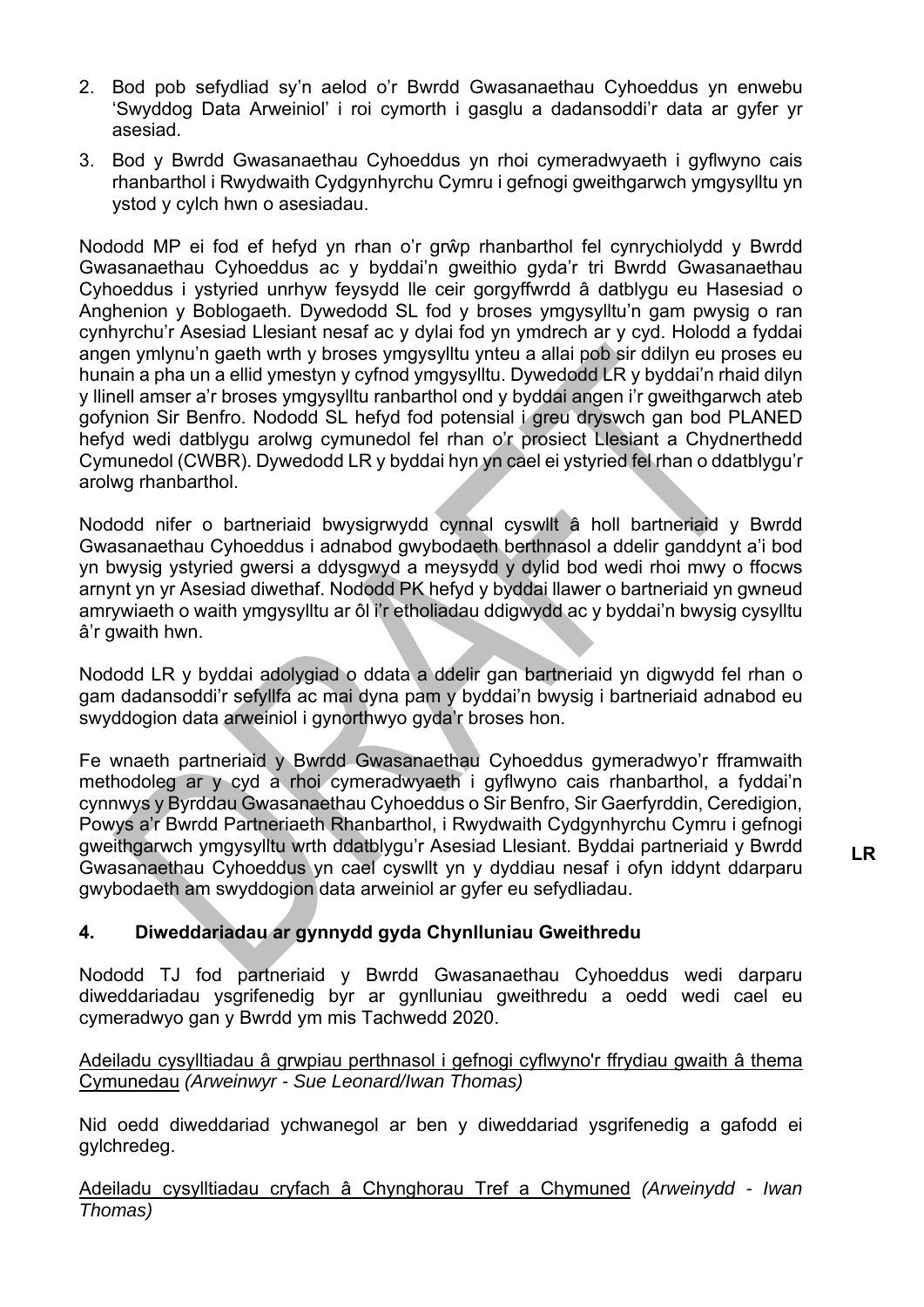Fe wnaeth IT gyflwyno AM a ddarparodd gyflwyniad byr ar y prosiect Llesiant a Chydnerthedd Cymunedol a chanfyddiadau allweddol.

Roedd y prosiect wedi canolbwyntio ar 12 ardal gymunedol a datblygu Cynlluniau Llesiant yn cynnwys camau gweithredu ar gyfer pob un. Darparodd AM drosolwg o'r cymorth pwrpasol a gynigiwyd i gynghorau tref a chymuned a'r ffocws ar ennyn ymgysylltiad pobl ifanc 20-25 oed â gwaith cynghorau. Roedd y prosiect wedi defnyddio dull seiliedig ar asedau/cryfderau ac wedi cael cymorth gan Un Llais Cymru ac wedi gweithio gyda Chymdeithas Gwasanaethau Gwirfoddol Sir Benfro mewn perthynas â dulliau ymgysylltu. Byddai pecyn o adnoddau a ddatblygwyd fel rhan o'r prosiect ar gael ar-lein ochr yn ochr â phecyn cymorth ymgysylltu â phobl ifanc.

Nododd CG, yn dilyn ymlaen o'r prosiect ac ymgysylltu llwyddiannus â'r sector cynghorau tref a chymuned, fod Un Llais Cymru'n cefnogi swydd swyddog ymgysylltu a ariennir.

Diolchodd TJ i AM am y cyflwyniad.

Fforwm Cyfalaf Naturiol Cynaliadwy Sir Benfro *(Arweinydd - Sue Leonard)* ac Adolygiad o weithgareddau sy'n helpu i wneud Sir Benfro sy'n garbon niwtral *(Arweinydd - Tegryn Jones)*

Nododd TJ y byddai'r prosiectau hyn yn rhan o'r drafodaeth lefel uchel gyfunol am weithgarwch sydd â ffocws ar yr hinsawdd a'r amgylchedd a fydd yn cael eu cyflawni gan sefydliadau partner y Bwrdd Gwasanaethau Cyhoeddus gyda'r nod o gyflwyno dull mwy cydgysylltiedig.

Datblygu dull a rennir ar gyfer llesiant staff ar draws sefydliadau partner y Bwrdd Gwasanaethau Cyhoeddus *(Arweinwyr - David Evans/Alyson Phillips)*

Nid oedd unrhyw ddiweddariad ychwanegol ar ben y diweddariad ysgrifenedig a gafodd ei gylchredeg. Nododd PK fod cyfle i fyfyrio ynghylch gwersi a ddysgwyd mewn perthynas â lles staff gydag EL yn awgrymu sesiynau 'ôl-drafod' unigol ar gyfer partneriaid i amlygu'r gwersi hyn a'r hyn y gellid ei ddefnyddio i gynllunio ar gyfer sefyllfa debyg. Cytunodd BW/AP/EL i arwain o ran sefydlu sesiwn ôl-drafod unigol ar gyfer sefydliadau partner a darparu diweddariad yn y cyfarfod nesaf.

**BW/AP /EL** 

Codi ymwybyddiaeth o gynlluniau a mentrau i gefnogi cyflogaeth a hyfforddiant *(Arweinwyr - David Evans/Alyson Phillips)*

Rhoddodd BW ddiweddariad ar gyfleoedd sydd ar gael trwy Goleg Sir Benfro. Nododd SPJ fod llawer o ddiddordeb wedi bod yn y cyfleoedd trwy'r Cynllun Kickstart sy'n cael eu cynnig gan Gyngor Sir Penfro ond bod y Cyngor yn profi mater ehangach o ran recriwtio staff drwyddi draw. Nododd fod trafodaethau wedi cael eu cynnal beth amser yn ôl yng nghyfarfodydd y Bwrdd Gwasanaethau Cyhoeddus ynglŷn â hysbysebu cyfleoedd cyflogaeth yn Sir Benfro'n fwy eang mewn ardaloedd eraill yn y DU ac y gallai trafodaeth am recriwtio cydweithredol fod yn rhywbeth y byddai'r Bwrdd Gwasanaethau Cyhoeddus o bosibl yn dymuno'i ystyried yn y dyfodol. Roedd partneriaid o'r Bwrdd Iechyd a Gwasanaeth Tân ac Achub Canolbarth a Gorllewin Cymru'n cytuno eu bod wedi profi materion tebyg gyda recriwtio i nifer o rolau. Nododd JG fod trafodaethau wedi cael eu cynnal yng Nghyngor Sir Penfro ynglŷn â rhaglen sgiliau tra phwysig rai blynyddoedd yn ôl a fyddai'n dwyn manteision i'r holl bartneriaid.

Mapio gweithgarwch presennol sydd â ffocws ar yr hinsawdd a'r amgylchedd *(Arweinydd - Andrea Winterton)*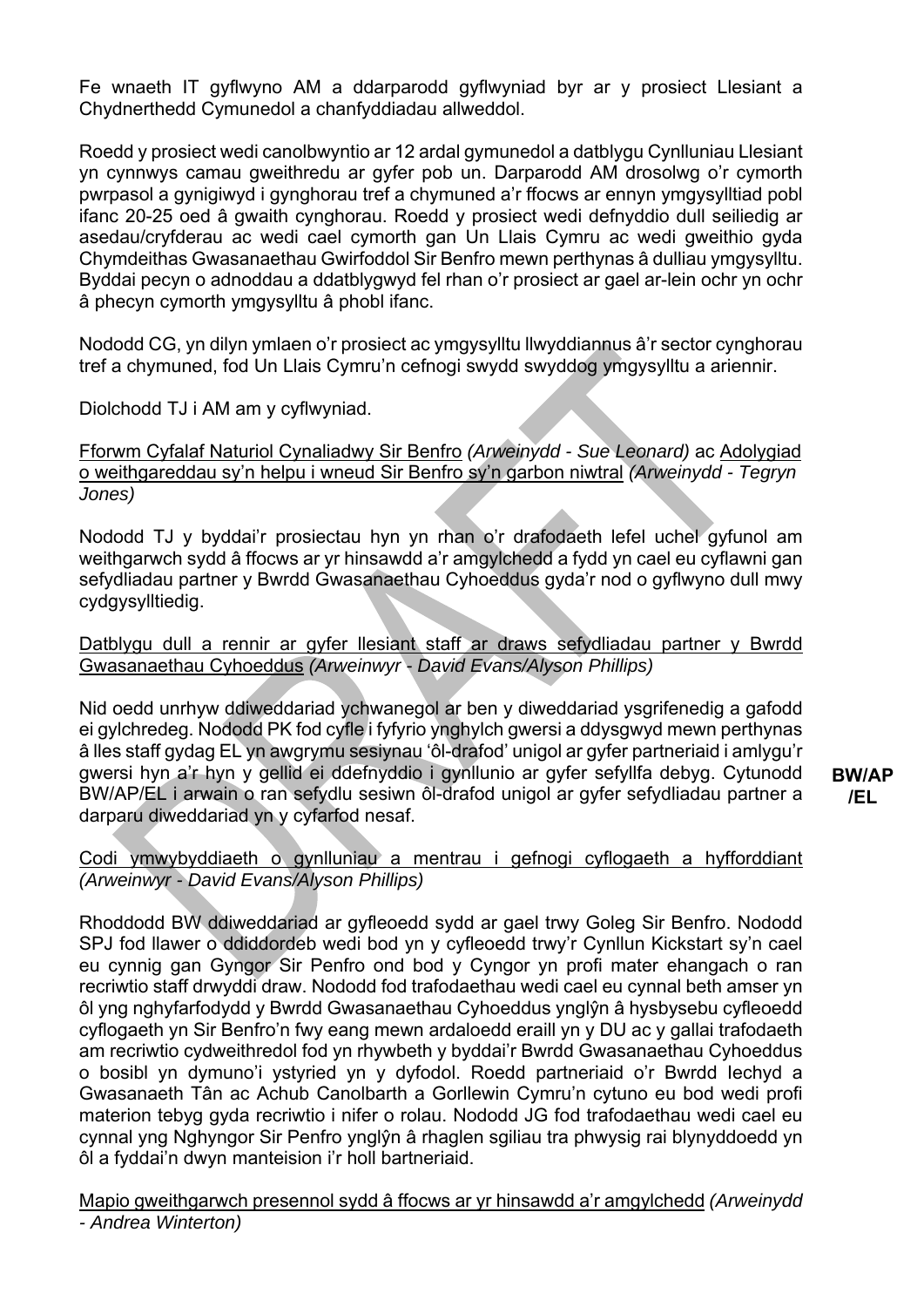Rhoddodd AW ddiweddariad ar ddau gyfarfod rhanbarthol – un ar fapio prosiectau amgylcheddol a gweithdy ar gyfrifydd carbon Llywodraeth Cymru – a ohiriwyd ac a fyddai'n cael eu haildrefnu.

Adeiladu Cymunedau sy'n Gallu Dygymod â'r Newid yn yr Hinsawdd *(Arweinydd - Andrea Winterton)*

Byddai'r prosiect hwn hefyd yn rhan o'r drafodaeth lefel uchel gyfunol am weithgarwch sydd â ffocws ar yr hinsawdd a'r amgylchedd a nodwyd uchod.

#### **5. Rhaglen Gwirfoddoli dros Sir Benfro**

Darparodd SL ddiweddariad ar y rhaglen Gwirfoddoli dros Sir Benfro a datblygiad y Strategaeth Gwirfoddoli dros Sir Benfro a Chronfa Gymunedol Sir Benfro.

Fe wnaeth SL nodi'r prif bwyntiau o ran datblygu'r strategaeth a nododd y byddai Cyngor Sir Penfro'n darparu cyllid ar gyfer swyddog rhan-amser i weithio ar roi polisi gwirfoddoli'r Awdurdod Lleol ar waith ac i weithio gyda thîm gwirfoddoli Cymdeithas Gwasanaethau Gwirfoddol Sir Benfro. Roedd yn bosibl y gallai Cymdeithas Gwasanaethau Gwirfoddol Sir Benfro ychwanegu at y cyllid i'w gwneud yn swydd lawn-amser.

Cytunodd partneriaid y Bwrdd Gwasanaethau Cyhoeddus i gefnogi'r ymgynghoriad ynghylch y strategaeth pan gaiff ei lansio'n ddiweddarach yn y flwyddyn. O ran y cwestiwn pa un a ddylai Grŵp Gweithredu'r Strategaeth Gwirfoddoli eistedd o fewn fframwaith llywodraethu'r Bwrdd Gwasanaethau Cyhoeddus, cytunwyd y byddai'r Bwrdd Gwasanaethau Cyhoeddus yn cael diweddariadau rheolaidd fel cyswllt â'r thema Cymunedau yn y Cynllun Llesiant.

Wedyn darparodd SL ddiweddariad ar y cynnig i ddatblygu Cronfa Gymunedol Sir Benfro, gan awgrymu y dylai'r Bwrdd Gwasanaethau Cyhoeddus fod â throsolwg ar gronfa o'r fath. Roedd y modd y byddai cymunedau'n cael eu cynnwys o ran sut y buddsoddir y gronfa'n fater nad oedd penderfyniad wedi cael ei wneud arno eto a nododd SL fod Angela Stoddart yn parhau i weithio ar y prosiect i ddarparu awgrymiadau ar gyfer hyn a chwestiynau eraill. Dywedodd SL ei bod yn gobeithio y gellid cynnwys partneriaeth a arweinir gan y gymuned yn strwythur llywodraethu'r Bwrdd Gwasanaethau Cyhoeddus, gan ddefnyddio'r profiad a enillwyd gan HDP a'r dull cyllidebu cyfranogol a ddefnyddiwyd i ariannu prosiectau a arweinir gan y gymuned y llynedd.

Nododd SPJ y byddai cronfa o'r fath yn cynnig potensial sylweddol ond y byddai angen rhoi ystyriaeth ofalus i lywodraethu. Awgrymodd JG na ddylai'r gronfa gael ei rheoli gan gorff cyhoeddus ac y byddai mwy o fanteision i rywbeth a reolir yn uniongyrchol gan y gymuned.

#### **6. Rhwydweithiau Ardal Integredig**

Rhoddodd CG ddiweddariad ar waith i sefydlu chwe rhwydwaith ardal integredig ledled Sir Benfro, gan sefydlu dull datblygu cymunedol seiliedig-ar-asedau o integreiddio asedau'r sector cyhoeddus i gefnogi datblygiad cynaliadwy cymunedau. Roedd y dull yn cael ei ailystyried ar ôl atal y gwaith dros dro oherwydd y pandemig, er y nododd CG fod peth cynnydd wedi cael ei wneud.

Trafodwyd manteision y dull rhwydweithiau o ran posibiliadau ymgysylltu a rhwydweithio, ond nodwyd hefyd y byddai'n bwysig egluro'u hunion rôl. Yn dilyn trafodaeth fer ynglŷn â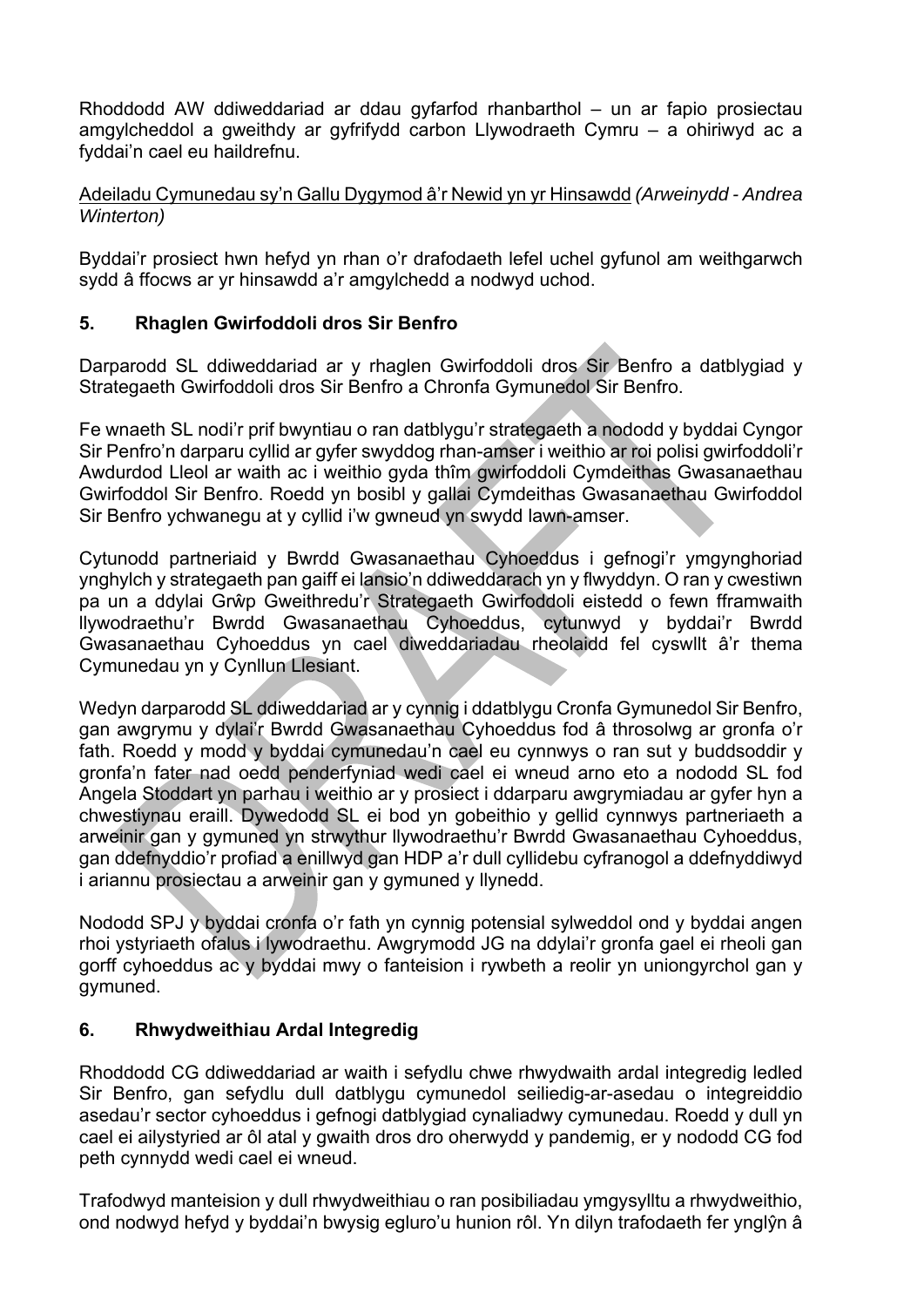chwmpas y rhwydweithiau a'r amryw elfennau y dylent ymestyn i'w cynnwys, gan gynnwys cynghorau tref a chymuned a materion mewn cyd-destun amgylcheddol, cytunwyd y byddai CG yn amcanu at gysylltu ag aelodau Rhwydwaith Cydgynhyrchu ac Ymgysylltu Sir Benfro i weithredu fel swyddogion arweiniol aelodau'r Bwrdd Gwasanaethau Cyhoeddus yn ardal pob rhwydwaith.

#### **7. Ymgyrch Dawns Glaw**

Darparodd MH gyflwyniad ar gyfer y partneriaid ar Ymgyrch Dawns Glaw, rhaglen flynyddol Gwasanaeth Tân ac Achub Canolbarth a Gorllewin Cymru i fynd i'r afael â thanau glaswellt bwriadol, gan ofyn i'r partneriaid godi ymwybyddiaeth o'r rhaglen yn eu sefydliadau eu hunain.

Diolchodd TJ i MH am ei gyflwyniad.

#### **8. Diweddariad ar Raglen Drawsnewid Integreiddio'r Blynyddoedd Cynnar**

Darparodd GE ddiweddariad ar gyfer y partneriaid ar Raglen Drawsnewid Integreiddio'r Blynyddoedd Cynnar, gan gynnwys nodau a gwerthoedd craidd y prosiect a'r camau nesaf yn ei ddatblygiad. Nodwyd manteision posibl y rhaglen ynghyd â materion cynaliadwyedd a rhwystredigaethau cyllid byrdymor.

Diolchodd TJ i GE am ei gyflwyniad. Bydd diweddariadau pellach yn cael eu darparu fel y bo'n briodol.

#### **9. Balchder yn Sir Benfro**

Fel rhan o'r gwaith mewn perthynas â gwirfoddoli a wnaed gan Gymdeithas Gwasanaethau Gwirfoddol Sir Benfro cymerwyd y cyfle i werthuso gwobr Balchder yn Sir Benfro. Roedd yr adroddiad a ddarparwyd yn cyflwyno trosolwg o'r enillwyr ers 2017, ble'r oedd y grwpiau buddugol wedi'u lleoli a sut yr oedd gwaith y grwpiau buddugol wedi'i alinio â'r nodau llesiant cenedlaethol a gofynnwyd hefyd i enillwyr blaenorol wneud sylwadau ar sut yr oedd y wobr wedi'u helpu hwy. Ochr yn ochr â hyn a thrafodaethau gyda Chymdeithas Gwasanaethau Gwirfoddol Sir Benfro, sy'n gweinyddu'r wobr ar ran y Bwrdd Gwasanaethau Cyhoeddus, cafodd nifer o opsiynau ar gyfer gwella ac argymhellion eu datblygu i symleiddio'r broses ac alinio'r wobr yn agosach â'r Cynllun Llesiant.

Ar ôl trafodaeth fer cytunwyd ar yr argymhellion a oedd wedi'u nodi yn yr adroddiad ac y byddai diweddariad pellach yn cael ei ddarparu yn dilyn adolygiad o'u rhoi ar waith ymhen rhyw 12 mis.

#### **10. Unrhyw Fater Arall**

Nid oedd unrhyw fater arall.

Daeth y cyfarfod i ben am 12:45pm.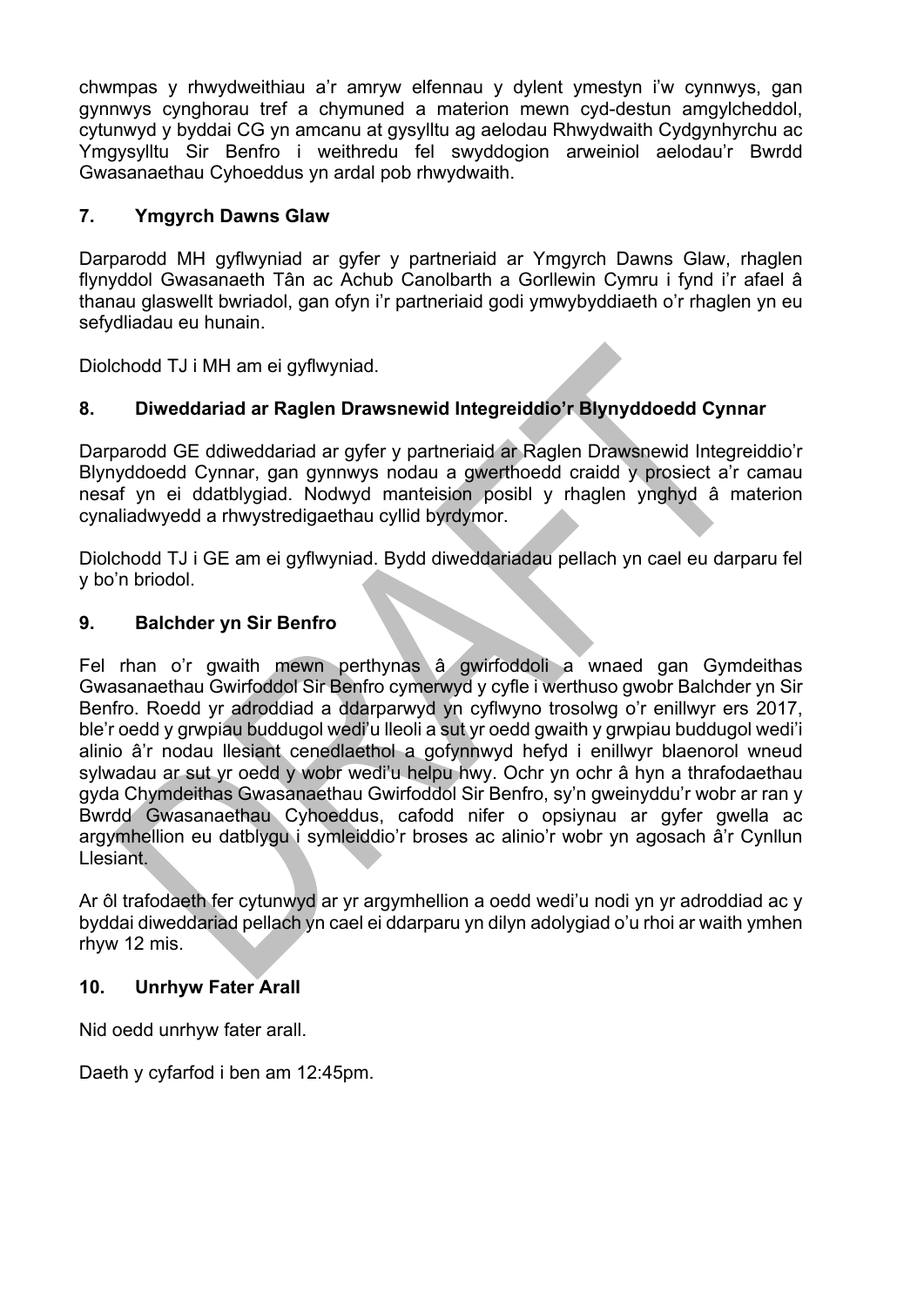|                                                                      |                           | <b>ACTION LOG</b>                                            |
|----------------------------------------------------------------------|---------------------------|--------------------------------------------------------------|
| Pembrokeshire Public Services Board Meeting, Tuesday 27th April 2021 |                           |                                                              |
|                                                                      |                           | <b>Teams Meeting</b>                                         |
| <b>Present</b>                                                       | <b>Tegryn Jones</b>       | Chief Executive, PCNPA (Chair)                               |
|                                                                      | Sue Leonard               | Chief Officer, PAVS (Vice-Chair) (left 12.00pm)              |
|                                                                      | Dr Steven Jones (SPJ)     | Director of Community Services, PCC                          |
|                                                                      | <b>Jonathan Griffiths</b> | Director of Social Care & Housing, PCC (from 10.40am)        |
|                                                                      | Iwan Thomas               | Chief Executive Officer, PLANED (left 12.00pm)               |
|                                                                      | Dr Barry Walters          | Principal, Pembrokeshire College (left 11.15am)              |
|                                                                      | Supt. Anthony Evans       | Dyfed Powys Police (left 10.30am)                            |
|                                                                      | <b>Alyson Phillips</b>    | Pembrokeshire Partnership Manager, DWP                       |
|                                                                      | Cllr. David Simpson       | Leader, Pembrokeshire County Council                         |
|                                                                      | Kevin Jones               | <b>Assistant Chief Fire Officer, M&amp;WW FRS</b>            |
|                                                                      | Andrea Winterton          | Marine Service Manager, Operations, NRW                      |
|                                                                      | Martyn Palfreman          | Head of Regional Collaboration, WWCP (left 12.30pm)          |
|                                                                      | <b>Philip Kloer</b>       | Executive Medical Director, Hywel Dda UHB (left 12.05pm)     |
|                                                                      | Elaine Lorton             | County Director, Pembrokeshire, Hywel Dda UHB (left 11.20am) |
|                                                                      | Anna Malloy               | Port of Milford Haven                                        |
|                                                                      | <b>Jessica Williams</b>   | <b>External Funding Manager, OPCC</b>                        |
|                                                                      | Abi Marriot               | <b>PLANED</b>                                                |
|                                                                      | <b>Mydrian Harries</b>    | Corporate Head for Prevention & Protection, MAWW FRS         |
|                                                                      | <b>Claire George</b>      | Locality Managerm Hywel Dda UHB                              |
|                                                                      | <b>Gareth Edwards</b>     | Prevention & Early Years Manager, PCC                        |
|                                                                      | Support/Secretariat       |                                                              |
|                                                                      | Lynne Richards            | Corporate Partnerships Officer, PCC                          |
|                                                                      | Amy Richmond-Jones        | <b>M&amp;WW Fire &amp; Rescue Service</b>                    |
|                                                                      | Jemma Rees                | Corporate Partnerships Support Officer, PCC                  |
|                                                                      |                           |                                                              |
| <b>Apologies</b>                                                     | <b>Richard Brown</b>      | Interim Chief Executive, Pembrokeshire County Council        |
|                                                                      | Anna Bird                 | Head of Strategic Partnership Development, Hywel Dda UHB     |
|                                                                      | Ros Jervis                | Director of Public Health, HDUHB                             |
|                                                                      | Cllr. Cris Tomos          | Pembrokeshire County Council                                 |
|                                                                      | <b>Alison Perry</b>       | Director of Commissioning, Dyfed Powys OPCC                  |
|                                                                      | Cllr. Elwyn Williams      | <b>Vice-Chair MAWW Fire Authority</b>                        |
|                                                                      | <b>Maria Battle</b>       | Chair, Hywel Dda UHB                                         |
|                                                                      | <b>Christine Harley</b>   | Head of Dyfed Powys Local Delivery Unit, HMPPS               |
|                                                                      | <b>Nick Evans</b>         | Corporate Policy and Partnerships Manager, PCC               |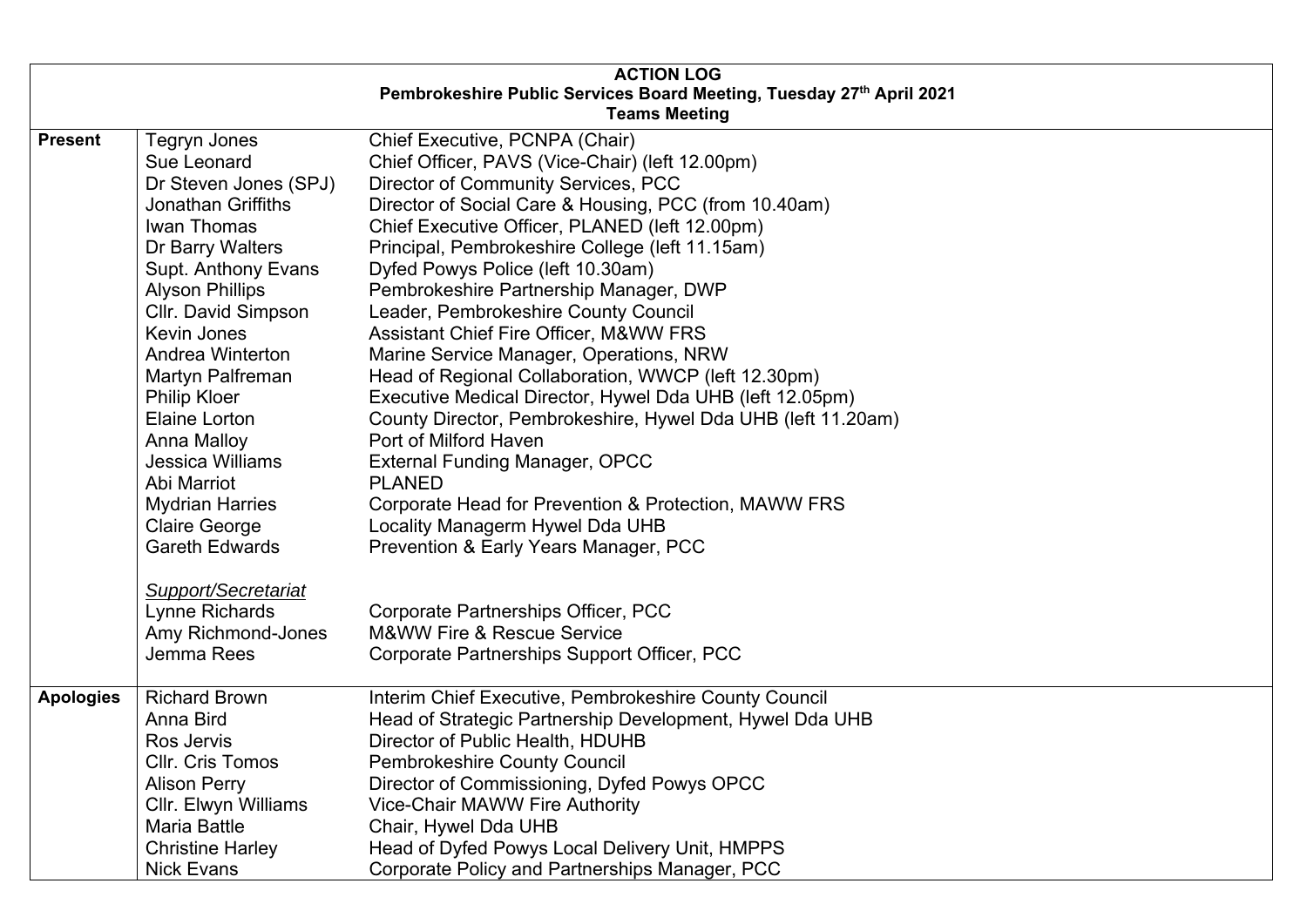| No.              | <b>Action</b>                                                                                                                                                                                                                                                                                                                                                                                  | Owner           | <b>Target Date</b>                                  | <b>Resolution</b>                                 |
|------------------|------------------------------------------------------------------------------------------------------------------------------------------------------------------------------------------------------------------------------------------------------------------------------------------------------------------------------------------------------------------------------------------------|-----------------|-----------------------------------------------------|---------------------------------------------------|
|                  | Reminder to be sent to partners to share their Volunteering strategies with SL                                                                                                                                                                                                                                                                                                                 | <b>SL</b>       | asap                                                | Completed                                         |
| 2.               | Mapping exercises are already underway as part of PSB work by NRW and<br>PCNPA to look at PSB organisations' involvement in carbon neutral programmes<br>and climate and environmentally focused activity. Once this work has been<br>completed it will be considered alongside the report on the Fishguard and<br>Goodwick Climate Resilience project to determine priority areas to focus on | TJ/AW           | June 2021<br>(carried over<br>from last<br>meeting) | Verbal update at meeting                          |
| 3.               | A meeting of 'Gold' level PSB organisation representatives will then be arranged<br>to discuss how this approach can be taken forward, with progress to be reported<br>back to the next PSB meeting in April                                                                                                                                                                                   | TJ/AW           | June 2021<br>(carried over<br>from last<br>meeting) | As above                                          |
| $\overline{4}$ . | Provide a brief update on the Hywel Dda Estates Mapping Project as part of the<br>Minutes/Action Log item at the next meeting                                                                                                                                                                                                                                                                  | EL              | Next meeting                                        | On agenda                                         |
| 5.               | Partners to nominate data leads to assist in the data gathering and analysis for<br>the Well-being assessment                                                                                                                                                                                                                                                                                  | <b>ALL</b>      | asap                                                | Completed                                         |
| 6.               | Lead on setting up a one off de-briefing session around staff well-being for partner<br>organisations and provide an update at the next meeting                                                                                                                                                                                                                                                | <b>BW/AP/EL</b> | asap                                                | On agenda under 'Action<br>Plan progress updates' |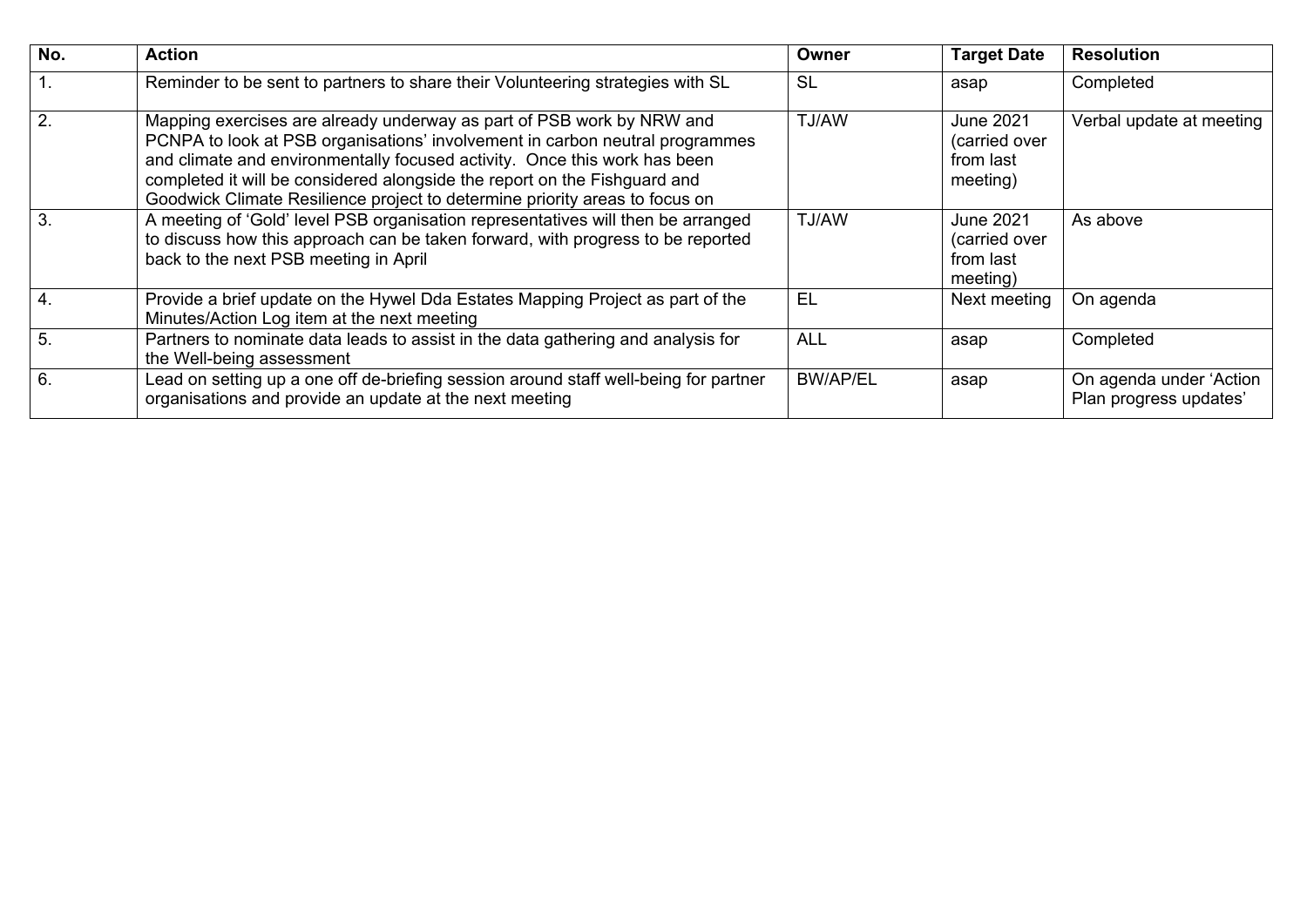

#### Itali 1 Alli 1 Alli 1 Alli 1 Alli 1 Consultation respon

#### **Item 3**

| <b>DATE OF MEETING</b>   | $22nd$ June 2021                                                                                                             |
|--------------------------|------------------------------------------------------------------------------------------------------------------------------|
| <b>REPORT TITLE</b>      | <b>Well-being Assessment</b>                                                                                                 |
| <b>STATUS</b>            | For information                                                                                                              |
| <b>PURPOSE</b>           | To update the PSB on recent activity in relation to planning and<br>preparing for undertaking the next Well-being Assessment |
| <b>RECOMMENDATION(S)</b> | That the PSB notes the update                                                                                                |
| <b>AUTHOR</b>            | Nick Evans, Corporate Policy and Partnerships Manager, PCC                                                                   |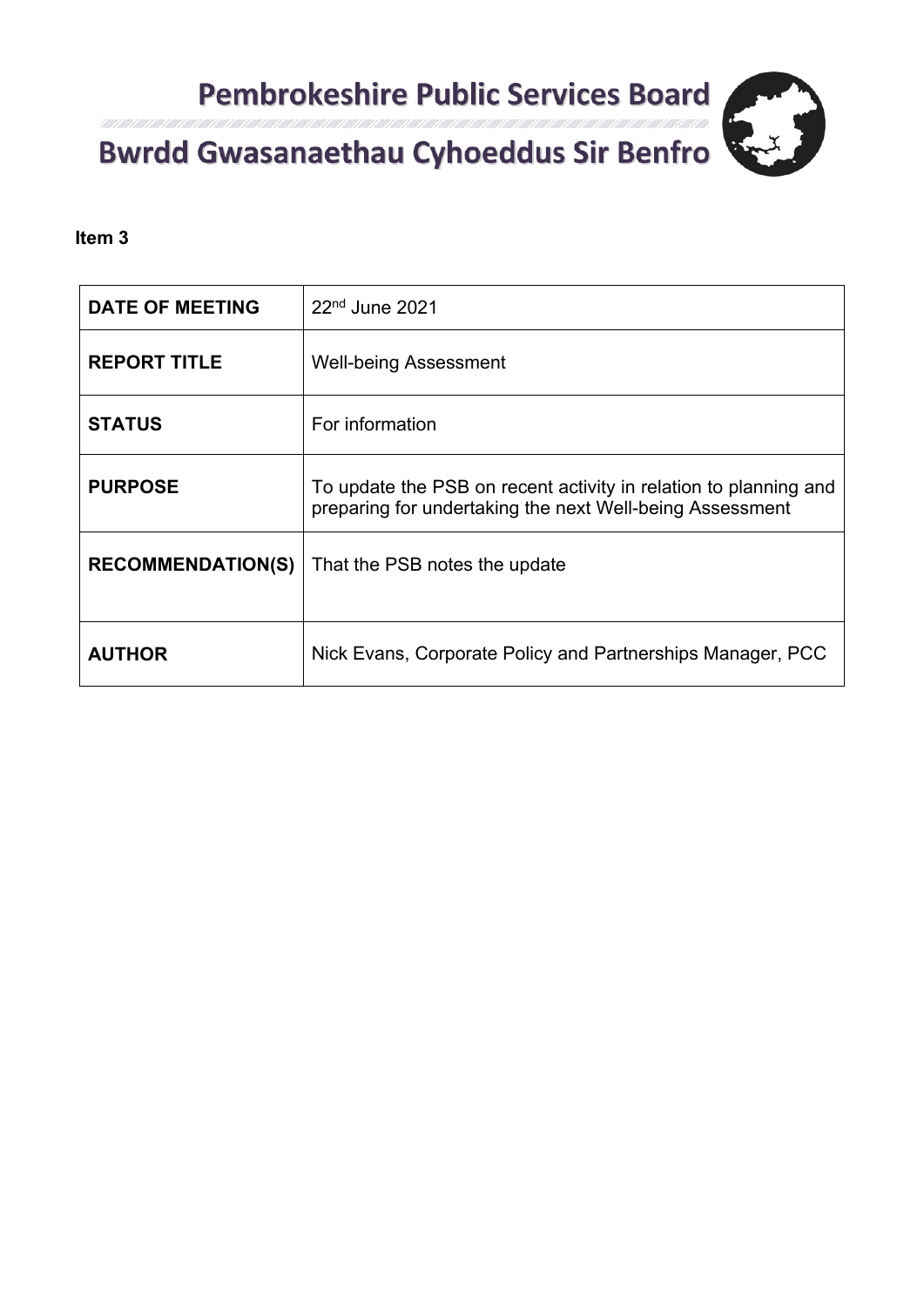#### **Well-being Assessment update**

#### **Introduction**

Since the PSB's last meeting in April, work has been continuing at a regional and local level to plan and prepare for the production of the next Well-being Assessment. This report summarises developments around a number of key topics.

#### **Engagement**

The Pembrokeshire Engagement and Co-production Network has been re-established and an initial meeting was held on  $2<sup>nd</sup>$  June. As agreed by the PSB, this group will lead on work to plan, co-ordinate and deliver engagement and communication activity for the Well-being Assessment at a local level. Terms of reference for the group and an Engagement and Communication Plan have been produced and agreed (see attached).

The main outcome from the first meeting was for partners to consider how they will work with staff, service users, partners and networks to have conversations about wellbeing and proactively encourage and support people to fill in the survey once it is developed. Partners have been asked to identify groups that they can engage with and when the best time to do this will be, whether this be a particular cohort of individuals, an event or a specific group of people (in a club, for example) that they might meet or be in contact with on a regular basis, and to return this information by 28<sup>th</sup> June in advance of the next meeting. This will be kept as a 'live' document and updated as necessary for the group to use for future engagement going forward.

This local approach to engagement complements our commitment to working with our regional colleagues in Ceredigion and Carmarthenshire PSBs where appropriate. Two meetings of the Regional Engagement Working Group have been held on 28<sup>th</sup> May and 11<sup>th</sup> June (for those that were not able to attend the  $28<sup>th</sup>$  May meeting). The group discussed the overall approach to conducting engagement regionally (to ensure consistency and to reduce duplication), and the content of the regional survey in terms of themes, format, length and timings. A smaller group of engagement leads has been tasked with finalising the survey content and the process for rolling it out, and it is expected that this will be signed off at the Regional PSB/RPB Network meeting on 8<sup>th</sup> July.

#### **Co-Production Network for Wales Lottery Funding**

As mentioned in the previous update report, the 3 regional PSBs submitted a joint bid to the Co-Production Network for Wales to receive additional support in relation to undertaking engagement during the development of the Well-being Assessment. Unfortunately we have recently been informed that the bid was not successful.

#### **Digital Information System – "Horizon"**

The Digital Information System being developed by Writemedia is currently in the final stages of testing and is expected to 'go live' shortly. The system will be known as "Horizon" to give it a unique identity and it will provide a central repository for PSB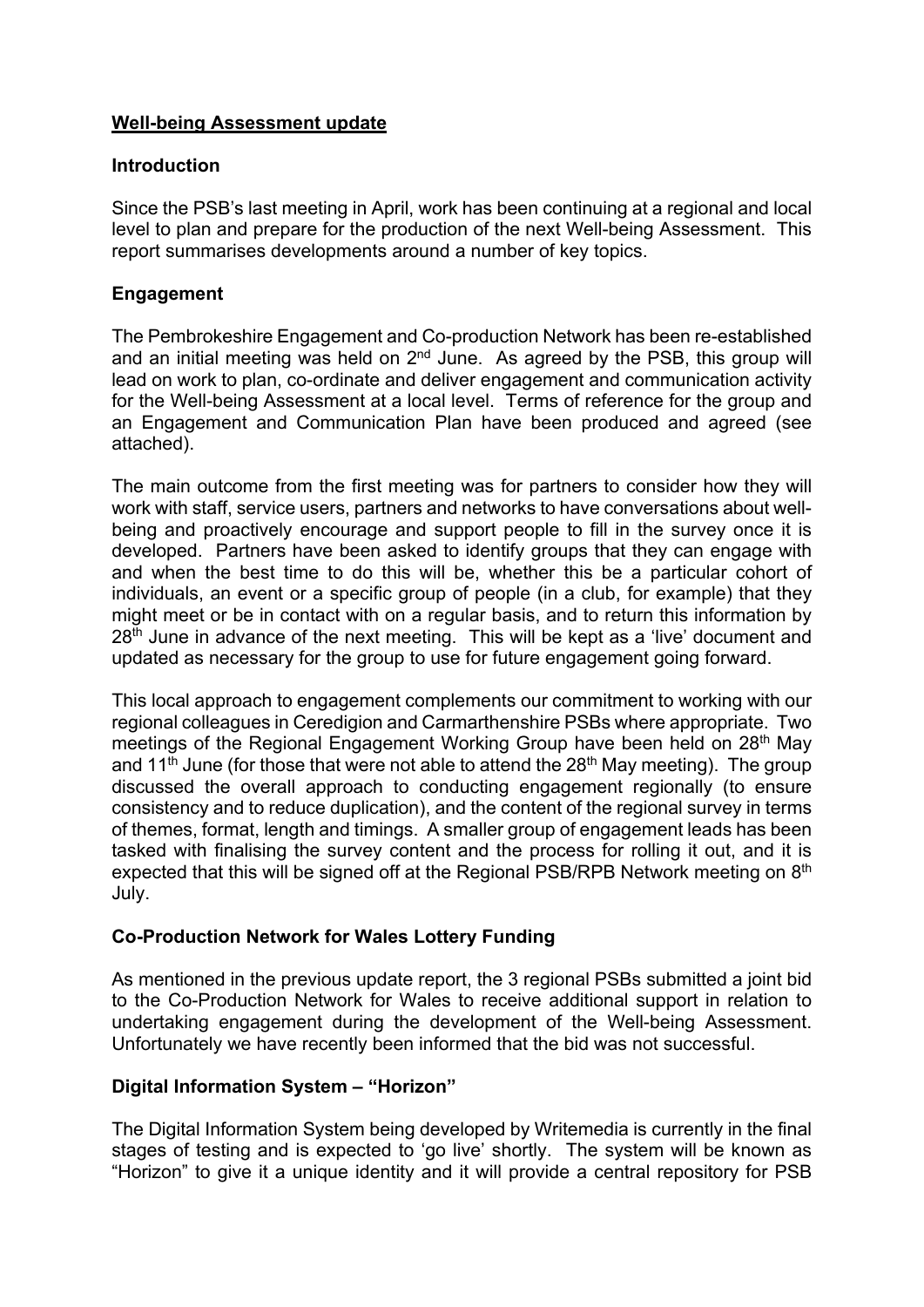members, stakeholders and citizens through continuous updating and analysis of information and data sets which inform the Well-being Assessment. In doing so, it should move the Well-being Assessment process away from being a once every five year set-piece 'event', and enable the PSB to be better informed of issues and potential areas of focus as and when new evidence emerges.

#### **Regional Well-being Co-ordinator**

Interviews for the Regional Well-being Co-ordinator post were held on 11<sup>th</sup> June and the position has been provisionally offered to the successful candidate. Subject to the candidate accepting the offer and standard background checks being satisfactorily completed it is anticipated that the candidate will start in post in August.

#### **Welsh Government updates**

Welsh Government will shortly be producing a Data Catalogue to support the preparation of Well-being Assessments. In advance of this they have arranged webinars with four of the organisations (Welsh Index of Multiple Deprivation team, Sport Wales, Citizens Advice Cymru and Natural Resources Wales) whose information will be included in the Catalogue to talk in more detail about the type of data these organisations hold. The Catalogue will be useful in broadening the information field available to PSBs as we prepare to develop our Well-being Assessment.

The Wales Centre for Public Policy has been asked by Welsh Government to support PSBs in undertaking their Well-being Assessment by preparing 3 research briefings looking at national trends and evidence across the specific areas of **well-being and equalities**, **cultural well-being** and **the impacts of Covid-19 and Brexit on wellbeing**. The initial findings from this research was shared with PSB Co-ordinators on 14<sup>th</sup> June with final briefing documents anticipated to be published in July.

A draft version of Welsh Government's Future Trends report is also expected to be shared with PSBs in July.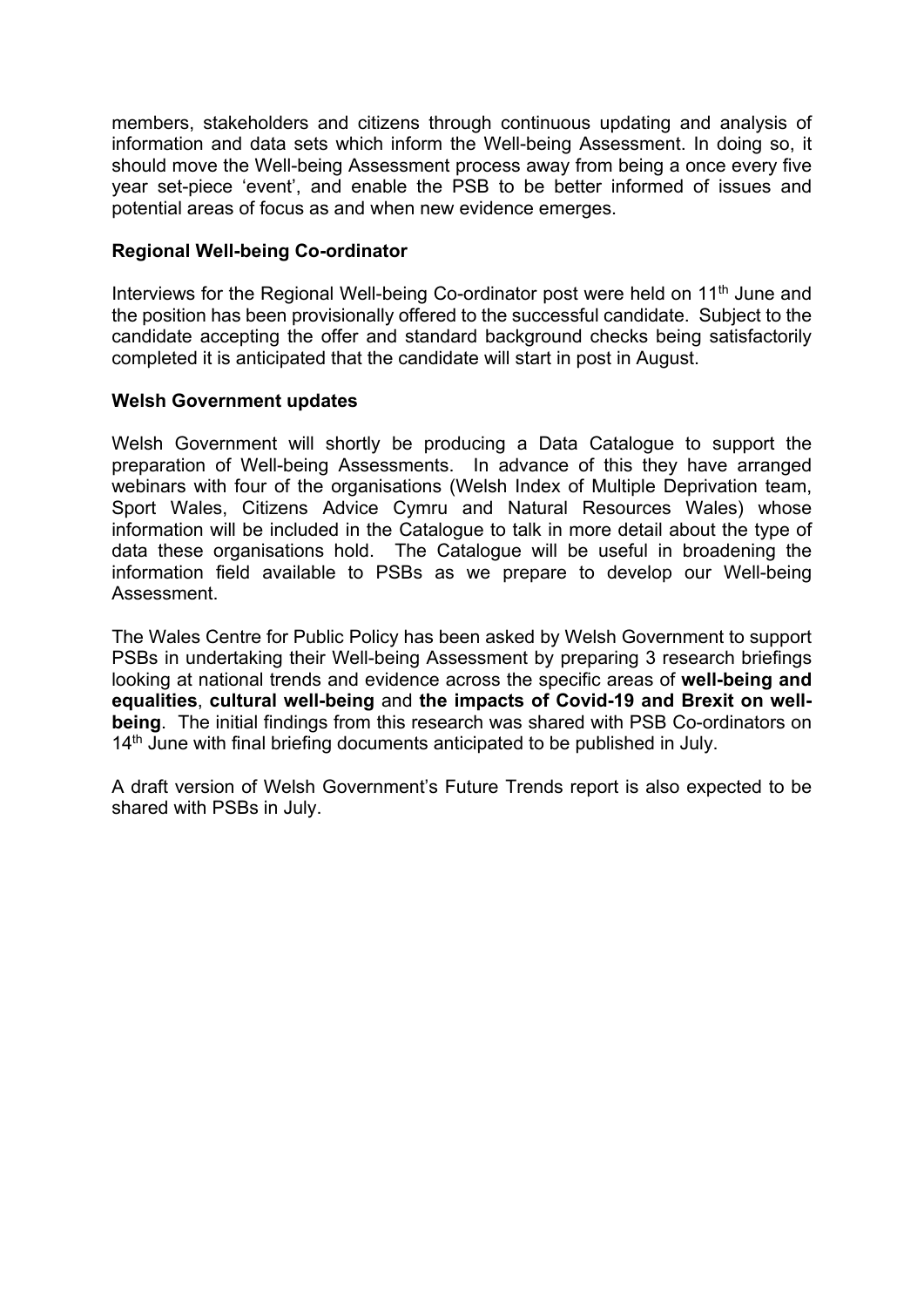

## **TERMS OF REFERENCE PEMBROKESHIRE ENGAGEMENT & CO-PRODUCTION NETWORK**

| <b>NAME</b>                             | <b>Pembrokeshire Engagement and Co-production Network</b>                                                                                                                                                                                                                                                                                                                                                |  |  |  |
|-----------------------------------------|----------------------------------------------------------------------------------------------------------------------------------------------------------------------------------------------------------------------------------------------------------------------------------------------------------------------------------------------------------------------------------------------------------|--|--|--|
| <b>PURPOSE AND</b><br><b>OBJECTIVES</b> | The Pembrokeshire Engagement and Co-production Network is a<br>working group comprising of Pembrokeshire Public Services Board<br>representatives and partner organisations.                                                                                                                                                                                                                             |  |  |  |
|                                         | The purpose and objectives of the group will be to;                                                                                                                                                                                                                                                                                                                                                      |  |  |  |
|                                         | Work together to plan, co-ordinate and deliver engagement and<br>$\bullet$<br>communication activity with Pembrokeshire residents and relevant<br>stakeholders for the Pembrokeshire Well-being Assessment, due to<br>be published in 2022                                                                                                                                                               |  |  |  |
|                                         | Work together to plan, co-ordinate and deliver engagement and<br>$\bullet$<br>communication activity with Pembrokeshire residents and relevant<br>stakeholders around the development of the Pembrokeshire Well-<br>being Plan 2023 - 2028                                                                                                                                                               |  |  |  |
|                                         | Share best practice on the best ways to link with communities in<br>Pembrokeshire to determine what matters to them                                                                                                                                                                                                                                                                                      |  |  |  |
|                                         | Participate in the planning and delivery of ongoing engagement<br>activity as determined by future Well-being Plan priorities                                                                                                                                                                                                                                                                            |  |  |  |
|                                         | Work together to ensure that all resulting documents, assessments<br>and plans are co-produced                                                                                                                                                                                                                                                                                                           |  |  |  |
| <b>SCOPE AND</b><br><b>METHODOLOGY</b>  | The work of the group, as it contributes to the development of the<br>Pembrokeshire Well-being Assessment 2022, will be guided<br>by<br>overarching principles developed regionally, as agreed by the<br>Pembrokeshire Public Services Board.                                                                                                                                                            |  |  |  |
|                                         | A consistent approach to engagement will be required to ensure that<br>comparative analysis can be used to gain a better understanding of well-<br>being strengths and weaknesses in the different communities of<br>Pembrokeshire. To this end a number of regionally agreed engagement<br>tools including a survey, engagement session toolkit and virtual<br>engagement platform are being developed. |  |  |  |
|                                         | The methodology for future engagement around the development of the<br>Pembrokeshire Well-being Plan 2023 - 2028 will be determined in due<br>course.                                                                                                                                                                                                                                                    |  |  |  |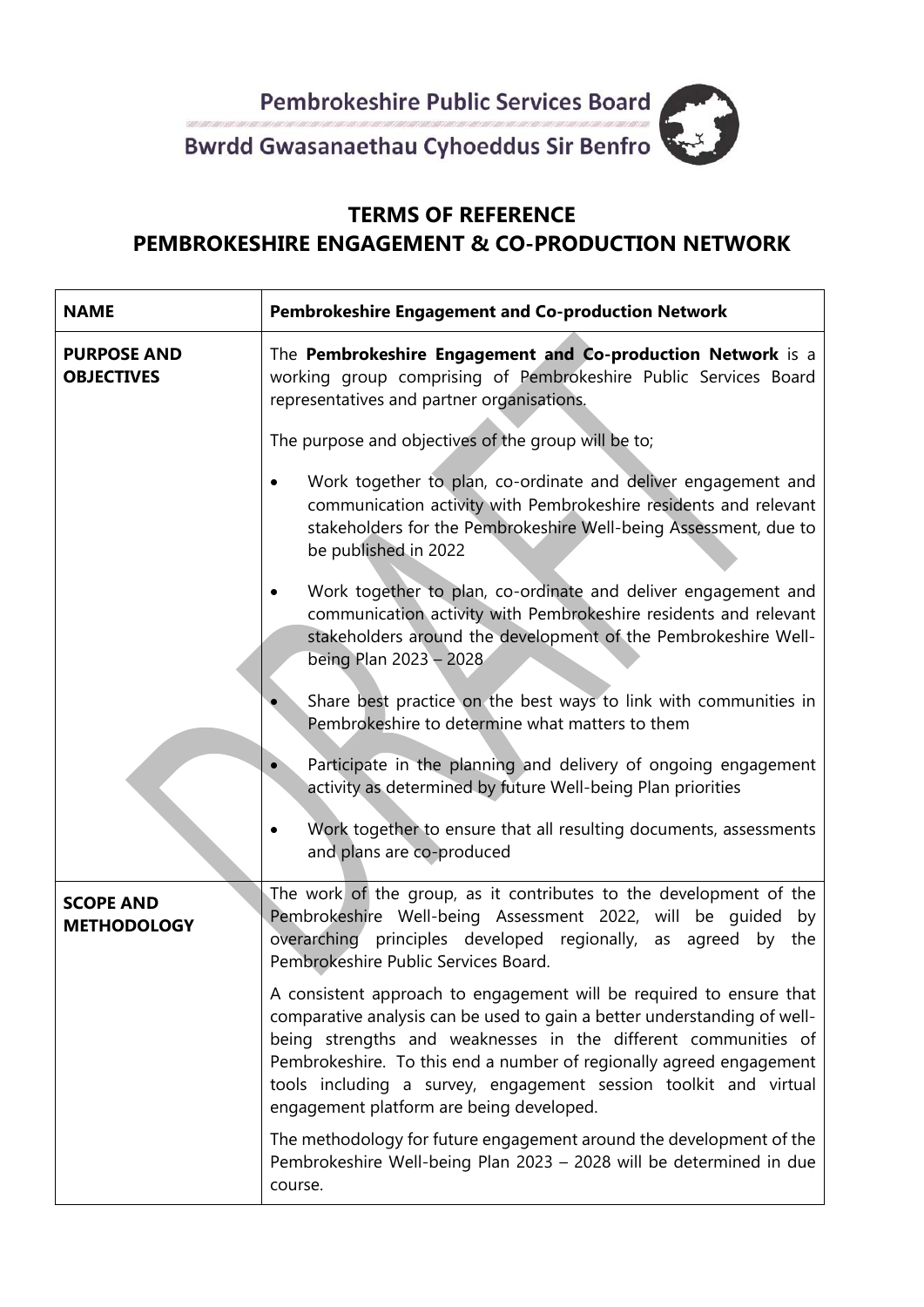| <b>MEMBERSHIP</b> | Membership of the group will include representatives from the following<br>organisations;                                                    |  |  |
|-------------------|----------------------------------------------------------------------------------------------------------------------------------------------|--|--|
|                   | Pembrokeshire County Council                                                                                                                 |  |  |
|                   | Hywel Dda University Health Board                                                                                                            |  |  |
|                   | <b>Natural Resources Wales</b>                                                                                                               |  |  |
|                   | Mid & West Wales Fire and Rescue Service                                                                                                     |  |  |
|                   | Pembrokeshire Coast National Park Authority                                                                                                  |  |  |
|                   | Pembrokeshire Association of Voluntary Services<br>٠                                                                                         |  |  |
|                   | Dyfed Powys Police                                                                                                                           |  |  |
|                   | Port of Milford Haven                                                                                                                        |  |  |
|                   | <b>PLANED</b>                                                                                                                                |  |  |
|                   | Department of Work and Pensions                                                                                                              |  |  |
|                   | Pembrokeshire College                                                                                                                        |  |  |
|                   | Office of the Dyfed Powys Police and Crime Commissioner                                                                                      |  |  |
|                   | One Voice Wales                                                                                                                              |  |  |
|                   | Additional organisations will be invited to attend as required.                                                                              |  |  |
| <b>MEETINGS</b>   | Chairing                                                                                                                                     |  |  |
|                   | The Working Group will be Chaired by Sue Leonard, Chief Officer at PAVS<br>and vice-Chair of Pembrokeshire Public Services Board.            |  |  |
|                   | <b>Frequency of meetings</b>                                                                                                                 |  |  |
|                   | The Working Group will meet as often as is required to undertake all<br>necessary work to meet its purpose and objectives as outlined above. |  |  |
| <b>REPORTING</b>  | Regular reports will be made to the Pembrokeshire Public Services Board<br>and to relevant regional groups.                                  |  |  |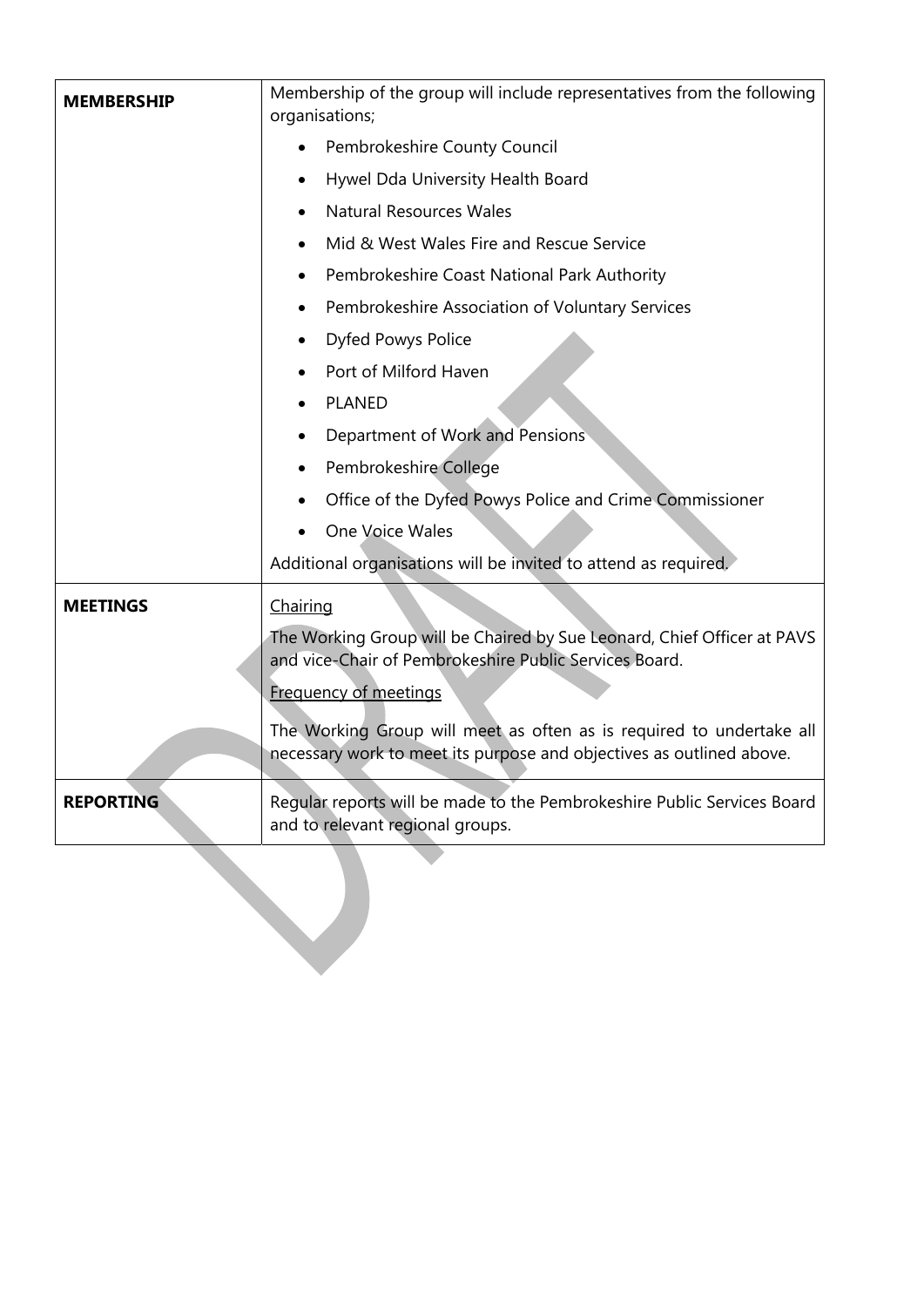

### **PEMBROKESHIRE PUBLIC SERVICES BOARD WELL-BEING ASSESSMENT 2022**

## **ENGAGEMENT AND COMMUNICATION PLAN**

#### **Introduction**

The Pembrokeshire Public Services Board (PSB) is a statutory strategic partnership established under the Well-being of Future Generations (Wales) Act 2015. The purpose of the Act is to improve the social, economic, environmental and cultural well-being of Wales.

The Board is made up of representatives from a wide range of organisations which deliver public services across the County. The Act requires that members of the PSB work together to improve well-being in Pembrokeshire by thinking more about the longer-term and working better with people, communities and each other.

The Board makes a difference by ensuring that public services are working together to address shared priorities and has four main functions:

- To prepare and publish an assessment of the state of economic, social, environmental and cultural well-being of Pembrokeshire.
- To prepare and publish a local Well-being Plan for Pembrokeshire setting out local objectives and the actions the Board proposes to take to meet them.
- To take all reasonable steps to meet the local objectives it has set.
- To prepare and publish an annual report that sets out the Board's progress in meeting the local objectives.

#### National Well-being Goals

While the focus is on improving well-being in Pembrokeshire, the PSB will also contribute to National Well-being Goals as laid out in the Act. These are;

- A prosperous Wales
- A resilient Wales
- A healthier Wales
- A more equal Wales
- A Wales of cohesive communities
- A Wales of vibrant culture and thriving Welsh language
- A globally responsible Wales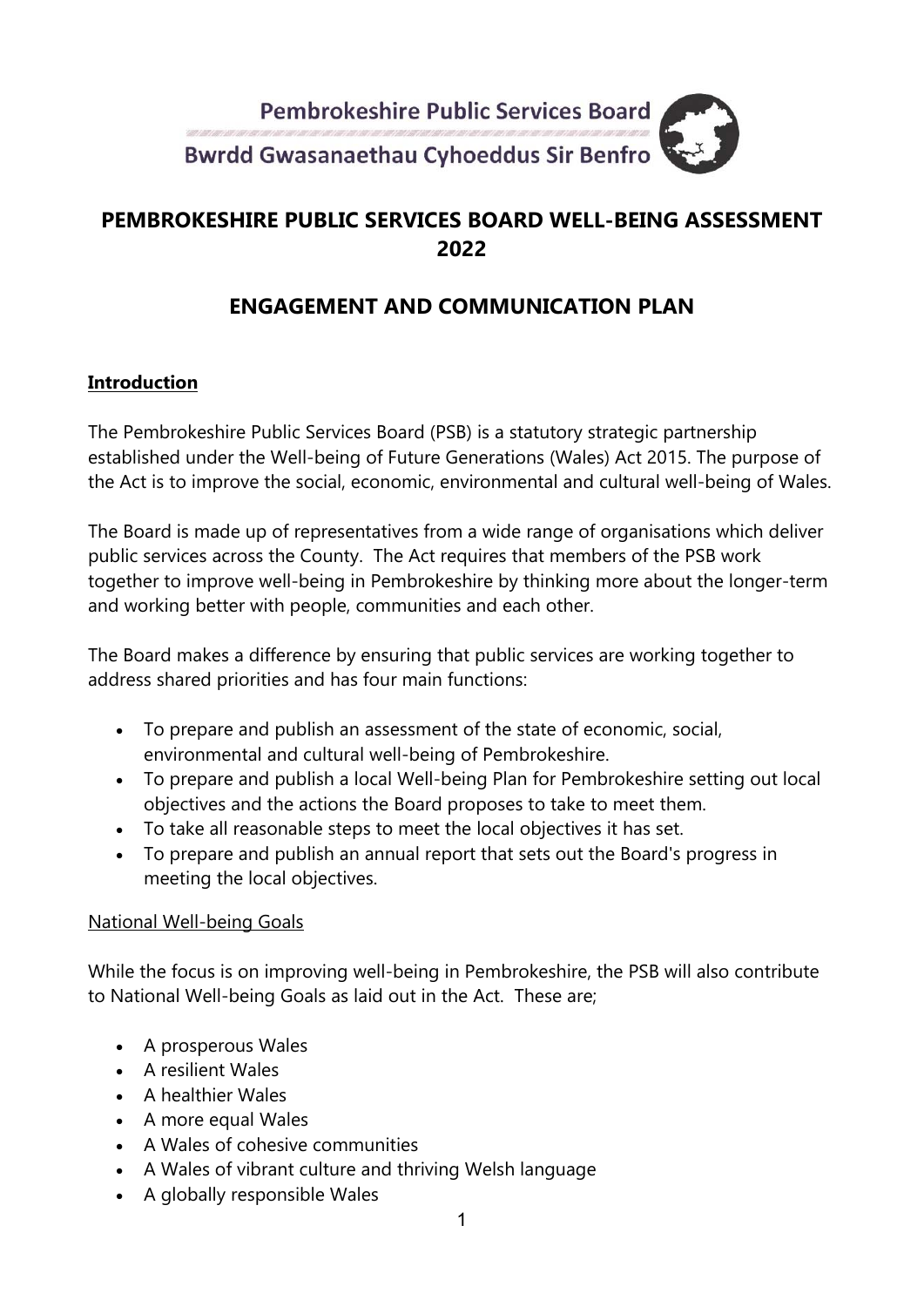#### The Sustainable Development Principle

Sustainable development is the key principle of the Board's activities. This means working to ensure that the needs of the present are met without compromising the ability of future generations to meet their own needs.In practice, sustainable development means the Board must take into account the following ways of working:

- **Long term**: Balancing short-term needs with the need to safeguard the ability to meet long-term needs.
- **Prevention**: Acting to prevent problems occurring or getting worse.
- **Integration**: Making sure that each public agency considers the national well-being goals and the objectives of other public bodies when setting their own priorities.
- **Collaboration**: Working with anyone that could help an organisation meet its wellbeing objectives.
- **Involvement**: Involving people with an interest in achieving the well-being goals, and ensuring that those people reflect the diversity of the local area.

#### **How will we carry out a Well-being Assessment?**

In common with all Public Service Boards across Wales, the three PSBs of Carmarthenshire, Ceredigion and Pembrokeshire are all required to produce Well-being Assessments and Plans. As for the development of the initial Well-being Assessments and Plans, the three PSBs have agreed to work together on the production of these. A Regional Working Group has been established to co-ordinate this work and a joint methodology has been agreed by all three PSBs.

As part of this joint methodology, it has been agreed to develop and utilise the following to inform each PSBs Well-being Assessment:

- Regional community well-being survey
- Regional community well-being engagement session toolkit
- Engagement HQ Software platform, which provides a range of virtual engagement tools

This will enable partners to engage with stakeholders in consistent ways and ensure that we are able use comparative analysis to gain a better understanding of well-being strengths and weaknesses in the different communities across Pembrokeshire.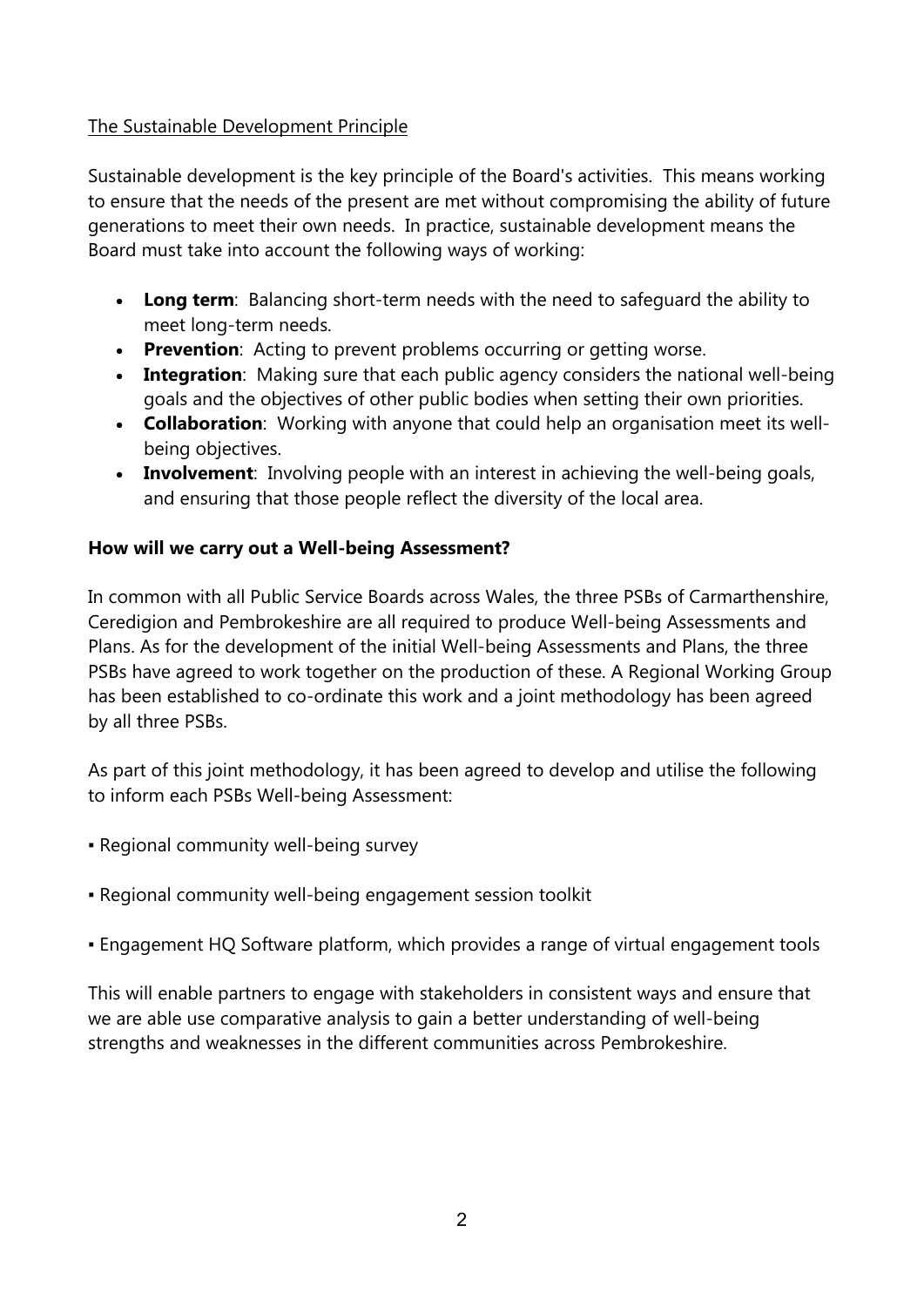#### **What is the Pembrokeshire PSB Engagement and Communication Plan for?**

This Engagement and Communication Plan sets out the way that Pembrokeshire PSB partners will come together to deliver the engagement and communication aspects of the Well-being Assessment. All partners will need to be involved in this process in order for us to reach as many individuals and groups as possible.

Engagement will help us to understand people's lived experiences and stories. This qualitative data will be a key component of the Well-being Assessment and will complement the quantitative data that we will also gather.



#### **Fig 1. The Four Stages to Delivering the Assessments of Local Well-being**

#### **Who do we need to engage with?**

We need to engage with the people of Pembrokeshire on the Well-being Assessment. Gathering the views of Pembrokeshire residents is of vital importance in undertaking the assessment. We will engage with geographic communities and communities of interest. It is important as part of this process that we engage with people who are who are marginalised or whose voices are not often heard. We will aim to engage with people with protected characteristics and will also aim to engage with people who may suffer socioeconomic disadvantage. We will carry out a comprehensive stakeholder analysis with input from all Pembrokeshire PSB partner organisations.

The list of stakeholders we will aim to engage with is as follows; (to be completed)

| Name of Group | <b>Contact details</b> |
|---------------|------------------------|
|               |                        |
|               |                        |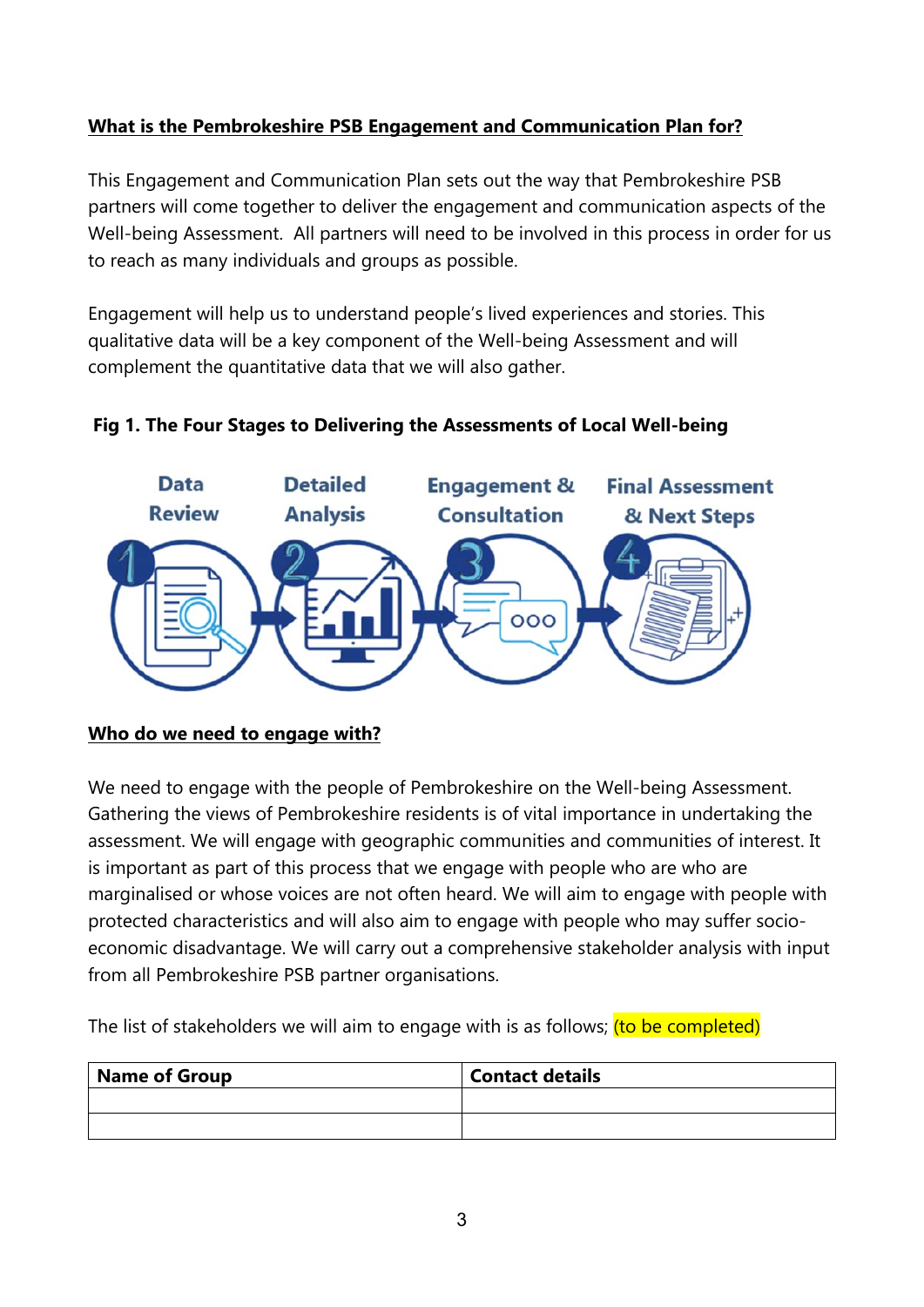#### **When are we going to engage?**

We are going to carry out the engagement and consultation in two steps.

- 1. *Initial Engagement*. We will carry out engagement in order to inform the writing of the first draft of the Well-being Assessment. As a rough guide, this will take place between mid-June and mid-September 2021.
- 2. Consultation on the draft Well-being Assessment. We will carry out a consultation exercise on the draft Well-being Assessment. This will take place following the initial engagement period.

We will aim to publish the draft Well-being Assessment by March 2022. The Assessment will be the corner-stone in the development of the next Pembrokeshire Well-being Plan by May 2023.

#### **Core Engagement Themes**

Our engagement will need to take into account a range of themes and concepts. These will be outlined by the Regional Working Group as part of the Local Well-being Joint Methodology Framework.

We will need to engage with different groups of people in Pembrokeshire about what their experiences of well-being have been and how they feel these might be influenced for the better in future.

It can be useful to think about different aspects of well-being in terms of:

- Social well-being
- Economic well-being
- Environmental well-being
- Cultural well-being

As in the last Well-being Assessment we will be adopting the life stages model. The stages are;

- New Beginnings
- Childhood
- Youth
- Working Age
- Older Adults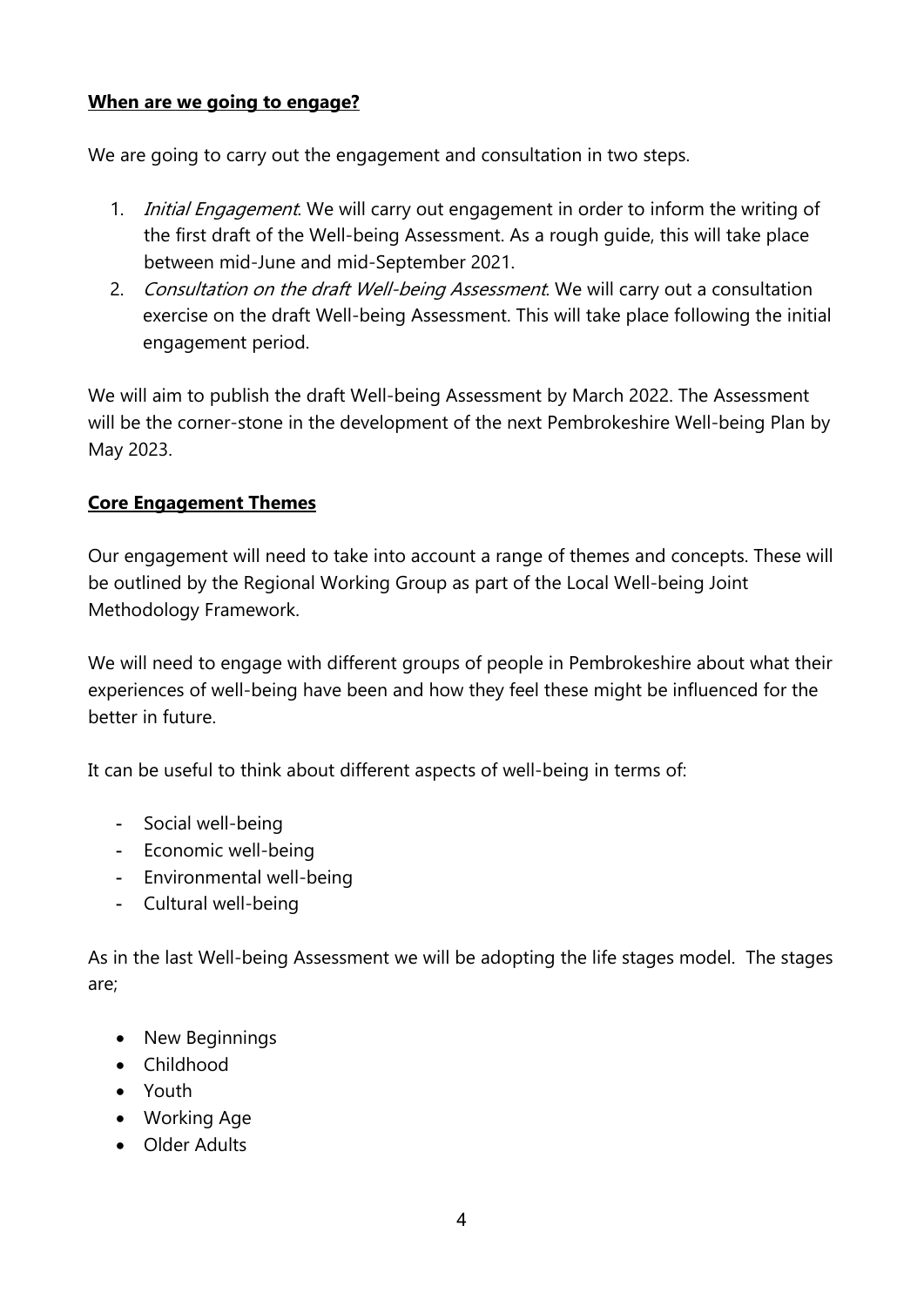#### **Methods and timescales for Engagement**

The PSB is mindful of contact restrictions, which remain in place as part of the response to the coronavirus pandemic. Engagement will be conducted in ways which comply with restrictions in place at the time at which it is undertaken.

As part of the joint methodology, it has been agreed to develop and utilise the following to inform each PSBs Well-being Assessment:

**• A regional community well-being survey** 

▪ A regional community well-being engagement session toolkit - it is intended that this toolkit will be designed in such a way as to support self-administered sessions by partner organisations or sessions administered by a facilitator on behalf of the PSB

• The Engagement HQ Software platform, which provides a range of virtual engagement tools

| <b>Method of</b><br><b>Engagement</b> | <b>Details</b>                                                                                                                                                                                                                                                                        | Timescale /<br>summer 2021              |
|---------------------------------------|---------------------------------------------------------------------------------------------------------------------------------------------------------------------------------------------------------------------------------------------------------------------------------------|-----------------------------------------|
| <b>Online Survey</b>                  | An online regional survey to gather<br>quantitative and qualitative data. The<br>results can be analysed at local and<br>community levels. There will be a need<br>to widely promote and publicise the<br>survey.                                                                     | 6-8 weeks<br>between June and<br>August |
|                                       | Produce an Easy Read Version and<br>Children and Young People's versions.<br>Other versions will be made available on<br>request.                                                                                                                                                     | 6-8 weeks<br>between June and<br>August |
| Paper Survey                          | To supplement the main online method<br>to avoid people being digitally<br>excluded. As above to gather<br>quantitative and qualitative data. The<br>results can be analysed at local and<br>community levels. There will be a need<br>to widely promote and publicise the<br>survey. | 6-8 weeks<br>between June and<br>August |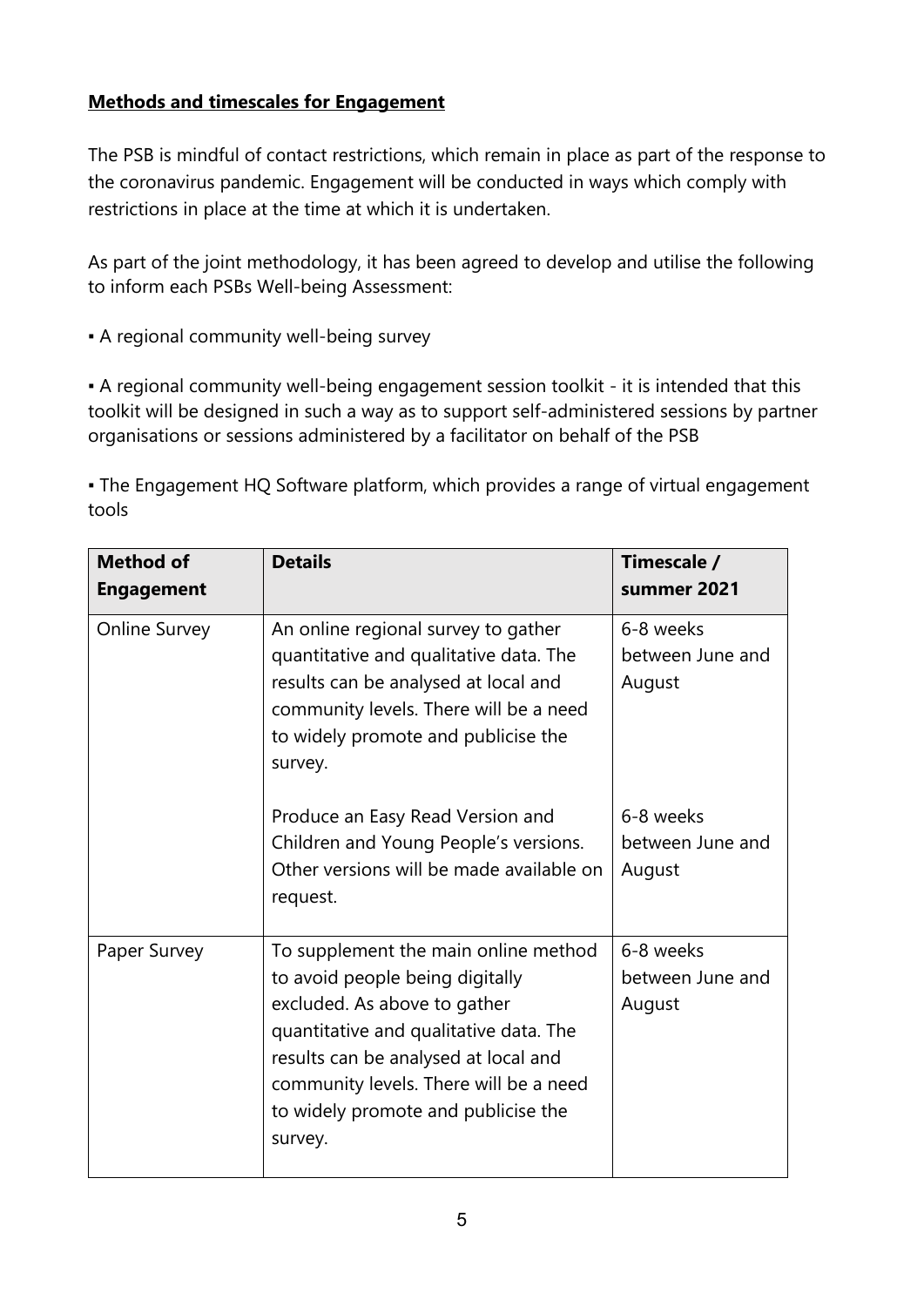|                           | Produce an Easy Read Version and         | 6-8 weeks        |
|---------------------------|------------------------------------------|------------------|
|                           | Children and Young People's versions.    | between June and |
|                           | Other versions will be made available on | August           |
|                           | request, for example large print or      |                  |
|                           | Braille.                                 |                  |
|                           |                                          |                  |
|                           | Paper survey methods will be Covid-19    |                  |
|                           | risk assessed and comply with Covid-19   |                  |
|                           | readjustment and recovery plans.         |                  |
|                           |                                          |                  |
| <b>Stakeholder Events</b> | Invite key stakeholders to interactive   | July - September |
|                           | stakeholder events, held via video       |                  |
|                           | conference. Utilise quick polls and      |                  |
|                           | virtual whiteboards.                     |                  |
|                           |                                          |                  |
| <b>Focus Groups</b>       | To get feedback on the draft Well-being  | Autumn/Winter    |
|                           | Assessment.                              | 2021             |
|                           |                                          |                  |
| Engagement HQ             | Consultation on the draft Well-being     | Autumn/Winter    |
|                           | Assessment                               | 2021             |
|                           |                                          |                  |

#### **Communications and publicity**

It is proposed that Pembrokeshire County Council take a lead on the co-ordination and provision of resources to support partners to communicate and publicise activities, so as to maximise engagement.

Resources could include:

- Email templates
- Press releases
- Social media packs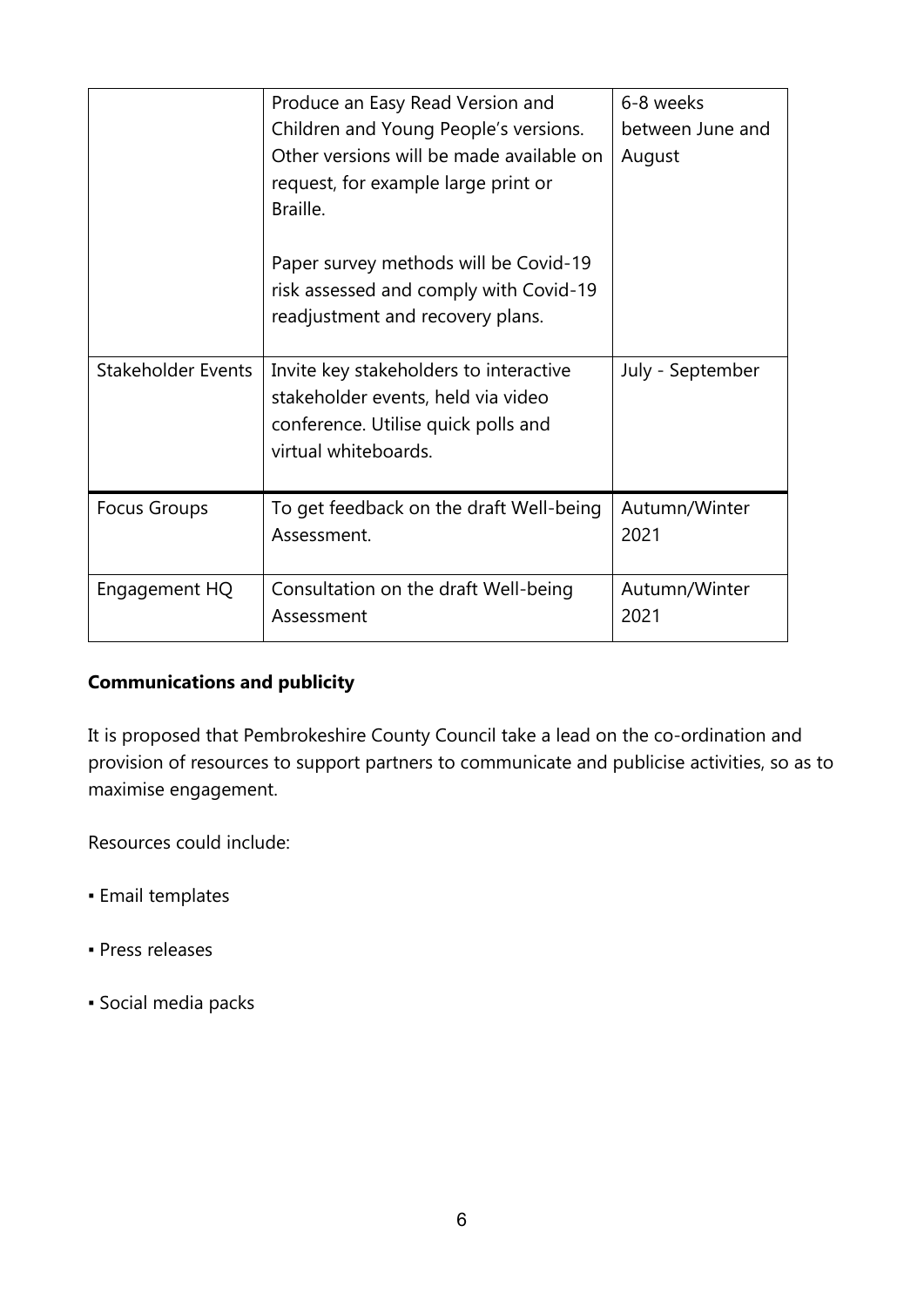

#### Itali 1 Alli 1 Alli 1 Alli 1 Alli 1 Consultation respon

#### **Items 4 a-e**

| <b>DATE OF MEETING</b> | 22 <sup>nd</sup> June 2021                                                                                                                                                                                                                |  |
|------------------------|-------------------------------------------------------------------------------------------------------------------------------------------------------------------------------------------------------------------------------------------|--|
| <b>REPORT TITLE</b>    | <b>Action Plan progress updates</b>                                                                                                                                                                                                       |  |
| <b>STATUS</b>          | For information / discussion                                                                                                                                                                                                              |  |
| <b>PURPOSE</b>         | To receive updates on progress to deliver the following action plans<br>endorsed by the Board in November 2020.                                                                                                                           |  |
|                        | <b>Community Themes</b>                                                                                                                                                                                                                   |  |
|                        | a) Build links with relevant groups to support delivery of the<br>Communities themed workstreams (Sue Leonard/Iwan Thomas)<br>b) Build stronger links with Town and Community Councils - (Iwan<br>Thomas)                                 |  |
|                        | <b>Becoming a Carbon Neutral County</b>                                                                                                                                                                                                   |  |
|                        | c) Pembrokeshire Sustainable Natural Capital Forum (Sue Leonard)                                                                                                                                                                          |  |
|                        | <b>Recruitment and Employment Transformation Framework</b>                                                                                                                                                                                |  |
|                        | d) Develop a shared approach to staff well-being across PSB partner<br>organisations (Barry Walters/Alyson Phillips)<br>e) Raise awareness of schemes and initiatives to support<br>employment and training (David Evans/Alyson Phillips) |  |
| <b>RECOMMENDATION</b>  | That the PSB notes progress to deliver the above action plans.                                                                                                                                                                            |  |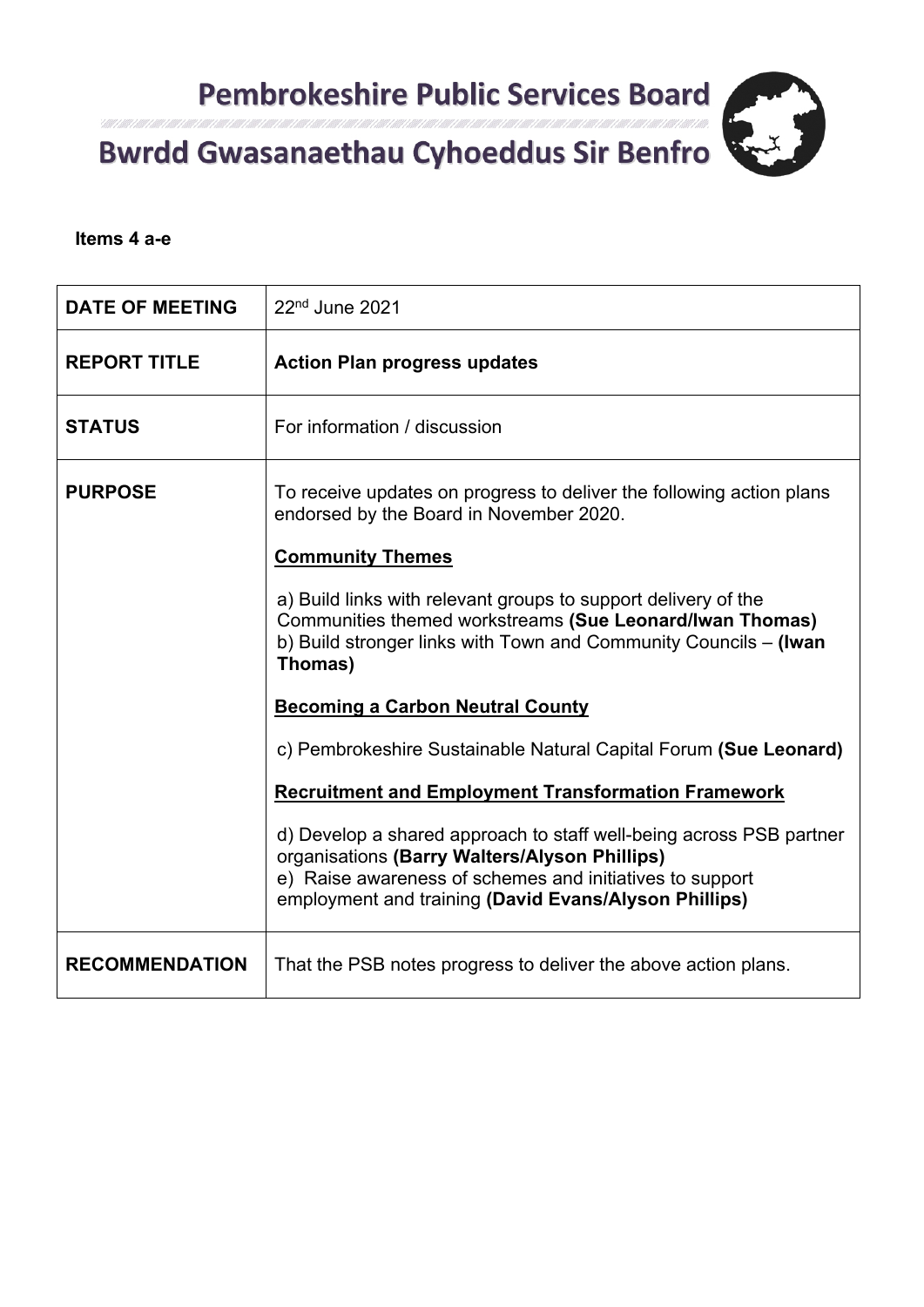

**22nd June 2021**

Pembrokeshire Public Services Board<br>Bwrdd Gwasanaethau Cyhoeddus Sir Benfro

#### **WORKSTREAM: Community Participation / Understanding Our Communities / Meaningful Community Engagement**

| <b>Project:</b><br>Build links with relevant groups to support delivery of the Communities themed workstreams |                                                                                                                                                                                                                                                                                                                                                                                                                                                                                                                                                                                                                                                                                                                                                                                                                                                                                                                                           |  |  |
|---------------------------------------------------------------------------------------------------------------|-------------------------------------------------------------------------------------------------------------------------------------------------------------------------------------------------------------------------------------------------------------------------------------------------------------------------------------------------------------------------------------------------------------------------------------------------------------------------------------------------------------------------------------------------------------------------------------------------------------------------------------------------------------------------------------------------------------------------------------------------------------------------------------------------------------------------------------------------------------------------------------------------------------------------------------------|--|--|
| <b>Lead Partner and</b><br><b>Responsible Officer:</b>                                                        | Sue Leonard, Pembrokeshire Association of Voluntary Services<br>Iwan Thomas, PLANED                                                                                                                                                                                                                                                                                                                                                                                                                                                                                                                                                                                                                                                                                                                                                                                                                                                       |  |  |
| <b>Overview of Project</b><br>activity:                                                                       | The Together for Change (TfC) programme has been successful in obtaining National Lottery funding for two co-<br>ordinator/research posts. Links will be made with the TfC programme to support delivery on the Communities<br>themed elements of the Plan. Research outcomes will contribute to the development of robust datasets on the<br>new system being developed by the RPB/PSBs as part of the ongoing wellbeing assessment. Through this work,<br>the Pembrokeshire Engagement & Co-production Network will be re-convened making use of the new<br>Engagement HQ software that is being introduced by PCC and the Connect Pembrokeshire platform to engage<br>more effectively with citizens and communities around the well-being assessment and plan.                                                                                                                                                                        |  |  |
| What has gone well?                                                                                           | A 10-Point Plan has been developed by TfC and signed off by strategic partners. A series of meetings have<br>been held with senior personnel and elected members.<br>Members of the TfC team have been trained in using the Qualitative Impact Protocol research method<br>(QuIP) and the Causal Map application. The research study has been designed to identify elements of an<br>asset-based approach and establish the nature and extent of their impact upon community wellbeing. The<br>pilot has recently been completed.<br>The TfC project Ready to Go is working with 2 pilot communities – Llangwm and Llanrhian. Using the Solva<br>Care Toolkit as a starting point, the project provides mentoring to community projects that wish to grow and<br>develop. Ready to Go has also reached out to Town and Community Councils by providing copies of the<br>Solva Care Toolkit and an offer to provide 'light-touch' support. |  |  |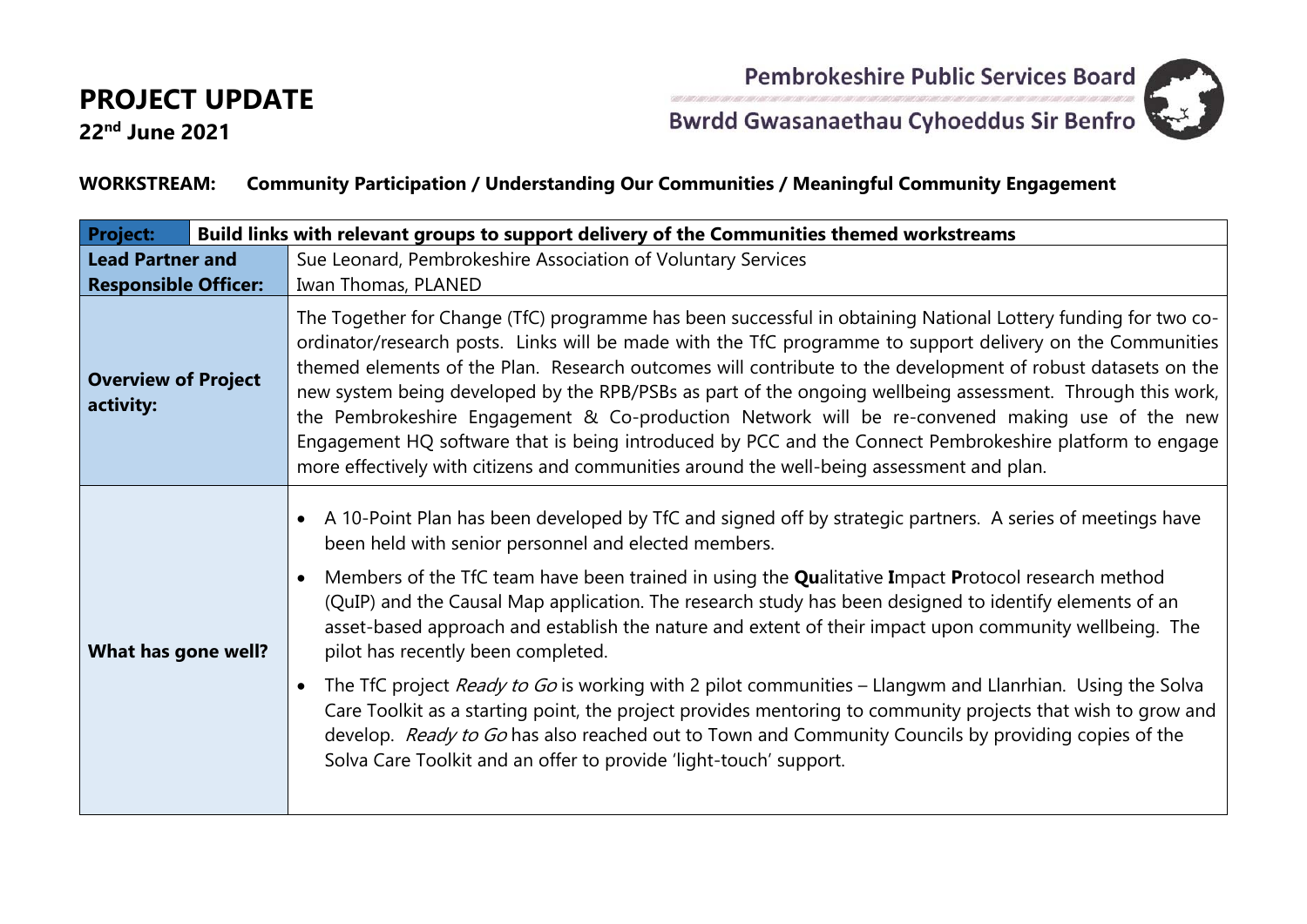|                                         | Running events to build knowledge & skills and to share learning - 3 x Masterclasses on podcasting, film-<br>making and social media skills for communities, and $2 \times$ Forum events $-$ 'Does it Count?' on community<br>development research and evaluation and 'Spotlight on the Arts' on the value of the arts to the wellbeing<br>of communities. |
|-----------------------------------------|------------------------------------------------------------------------------------------------------------------------------------------------------------------------------------------------------------------------------------------------------------------------------------------------------------------------------------------------------------|
|                                         | PAVS continues to work with the informal community support groups that make up the Pembrokeshire<br>Community Support Network (PCSN) and to roll out the Connect Pembrokeshire platform that supports<br>person-to-person timebanking through an on-line skills exchange programme                                                                         |
|                                         | PCC, PLANED and PAVS have supported a series of on-line events for town & community councils in<br>Pembrokeshire - these have been well-attended and there is an appetite for a programme of themed events<br>to continue on a bi-monthly basis                                                                                                            |
|                                         | Work undertaken through the Welsh Government funded Volunteering for Pembrokeshire programme<br>has delivered a number of outputs, including a draft Volunteering Strategy and pathways/packages of<br>support for PCSN groups, as well as a range of assets to promote volunteering in all its forms                                                      |
|                                         | Two posts have been developed to support development work with town & community councils (One Voice<br>Wales/PLANED – subject to funding) and employer supported volunteering (PCC/PAVS – post advertised)                                                                                                                                                 |
|                                         | Strong support from PSB partners to the re-formed Pembrokeshire Engagement & Co-production Network                                                                                                                                                                                                                                                         |
|                                         | Pembrokeshire involvement in national conversations and strategic partnerships around creating resourceful<br>and resilient communities and building a national community movement                                                                                                                                                                         |
|                                         | Some delays to meetings due to other commitments of key people                                                                                                                                                                                                                                                                                             |
|                                         | Increased workload of key people in other organisations during the pandemic<br>$\blacksquare$                                                                                                                                                                                                                                                              |
| Have there been any<br>issues/barriers? | Lack of time to finalise work started under the Volunteering for Pembrokeshire programme, specifically<br>the Volunteering for Pembrokeshire strategy, the Community Fund and the development of packages of<br>support for PCSN groups                                                                                                                    |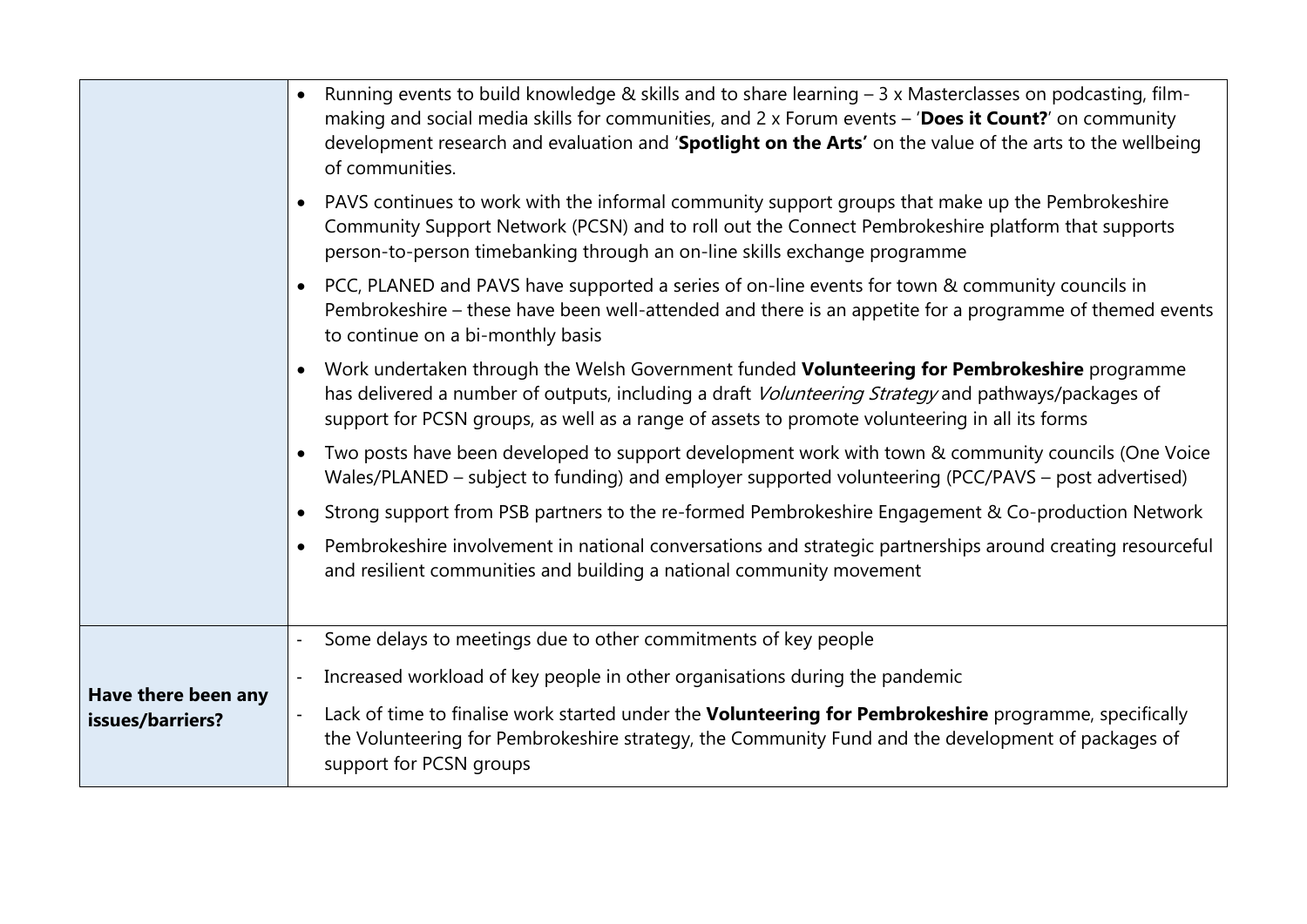|                             | TfC will have further meetings with senior personnel from strategic partners to consider the practicalities of<br>implementing the Plan's objectives throughout organisations                                                                                                                     |
|-----------------------------|---------------------------------------------------------------------------------------------------------------------------------------------------------------------------------------------------------------------------------------------------------------------------------------------------|
|                             | TfC will start to look at how to disseminate the 10-Point Plan to communities through a variety of methods,<br>in order to gather knowledge on what they would like for their communities by partners working differently<br>and with them                                                        |
|                             | Following the successful pilot of TfC's QuIP research study, it will be rolled out in communities                                                                                                                                                                                                 |
| <b>Priorities for next</b>  | TfC's Ready to Go project will continue to work with communities and will be evaluated                                                                                                                                                                                                            |
| reporting period            | Investigate local-area-level developments to see which one works best<br>$\blacksquare$                                                                                                                                                                                                           |
|                             | Appoint new posts to support town & community councils and employer-supported volunteering<br>$\blacksquare$                                                                                                                                                                                      |
|                             | Finalise and launch the Volunteering for Pembrokeshire strategy and brand, and complete all work that<br>was started under this programme of work, including pathways/packages of support for PCSN groups                                                                                         |
|                             | Work with the Pembrokeshire Engagement & Co-production Network to engage as many people as possible<br>$\blacksquare$<br>in conversations/surveys about wellbeing as part of the Wellbeing Assessment work being carried out<br>regionally as required by the Wellbeing of Future Generations Act |
|                             | Continue to engage on the 10-Point Plan to Benefit Community-led Action & Communities and its<br>adoption and implementation by partner organisations                                                                                                                                             |
| <b>Priorities agreed at</b> | Continue to prepare for the launch of the Volunteering Pembrokeshire strategy in first week of June                                                                                                                                                                                               |
| last meeting                | Continue the roll-out of the Ready to Go programme<br>$\blacksquare$                                                                                                                                                                                                                              |
| 27/04/21                    | Set a meeting date to re-convene the Pembrokeshire Engagement & Co-production Network<br>$\blacksquare$                                                                                                                                                                                           |
|                             | Continue to work with regional and local partners to design and deliver a programme of engagement that<br>will inform the development of the PSB Wellbeing assessment and the RPB Population Needs assessment                                                                                     |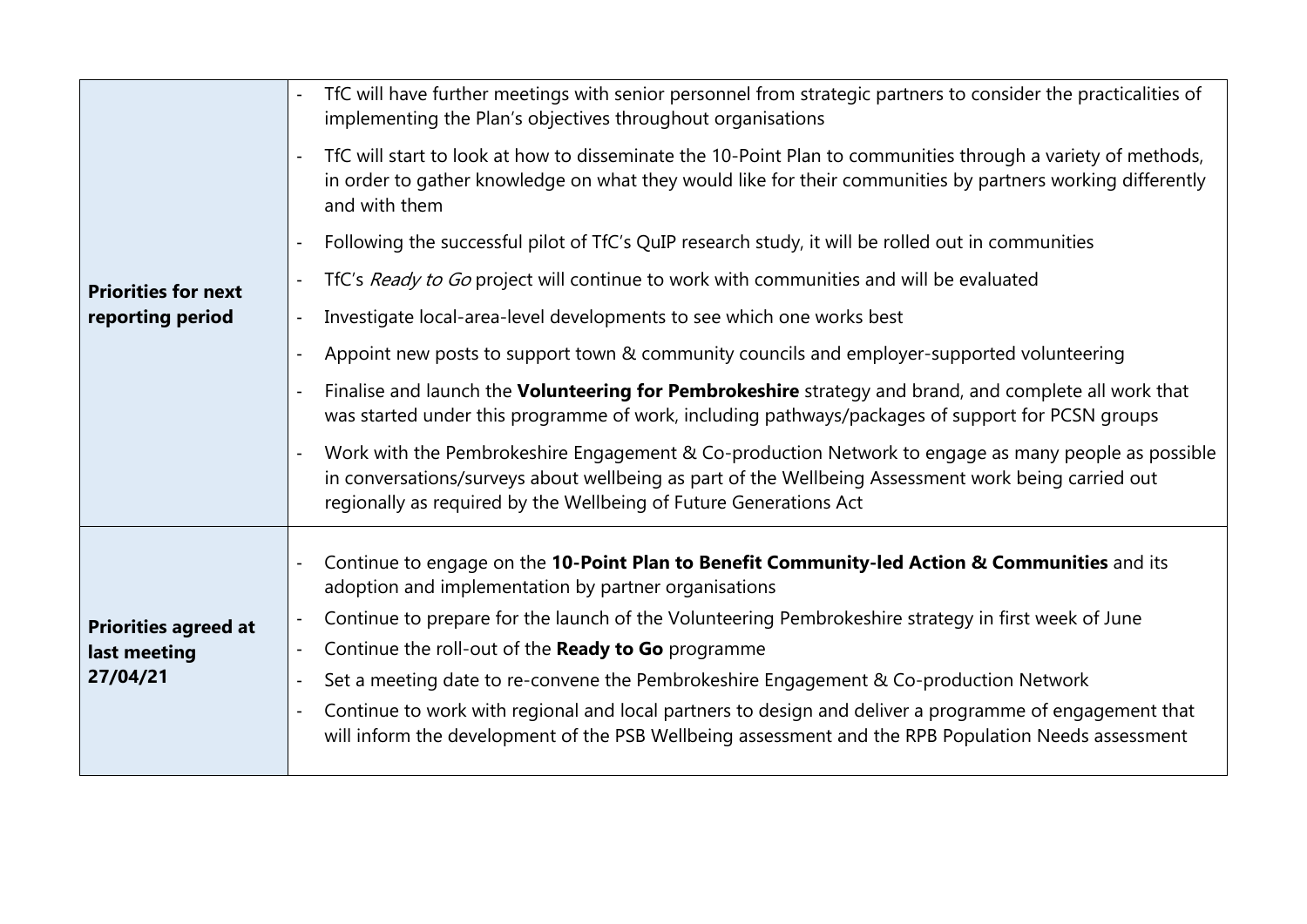| <b>Progress on priorities</b><br>agreed at last | A 10-Point Plan has been developed by TfC and signed off by strategic partners. A series of meetings have<br>been held with senior personnel and elected members                                                                                                                                                                                                                              |  |
|-------------------------------------------------|-----------------------------------------------------------------------------------------------------------------------------------------------------------------------------------------------------------------------------------------------------------------------------------------------------------------------------------------------------------------------------------------------|--|
| meeting 27/04/21                                | The TfC project Ready to Go is working with 2 pilot communities - Llangwm and Llanrhian. Using the Solva<br>Care Toolkit as a starting point, the project provides mentoring to community projects that wish to grow and<br>develop. Ready to Go has also reached out to Town & Community Councils by providing copies of the Solva<br>Care Toolkit and to provide more 'light-touch' support |  |
|                                                 | A meeting of the re-formed Pembrokeshire Engagement & Co-production Network took place on<br>Wednesday 2 <sup>nd</sup> June, chaired by Sue Leonard (PAVS/PSB Vice Chair)                                                                                                                                                                                                                     |  |
|                                                 | PSB partners have participated in meetings of the Regional Engagement Working Group to contribute to the<br>development of the survey and resources to support community/citizen engagement as part of the<br>Wellbeing Assessment work and Population Needs assessment                                                                                                                       |  |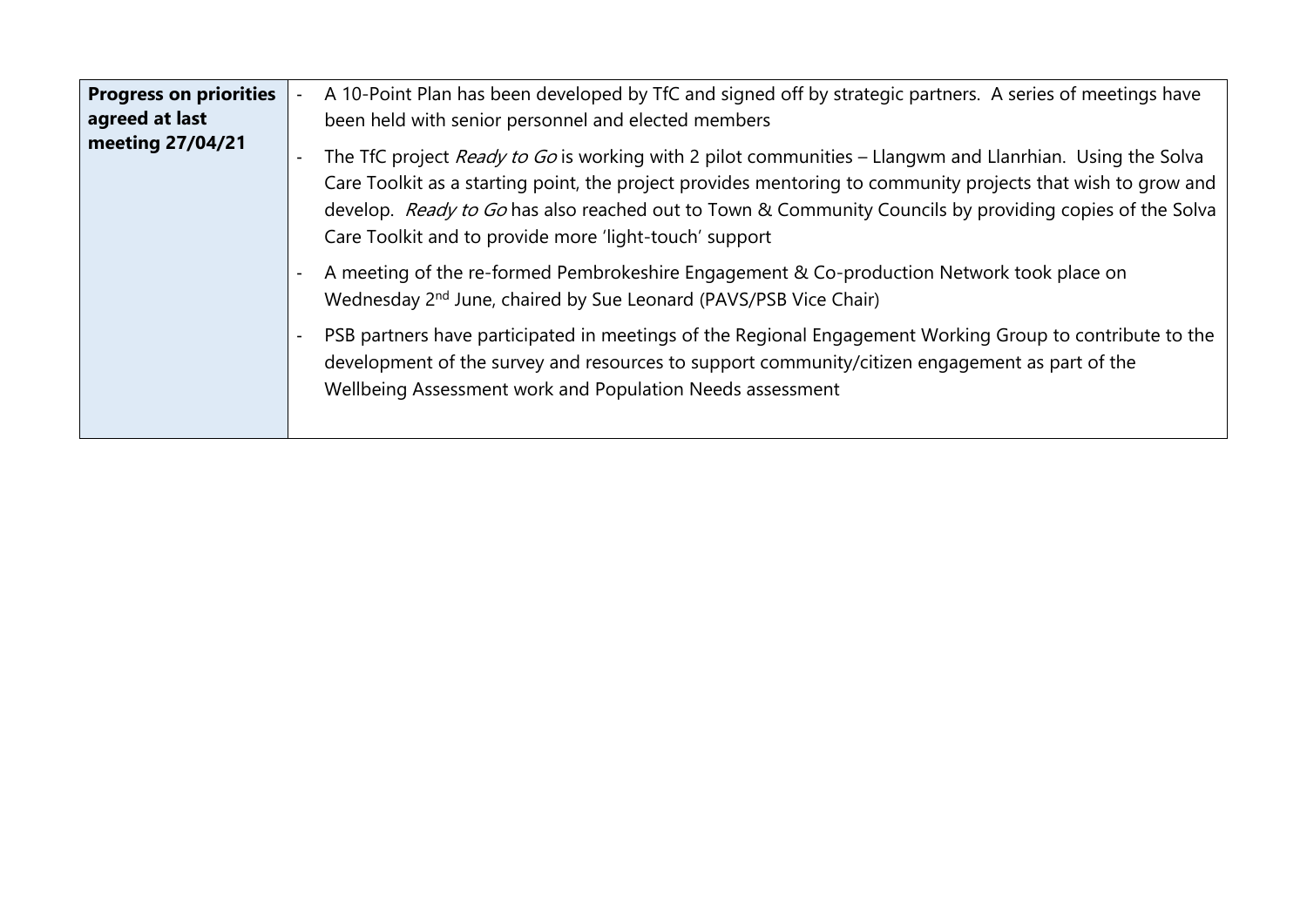**22nd June 2021**

Pembrokeshire Public Services Board



**Bwrdd Gwasanaethau Cyhoeddus Sir Benfro** 

#### **WORKSTREAM: Community Participation / Understanding Our Communities / Meaningful Community Engagement**

| <b>Project:</b>     | <b>Build stronger links with Town and Community Councils</b> |                                                                                                                                                                                                                                                                                                                                                                                                                                                                                                                                                                                                                                                                                                                                                                                                                                                                                                                                                                                                                                                                                                                                                                                      |
|---------------------|--------------------------------------------------------------|--------------------------------------------------------------------------------------------------------------------------------------------------------------------------------------------------------------------------------------------------------------------------------------------------------------------------------------------------------------------------------------------------------------------------------------------------------------------------------------------------------------------------------------------------------------------------------------------------------------------------------------------------------------------------------------------------------------------------------------------------------------------------------------------------------------------------------------------------------------------------------------------------------------------------------------------------------------------------------------------------------------------------------------------------------------------------------------------------------------------------------------------------------------------------------------|
|                     | <b>Lead Partner and Responsible Officer:</b>                 | Iwan Thomas, PLANED                                                                                                                                                                                                                                                                                                                                                                                                                                                                                                                                                                                                                                                                                                                                                                                                                                                                                                                                                                                                                                                                                                                                                                  |
|                     | <b>Overview of Project activity:</b>                         | The FG Commissioner's response to the Pembrokeshire Well-being Assessment when it<br>was published in 2017 highlighted the lack of an individual community focus. It is<br>proposed to build relationships between the PSB and town & community councils<br>through One Voice Wales and projects such as the Community Well-being and Resilience<br>(CWBR) Project led by PLANED to build our awareness of the different opportunities and<br>challenges that our communities face.                                                                                                                                                                                                                                                                                                                                                                                                                                                                                                                                                                                                                                                                                                  |
| What has gone well? |                                                              | Working across 12 communities within Pembrokeshire, the CWBR project has worked<br>well in partnership to support the Town & Community Councils involved. As the project<br>now comes to an end, a full independent evaluation has been undertaken, and an open<br>symposium event was held on the 15 <sup>th</sup> April to update and engage all applicable<br>partners on achievements to date, and next steps. Additional outcomes to reflect and<br>promote to those already shared in previous PSB updates, include:<br>Use of CWBR reports by communities upon completion to successfully obtain<br>$\bullet$<br>funding for improvements to community sports changing facilities; water<br>fountains; and computer resources.<br>Recommendations from the CWBR reports being used to inform the creation of a<br>community befriending service<br>CWBR as a project supporting the recruitment of a Youth Representative for<br>Pembroke Dock Town Council<br>Developed and designed a Youth Engagement Toolkit for all T&CC's<br>Digital T&CC interactive map created and freely made available<br>Development of templates for T&CC's to use to undertake Well-being plans |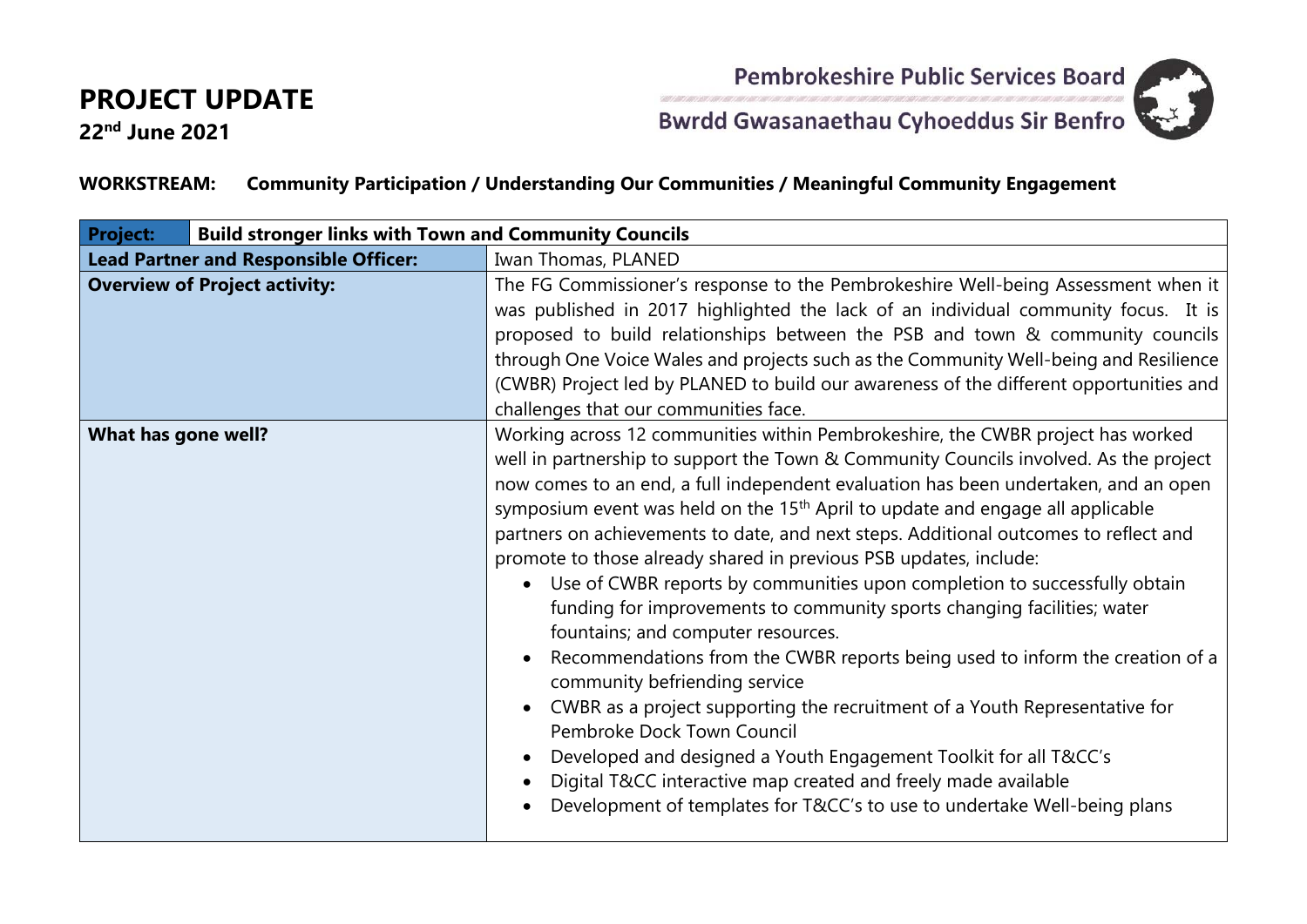| Have there been any issues/barriers?          | COVID 19 has been a barrier to continue engage in as much depth with Town and             |
|-----------------------------------------------|-------------------------------------------------------------------------------------------|
|                                               | Community Councils as had been the case pre-COVID. Whilst some smaller councils           |
|                                               | were not keen to meet even electronically in the early weeks of lockdown in Spring        |
|                                               | 2020, and other related issues were raised, the CWBR project, alongside partners within   |
|                                               | the county, supported many moving forward.                                                |
|                                               | The recent monthly evening meetings held by PCC in partnership with PAVS and              |
|                                               | PLANED from January to April, has seen a positive response from T&CC's with one of        |
|                                               | the outcomes being a bid to Enhancing Pembrokeshire in partnership with One Voice         |
|                                               | Wales as lead, to bring a dedicated support officer role into effect. We are now awaiting |
|                                               | the outcome of the recent panel decision to see if we can proceed with this.              |
| <b>Priorities for next reporting period</b>   | The CWBR project as currently funded by LEADER, will be coming to the end of its          |
|                                               | planned funding this summer, and work is nearing completion on future funding bid.        |
|                                               | An outcome of the work to date, is that currently, a Pembrokeshire Community COVID        |
|                                               | Response Survey has been agreed with partners and currently been circulated, to           |
|                                               | complement and support the work of the PSB and other partners outputs in the latter       |
|                                               | half of this year moving forward.                                                         |
|                                               |                                                                                           |
| Progress on priorities agreed at last meeting | n/a                                                                                       |
|                                               |                                                                                           |
|                                               |                                                                                           |
|                                               |                                                                                           |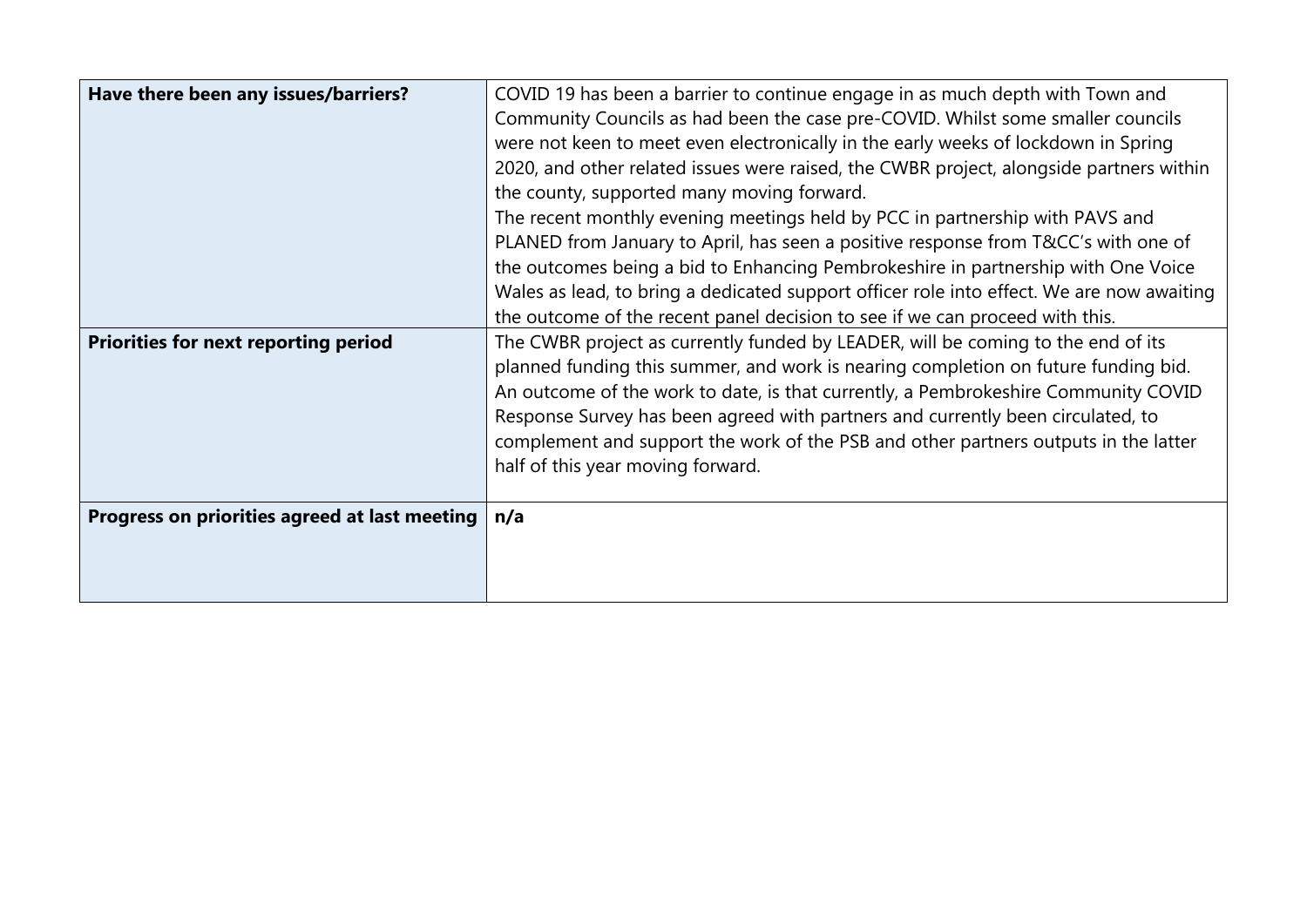**22nd June 2021**



Pembrokeshire Public Services Board<br>Bwrdd Gwasanaethau Cyhoeddus Sir Benfro

#### **WORKSTREAM: Environmental and Climate Change Risk Assessment / Becoming a Carbon Neutral County**

| <b>Project:</b>                                        | Pembrokeshire Sustainable Natural Capital Forum |                                                                                                                                                                                                                                                                                                                                                                                                                     |
|--------------------------------------------------------|-------------------------------------------------|---------------------------------------------------------------------------------------------------------------------------------------------------------------------------------------------------------------------------------------------------------------------------------------------------------------------------------------------------------------------------------------------------------------------|
| <b>Lead Partner and Responsible</b><br><b>Officer:</b> |                                                 | Pembrokeshire Association of Voluntary Services, Sue Leonard                                                                                                                                                                                                                                                                                                                                                        |
|                                                        | <b>Overview of Project activity:</b>            | This project will help deliver the Wellbeing plan project Environmental and Climate Change Risk<br>Assessment with the aim to produce an Environmental and Climate Change Risk Assessment and<br>develop appropriate measures in response, by bringing organisations and individuals together to help<br>address the risks identified in the Environmental & Climate Change Risk Assessment already carried<br>out. |
|                                                        |                                                 | It will also help deliver the Wellbeing plan project Becoming a Carbon Neutral County which will work<br>towards a Carbon Neutral and environmentally balanced County with a long term aim to become<br>carbon positive. It will do this by supporting members to seek green solutions to increase the<br>resilience of ecosystems and resilience to climate change.                                                |
|                                                        |                                                 | NRW funding allowed PAVS to employ a part-time officer (15hs/wk) for the period 1 <sup>st</sup> January 2021 to<br>31 <sup>st</sup> March 2021 to progress the development of a Pembrokeshire Sustainable Natural Capital Forum<br>(PSNCF). PAVS has agreed to continue to fund officer time from core reserves to progress this<br>important element of work.                                                      |
|                                                        |                                                 | Work to bring together the PSNCF started in 2019 in response to a funding opportunity presented by<br>the Heritage Horizon Awards (Heritage Lottery Fund). PAVS currently holds a mailing list of around 55<br>individuals, organisations and partnerships who have registered an interest in being part of the Forum.                                                                                              |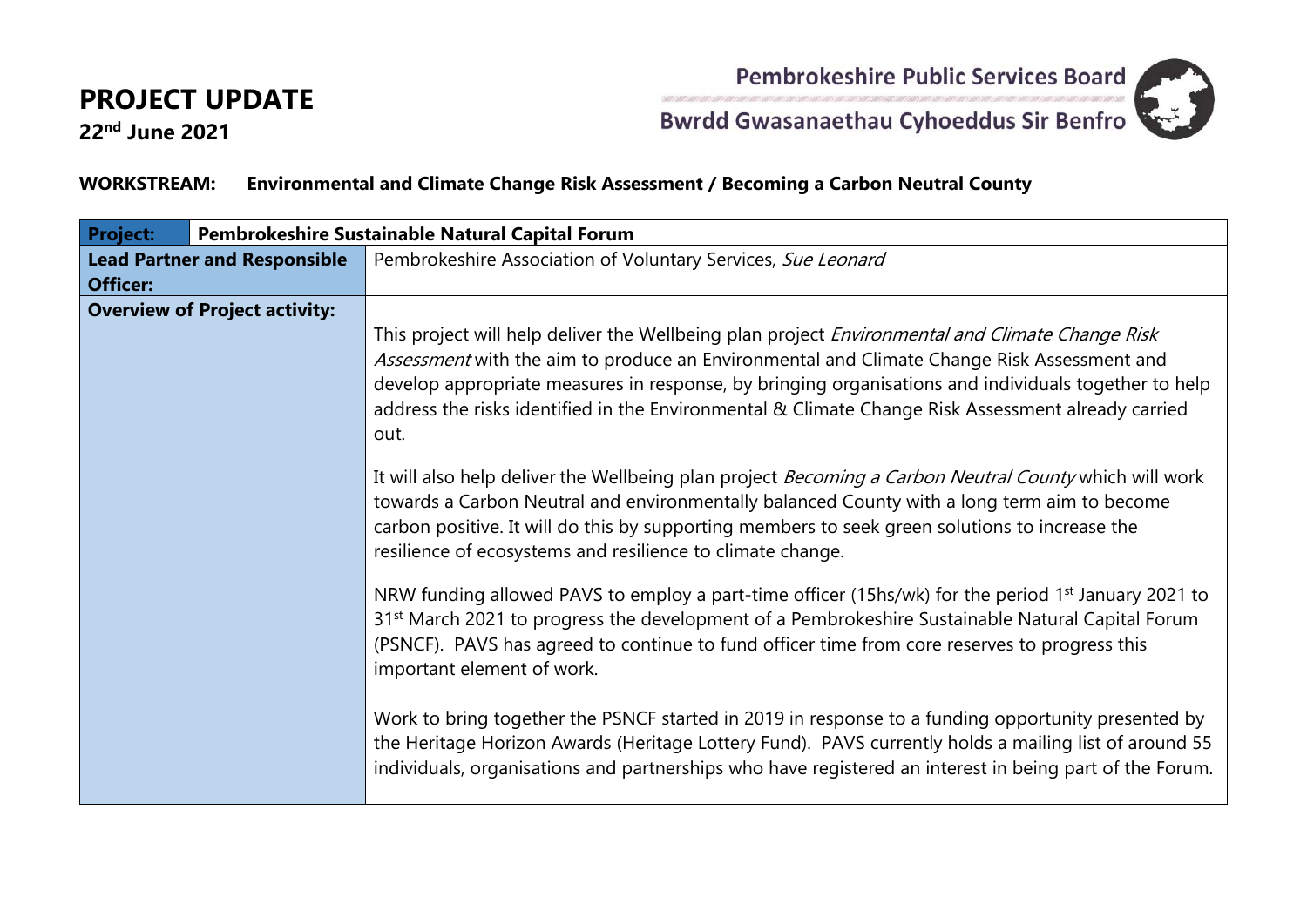|                                                | The officer (Ged Davies) continues to develop project plans and future funding proposals around four<br>areas of work that were developed as part of the Expression of Interest submitted to the Heritage<br>Horizon Awards:<br><b>Green Fuse</b> - igniting mass participation by creating inclusive opportunities for people to get<br>$\bullet$<br>involved in nature-based activities<br><b>Green Infrastructure</b> – implementing a range of projects drawn from the Pembrokeshire Towns:<br>$\bullet$<br>Green Infrastructure Action Plan (commissioned by PCC and PCNPA), augmented by suggestions<br>from community groups<br><b>Green Pembrokeshire</b> – developing landscape scale habitat management schemes; together with<br>$\bullet$<br>promoting regenerative provisioning activities (eg sustainable agriculture)<br><b>Sowing the Seeds</b> – a small grants scheme designed to stimulate creative ideas and champion<br>$\bullet$<br>innovation around nature's contribution to people<br>Please see the attached text for the EOI which expands upon each of these themes. The EOI was<br>ultimately unsuccessful but, based on feedback from recent conversations with partners, the themes |
|------------------------------------------------|--------------------------------------------------------------------------------------------------------------------------------------------------------------------------------------------------------------------------------------------------------------------------------------------------------------------------------------------------------------------------------------------------------------------------------------------------------------------------------------------------------------------------------------------------------------------------------------------------------------------------------------------------------------------------------------------------------------------------------------------------------------------------------------------------------------------------------------------------------------------------------------------------------------------------------------------------------------------------------------------------------------------------------------------------------------------------------------------------------------------------------------------------------------------------------------------------------------------|
| What has gone well?                            | present a useful framework for shaping future work and collaborative funding applications.<br>Productive conversations have taken place with a number of key stakeholders. There continues to be<br>broad support for the idea of setting up a PSNCFA. The Connect Pembrokeshire platform offers a<br>good opportunity to engage with local communities. Good ideas emerged from conversations<br>sparked off by launch of the UK Community Renewal Fund, including a nature crisis citizens' assembly<br>(not submitted as a bid but registered as an idea).                                                                                                                                                                                                                                                                                                                                                                                                                                                                                                                                                                                                                                                      |
| Have there been any<br>issues/barriers?        | Unable to develop the potential of the Connect Pembrokeshire platform without a steering group in<br>place to approve content.                                                                                                                                                                                                                                                                                                                                                                                                                                                                                                                                                                                                                                                                                                                                                                                                                                                                                                                                                                                                                                                                                     |
| <b>Priorities for next reporting</b><br>period | Hold inaugural meeting of the PSNCF Steering Group and implement decisions/actions arising<br>$\bullet$<br>Maintain support for the CCERA Task and Finish group<br>$\bullet$                                                                                                                                                                                                                                                                                                                                                                                                                                                                                                                                                                                                                                                                                                                                                                                                                                                                                                                                                                                                                                       |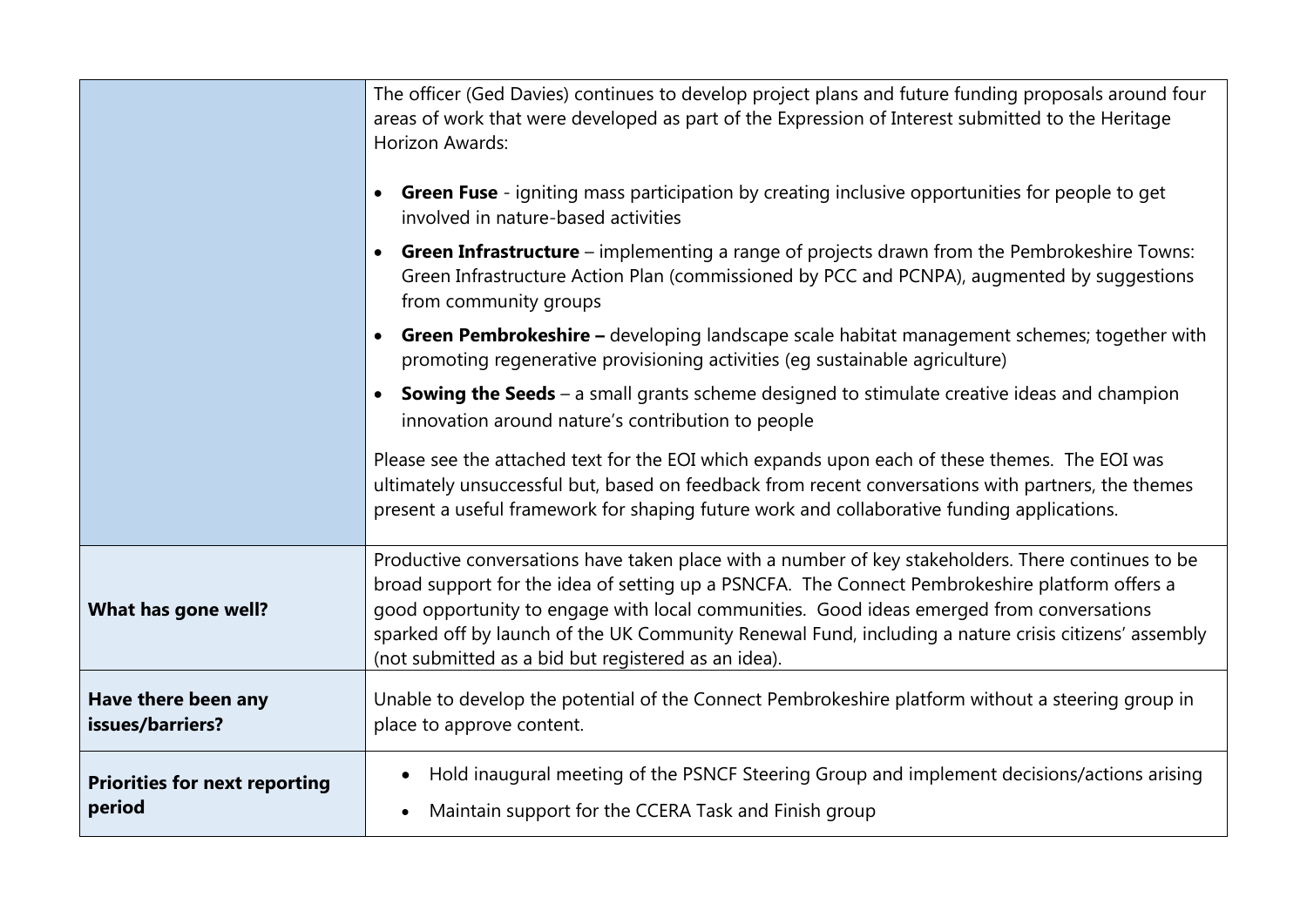| <b>Priorities agreed at last</b><br>meeting 27/04/21             | Hold an inaugural meeting of the Forum Steering Group to agree Terms of Reference and agree<br>$\bullet$<br>priorities for a future work plan                                                                        |
|------------------------------------------------------------------|----------------------------------------------------------------------------------------------------------------------------------------------------------------------------------------------------------------------|
|                                                                  | Further develop the Forum space on the <b>Connect</b> platform as a mechanism for engaging and<br>communicating with members                                                                                         |
|                                                                  | Continue work on a bid to the Heritage Lottery (or other funder) to support the priorities identified<br>$\bullet$<br>by the Forum                                                                                   |
|                                                                  | Work in partnership with PSB members to bring together various workstreams to address climate<br>$\bullet$<br>change and environmental risk assessment in response to the Netherwood report and<br>recommendations   |
|                                                                  | Please note that this work is no longer funded by NRW but will continue to be funded by PAVS<br>in the coming year                                                                                                   |
| <b>Progress on priorities agreed</b><br>at last meeting 27/04/21 | A steering group meeting has now been arranged for the 17 <sup>th</sup> June 2021 - Terms of Reference have<br>$\bullet$<br>been drafted for agreement                                                               |
|                                                                  | Steering group approval is needed before the initial content can be loaded to the Connect platform                                                                                                                   |
|                                                                  | The framework for the Heritage Lottery Bid is pending steering group approval<br>$\bullet$                                                                                                                           |
|                                                                  | A proposed way forward has been submitted for discussion at the CCERA task and finish sub-group<br>$\bullet$                                                                                                         |
|                                                                  | Collaboration on applications to the UK Community Renewal Fund resulted in a bid led by PCF<br>$\bullet$<br>being submitted while a separate Forum bid around a citizens assembly was prepared, but not<br>submitted |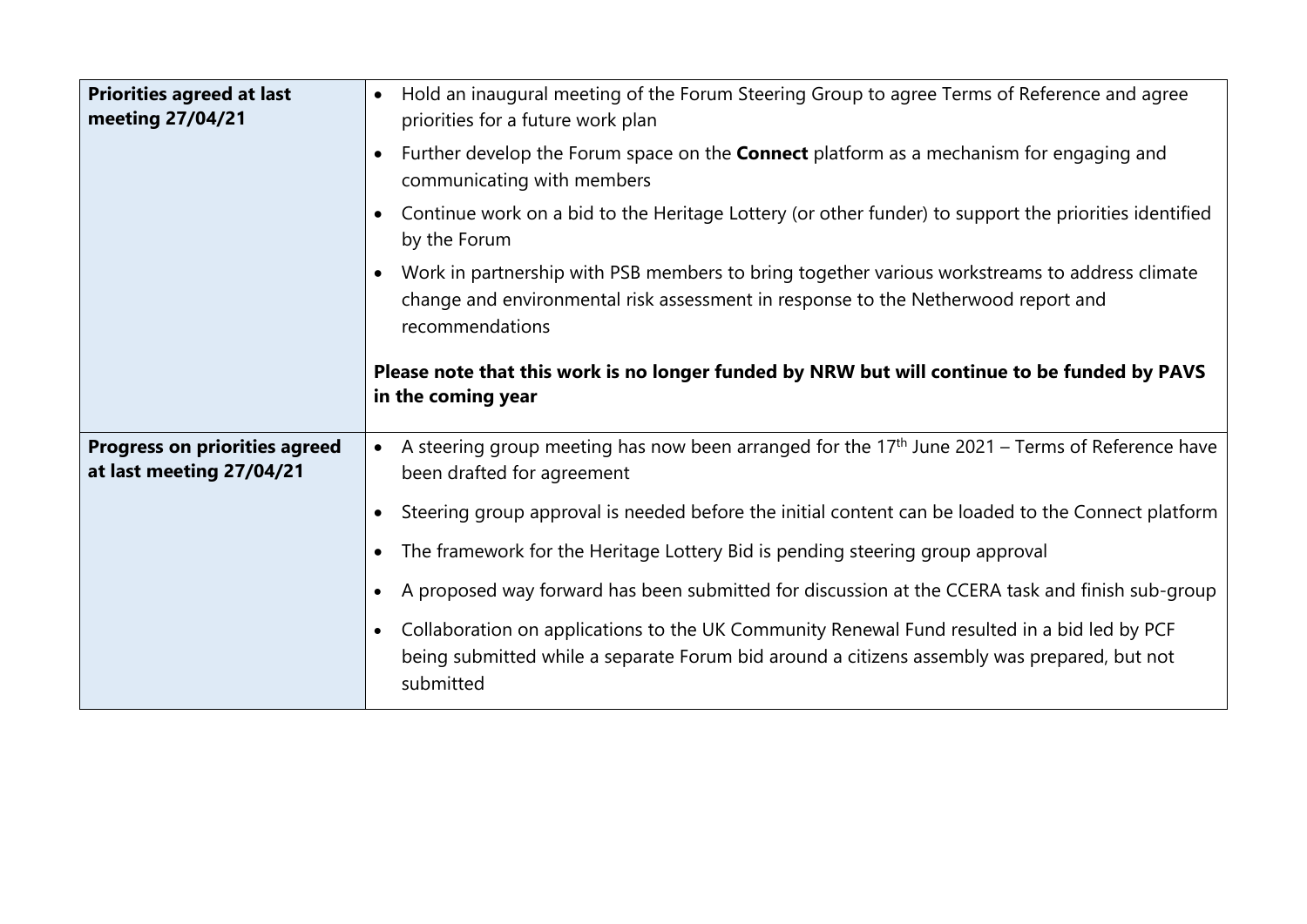Pembrokeshire Public Services Board



**22nd June 2021**

# **Bwrdd Gwasanaethau Cyhoeddus Sir Benfro**

#### **WORKSTREAM: Recruitment and Employment Transformation Framework**

| <b>Project:</b>                                 | Develop a shared approach to staff well-being across PSB partner organisations |                                                                                                                                                                                                                                                                                                                                                                                                                                                                                                                                     |
|-------------------------------------------------|--------------------------------------------------------------------------------|-------------------------------------------------------------------------------------------------------------------------------------------------------------------------------------------------------------------------------------------------------------------------------------------------------------------------------------------------------------------------------------------------------------------------------------------------------------------------------------------------------------------------------------|
| <b>Lead Partner and Responsible</b><br>Officer: |                                                                                | David Evans, Pembrokeshire College<br>Alyson Phillips, DWP                                                                                                                                                                                                                                                                                                                                                                                                                                                                          |
|                                                 | <b>Overview of Project activity:</b>                                           | Now more than ever the issue of staff well-being is at the forefront of many organisations' concerns.<br>With this in mind, it is proposed that PSB organisations come together to share lessons learnt and<br>best practice around how they are supporting the well-being of staff who are working from home,<br>are furloughed or who at risk of redundancy and to share thoughts around how new staff will be<br>supported going forward, including incorporating virtual employment support.                                    |
| What has gone well?                             |                                                                                | A workshop was held on Tuesday 8 <sup>th</sup> June where the following 8 organisations were represented:<br>Dept for Work and Pensions<br>Mid and West Fire and Rescue<br><b>Pembrokeshire County Council</b><br>Hywel Dda: NHS<br><b>Milford Haven Port Authority</b><br>Pembrokeshire College<br><b>Pembrokeshire Coast</b><br><b>PAVs</b><br>The date and time was not convenient for all PSB members but we decided to go ahead.<br>The purpose of the workshop was to discuss the following activities for each organisation: |
|                                                 |                                                                                | What good practice in relation to mental health support, have you provided for employees as an<br>organisation?                                                                                                                                                                                                                                                                                                                                                                                                                     |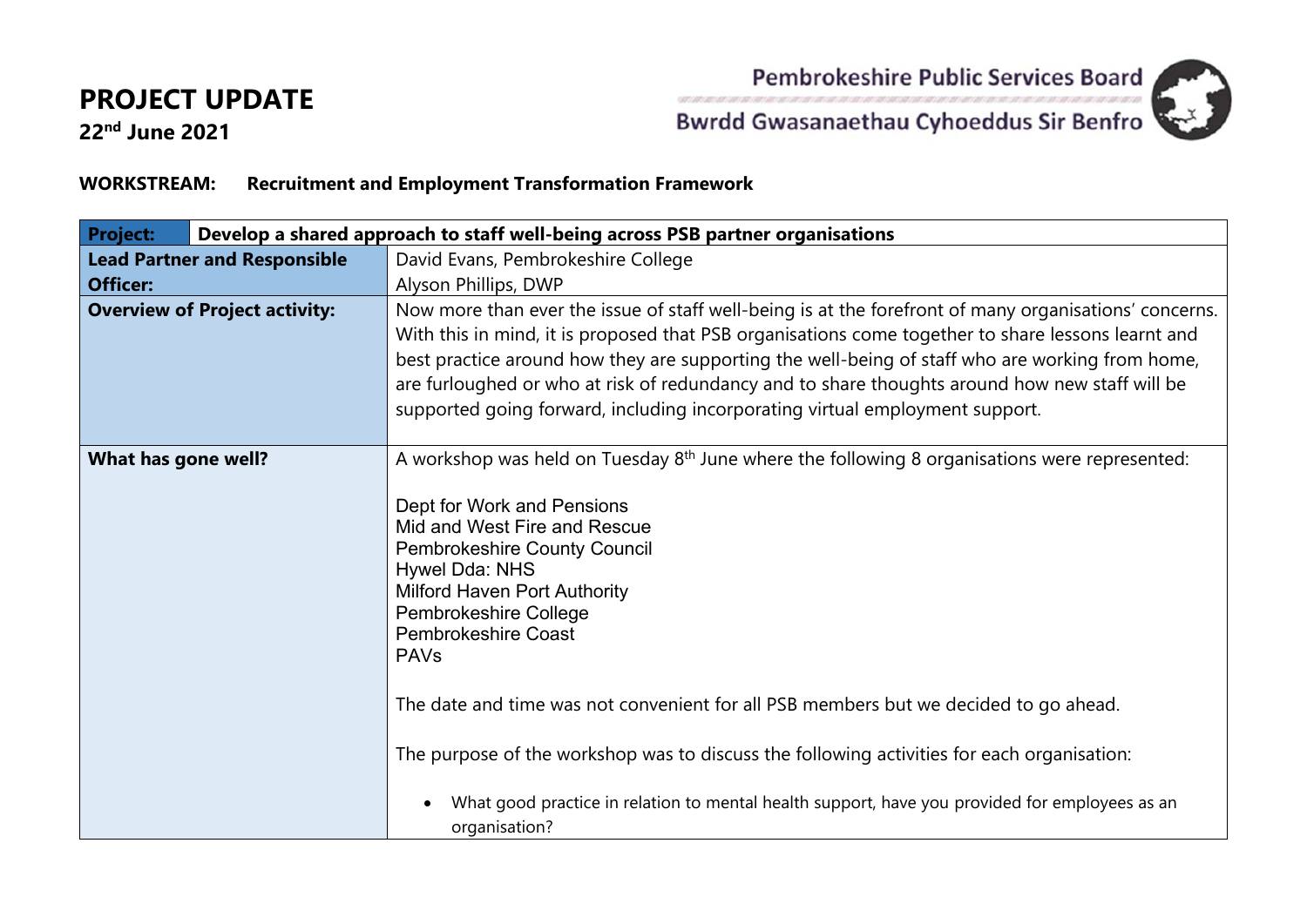| • As an organisation, what lessons have you learned, from experiences over the last 12 months?                                                                                            |
|-------------------------------------------------------------------------------------------------------------------------------------------------------------------------------------------|
| And then to discuss:                                                                                                                                                                      |
|                                                                                                                                                                                           |
| • The way that we might operate moving forward                                                                                                                                            |
|                                                                                                                                                                                           |
| The session was extremely interesting and clearly some considerable thought had gone into each                                                                                            |
| presentation. It was pointed out that some of the PSB member organisations that were<br>participating in the workshop were extremely complex in nature and structure. Interestingly there |
| was plenty of crossover of good practice. Some of the key activities that PSB organisations were                                                                                          |
| undertaking include:                                                                                                                                                                      |
|                                                                                                                                                                                           |
| Provision of counselling services to staff (including self-referral mechanisms);                                                                                                          |
| Wellbeing calls throughout lockdown;                                                                                                                                                      |
| Open sessions of Q&A with the CEO;                                                                                                                                                        |
| Consideration of screen fatigue and sending a message of the importance of taking time out;                                                                                               |
| Access to Mental health nurses;                                                                                                                                                           |
| Working with MIND;                                                                                                                                                                        |
| Advice and guidance to managers;                                                                                                                                                          |
| Intranet pages set up to gain access to immediate support;                                                                                                                                |
| Well-being champions and mentors;                                                                                                                                                         |
| Listening Volunteers;                                                                                                                                                                     |
| Setting of clear work/home boundaries;                                                                                                                                                    |
| Extended annual leave allocation period;                                                                                                                                                  |
| Allocated 'no meetings allowed' days;                                                                                                                                                     |
| Social media network's for peer support;                                                                                                                                                  |
| Review of related strategies and policies;                                                                                                                                                |
| Importance of compassionate and visible leadership;                                                                                                                                       |
| Managing change and returning to the workplace;                                                                                                                                           |
| Trust and autonomy for staff to do the job.                                                                                                                                               |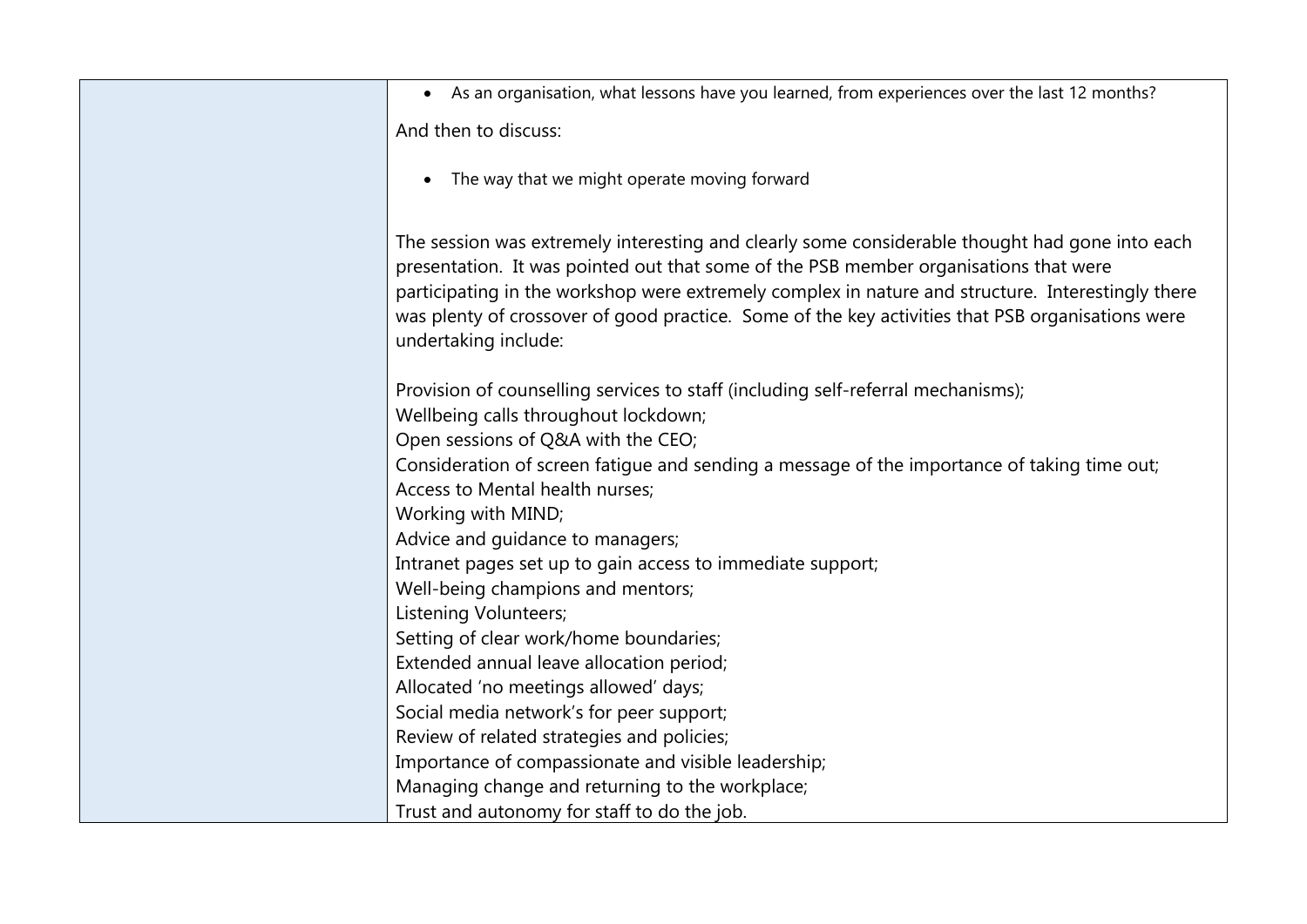|                                                           | The similarities across all organisations were:<br>The acknowledged difficulty of homeworking;<br>The impact on wellbeing;<br>Longer working hours of homeworking;<br>The increase in team spirit and partnership working within organisations;<br>The support of managers for staff and the implementation of essential training to do so;<br>That all levels of the workforce were /are affected and wellbeing consideration is also essential for<br>managers;<br>The importance of communication;<br>The importance of effective IT systems and support;<br>The impact of executive support, guidance and communication, from CEOs etc.;<br>Benefits of sharing best practice internally and externally.<br>The two main elements for the way forward from all organisations were:<br>That we can do what first might seem impossible;<br>A need to review working practices, within a hybrid / agile type model of both onsite and<br>homeworking solutions; with wellbeing at the centre of such operational plans. |
|-----------------------------------------------------------|---------------------------------------------------------------------------------------------------------------------------------------------------------------------------------------------------------------------------------------------------------------------------------------------------------------------------------------------------------------------------------------------------------------------------------------------------------------------------------------------------------------------------------------------------------------------------------------------------------------------------------------------------------------------------------------------------------------------------------------------------------------------------------------------------------------------------------------------------------------------------------------------------------------------------------------------------------------------------------------------------------------------------|
| Have there been any<br>issues/barriers?                   |                                                                                                                                                                                                                                                                                                                                                                                                                                                                                                                                                                                                                                                                                                                                                                                                                                                                                                                                                                                                                           |
| <b>Priorities for next reporting</b><br>period            | A more comprehensive report to be drafted and disseminated to PSB member organisations.                                                                                                                                                                                                                                                                                                                                                                                                                                                                                                                                                                                                                                                                                                                                                                                                                                                                                                                                   |
| Priorities agreed on at last<br>meeting 27/04/21          | Collation of the good practice that had been shared for all members to access should they desire to<br>do so. Provide a combined update from the 'lessons learnt around staff well-being' de-brief session.                                                                                                                                                                                                                                                                                                                                                                                                                                                                                                                                                                                                                                                                                                                                                                                                               |
| Progress on priorities agreed at<br>last meeting 27/04/21 | Workshop set up post 27/4 as it was agreed that there were important lessons that could be learnt                                                                                                                                                                                                                                                                                                                                                                                                                                                                                                                                                                                                                                                                                                                                                                                                                                                                                                                         |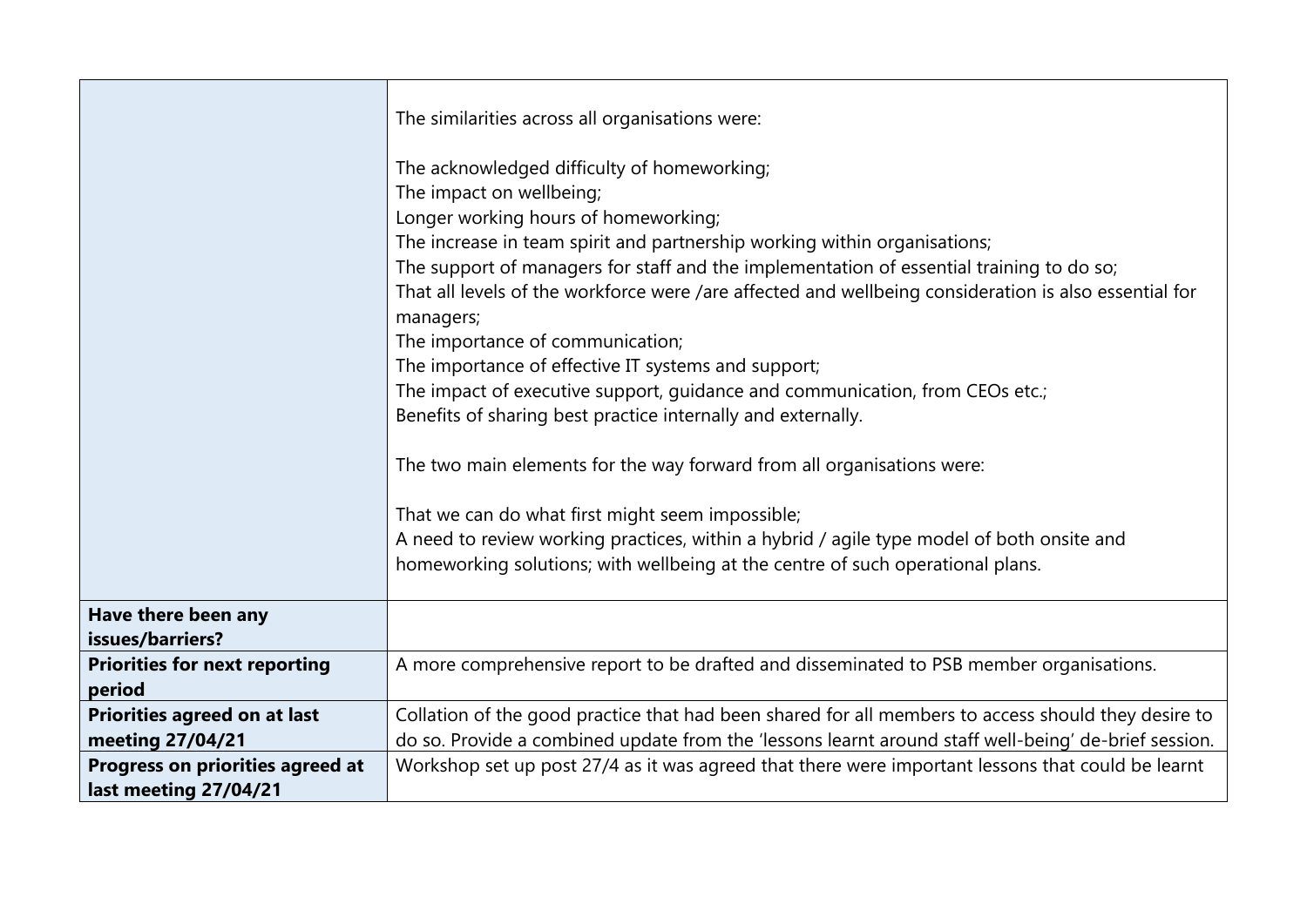

## **PROJECT UPDATE 22nd June 2021**

# Pembrokeshire Public Services Board<br>Bwrdd Gwasanaethau Cyhoeddus Sir Benfro

#### **WORKSTREAM: Recruitment and Employment Transformation Framework**

| <b>Project:</b>                         |                                      | Raise awareness of schemes and initiatives to support employment and training                                                                                                                                                                                                                                                                                                                                                                                                                                                                                                                                                                                                                               |
|-----------------------------------------|--------------------------------------|-------------------------------------------------------------------------------------------------------------------------------------------------------------------------------------------------------------------------------------------------------------------------------------------------------------------------------------------------------------------------------------------------------------------------------------------------------------------------------------------------------------------------------------------------------------------------------------------------------------------------------------------------------------------------------------------------------------|
| <b>Lead Partner and Responsible</b>     |                                      | David Evans, Pembrokeshire College                                                                                                                                                                                                                                                                                                                                                                                                                                                                                                                                                                                                                                                                          |
| <b>Officer:</b>                         |                                      | Alyson Phillips, DWP                                                                                                                                                                                                                                                                                                                                                                                                                                                                                                                                                                                                                                                                                        |
|                                         | <b>Overview of Project activity:</b> | The Welsh Government's Personal Learning Account Scheme (where furloughed individuals and those<br>earning under £26,000 can access part time study across a range of courses in order to change or<br>enhance their career prospects) and the Kickstart Scheme launched in the Autumn (where businesses<br>that employ young adults will be able to claim back 100 per cent of their salaries, at the national<br>minimum wage, for 25 hours of work per week over a six month period) are two initiatives that are<br>aimed at supporting workers post-Covid. It is proposed that the PSB takes an active role in promoting<br>these and any other schemes and takes advantage of them wherever possible. |
| What has gone well?                     |                                      | There has been a good uptake from businesses in Pembrokeshire (both independent and via Gateway<br>support) the Kickstart team are now fully resourced and have forged excellent relationships with<br>existing and new to DWP employers. After an initial flurry of interest and positive engagement from<br>18-24 year old eligible claimants, we are now working to support those that need some additional<br>confidence building and support to make applications.<br>Current statistics show that performance in Pembrokeshire stands as follows:<br>Number of vacancies notified to date – 453<br>Number of current live vacancies – 328<br>There have been 132 starts to date                       |
| Have there been any<br>issues/barriers? |                                      | No update to add other than the engagement challenge due to pandemic restrictions.                                                                                                                                                                                                                                                                                                                                                                                                                                                                                                                                                                                                                          |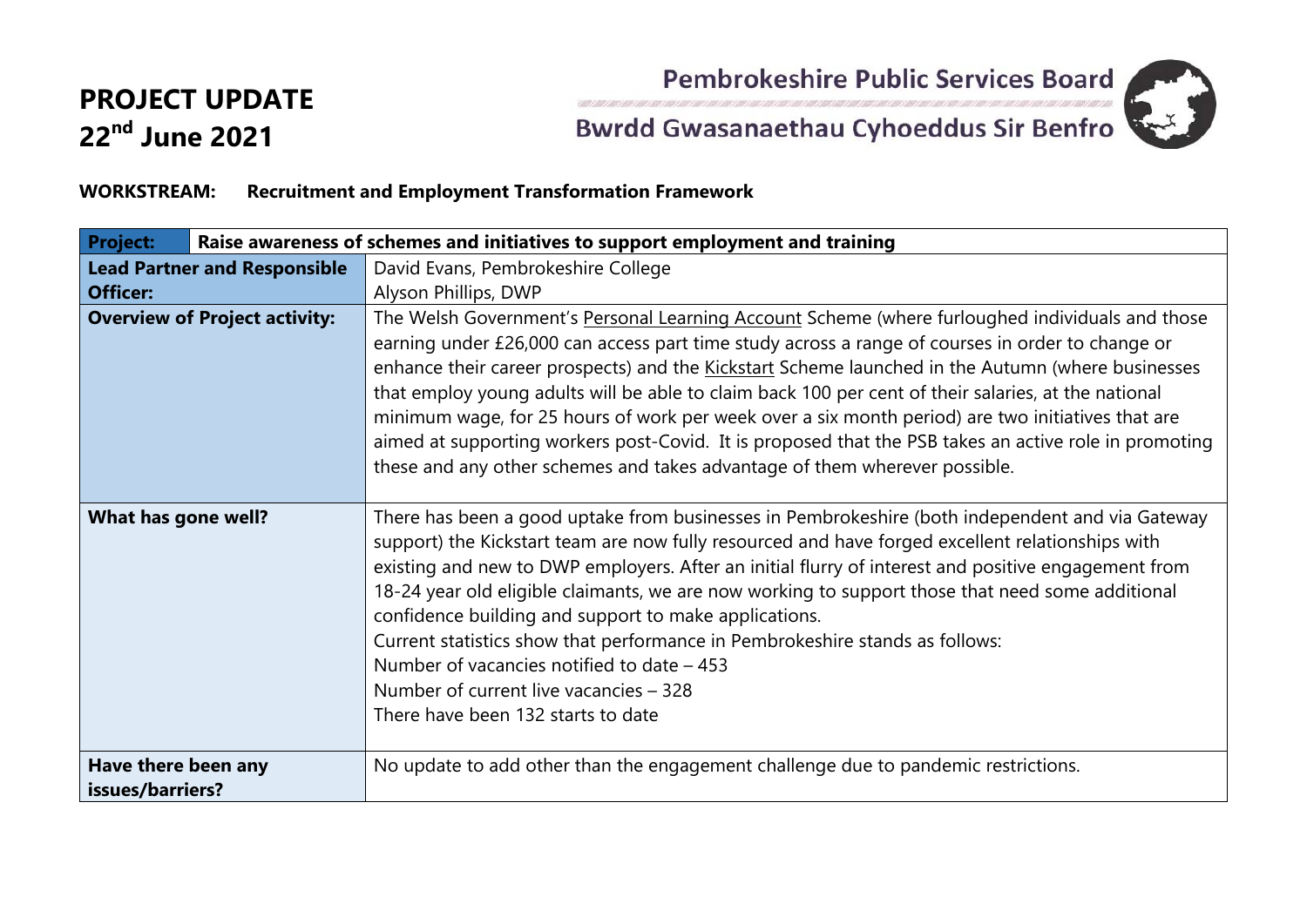| <b>Priorities for next reporting</b><br>period | Continue to fully promote the Kickstart Scheme for young people across out county, ensure that all<br>businesses take full advantage of the scheme before the cut-off date In December 2021 to support our<br>economy which will be feeling the impact of seasonality/furlough end (Sept2021)/School leavers (July<br>2021) and inevitable business closure due to COVID impact. |
|------------------------------------------------|----------------------------------------------------------------------------------------------------------------------------------------------------------------------------------------------------------------------------------------------------------------------------------------------------------------------------------------------------------------------------------|
|                                                | The Kickstart scheme has now become part of a business as usual service to employers and whilst it<br>remains high profile due to the financial commitment and economic impact, it forms part of the<br>regular offer of support and services to employers that wish to recruit staff.                                                                                           |
| <b>Priorities agreed at last</b>               |                                                                                                                                                                                                                                                                                                                                                                                  |
| meeting                                        |                                                                                                                                                                                                                                                                                                                                                                                  |
| <b>Progress on priorities agreed</b>           |                                                                                                                                                                                                                                                                                                                                                                                  |
| at last meeting                                |                                                                                                                                                                                                                                                                                                                                                                                  |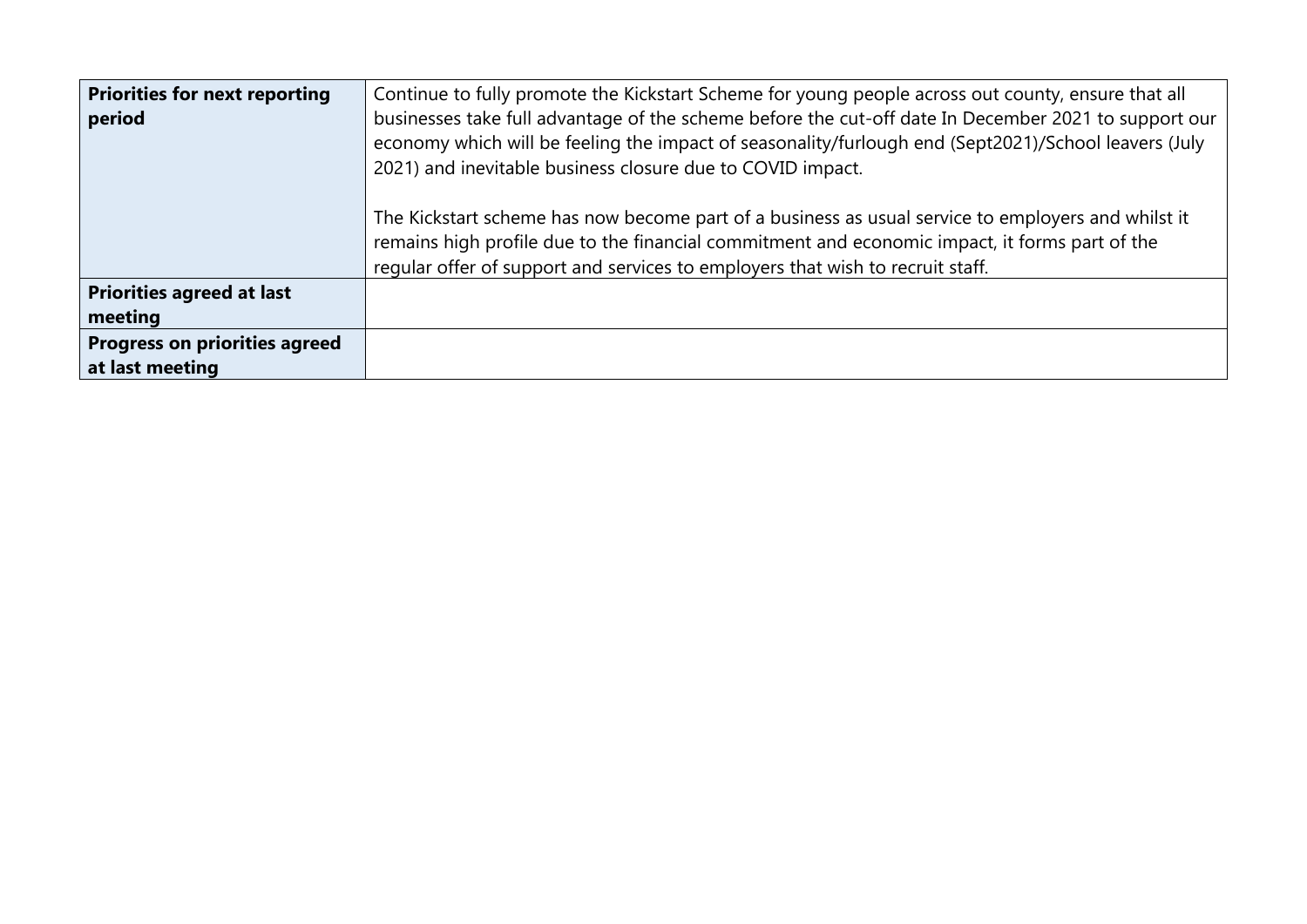

**Item 5** 

| <b>DATE OF MEETING</b>   | $22nd$ June 2021                                                                      |
|--------------------------|---------------------------------------------------------------------------------------|
| <b>REPORT TITLE</b>      | Pembrokeshire Public Services Board Annual Report<br>2020-21                          |
| <b>STATUS</b>            | For information / decision                                                            |
| <b>PURPOSE</b>           | To update partners on proposals for producing the PSB's<br>Annual Report for 2020-21. |
| <b>RECOMMENDATION(S)</b> | That partners approve the proposals for the PSB Annual<br>Report 2020-21.             |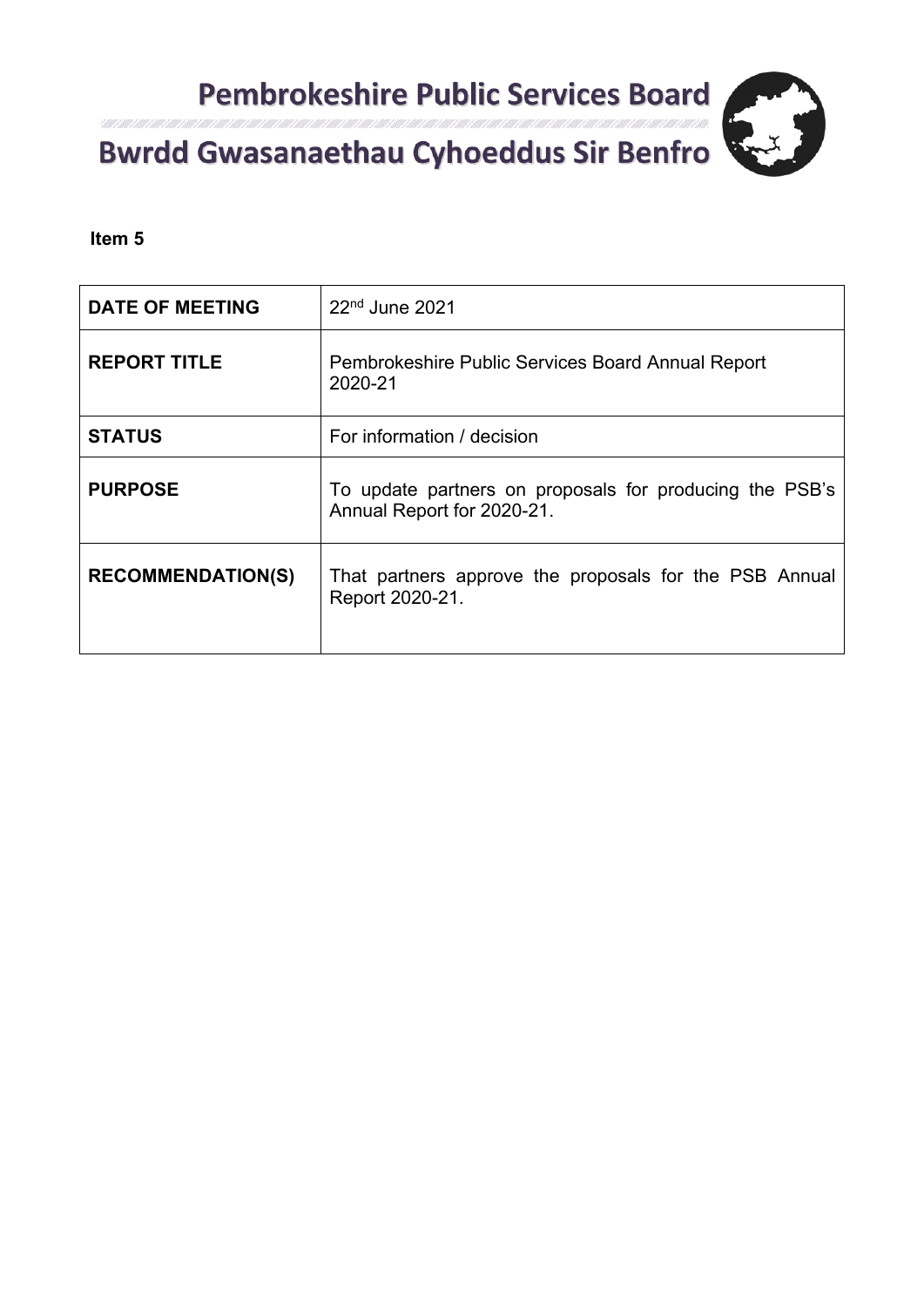#### **PSB Annual Report 2020-21**

Partners will be aware that the PSB is required to produce an annual report each year outlining progress against the objectives in the Pembrokeshire Well-being Plan.

The focus of partners has understandably been on the response to Covid for the period that the report will cover (June 2020 to June 2021), therefore the proposal is that a short 'newsletter' style report is produced that will provide brief updates on the following areas;

- Revised action plans
- Pride in Pembrokeshire evaluation
- Progress towards undertaking the next Well-being Assessment
- NRW Strategic Allocated Funding
- Regional PSB event
- Looking forward Production of the next Well-being Plan

The annual report will be drafted over the summer with the final version being presented to the PSB at the 21<sup>st</sup> September meeting for sign-off.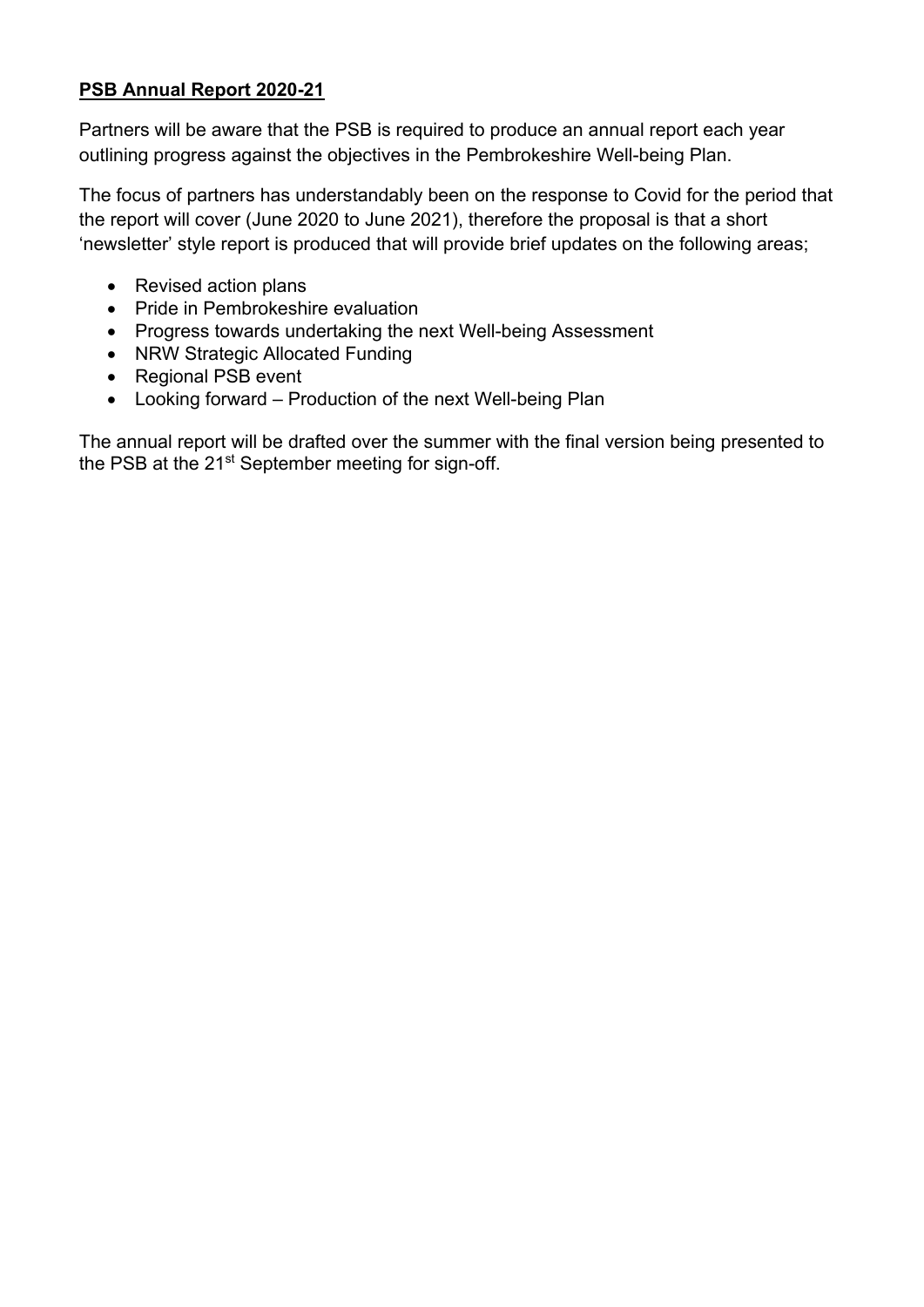

#### Itali 1 Alli 1 Alli 1 Alli 1 Alli 1 Consultation respon

#### **Item 6**

| <b>DATE OF MEETING</b>   | $22nd$ June 2021                                                                                                                                                                                                                                                             |  |
|--------------------------|------------------------------------------------------------------------------------------------------------------------------------------------------------------------------------------------------------------------------------------------------------------------------|--|
| <b>REPORT TITLE</b>      | Hywel Dda Estates Mapping Project                                                                                                                                                                                                                                            |  |
| <b>STATUS</b>            | For discussion / agreement                                                                                                                                                                                                                                                   |  |
| <b>PURPOSE</b>           | To provide an update on opportunities for integrating the use of<br>estates across Pembrokeshire.                                                                                                                                                                            |  |
| <b>RECOMMENDATION(S)</b> | That the PSB:<br>Identifies further key areas of pressure across the County<br>i.<br>whereby space or opportunities for local delivery are<br>constrained<br>ii.<br>Nominates interested representatives for the initial 3<br>Health and Wellbeing Centre/Campus development |  |
| <b>AUTHORS</b>           | Elaine Lorton, County Director – Pembrokeshire, Hywel Dda<br><b>University Health Board</b>                                                                                                                                                                                  |  |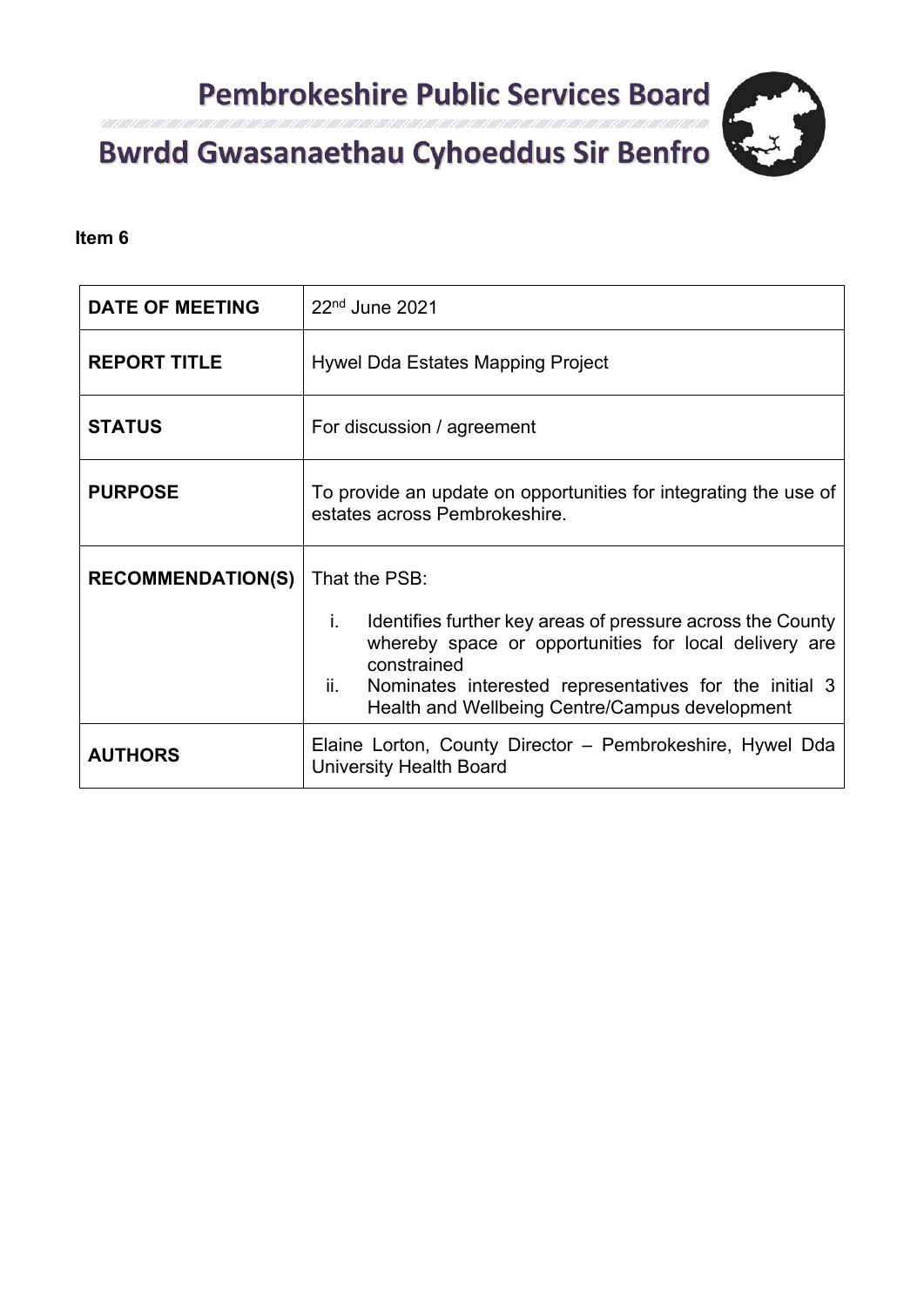#### **Opportunities for integrating the use of estates across Pembrokeshire**

Elaine Lorton County Director – Pembrokeshire, Hywel Dda University Health Board 14th June 2021

#### **Introduction**

In early 2020 the Pembrokeshire Public Services Board partners discussed the perceived limitations of space across the County. It was discussed whether there was the potential to more rapidly progress collaborative relationships through the shared use of available space between partner organisations.

A survey of available space was commenced but paused due to the need to focus on the pandemic response. This survey was recommenced in March 2021.

This paper provides an overview of the accommodation identified, the challenges therein and proposes options for scoping and developing the concept of share accommodation and resources for the future.

#### **Integrated Community Networks**

The PSB have agreed the concept of dividing the County into 6 Integrated Community Networks. Teams of professionals and providers, whose services are place based in nature, can be aligned and networked together on the basis of these geographical footprints. Estates can also be identified for each ICN and consideration given to the further need to network estate and develop new facilities on the basis of need. The 6 ICNs are identified below.

- 1 North Pembrokeshire Coastal
- 2 Narberth and Crymych
- 3 Tenby and Saundersfoot
- 4 Pembroke and Pembroke Dock
- 5 Milford Haven and Nevland
- 6 Haverfordwest Central

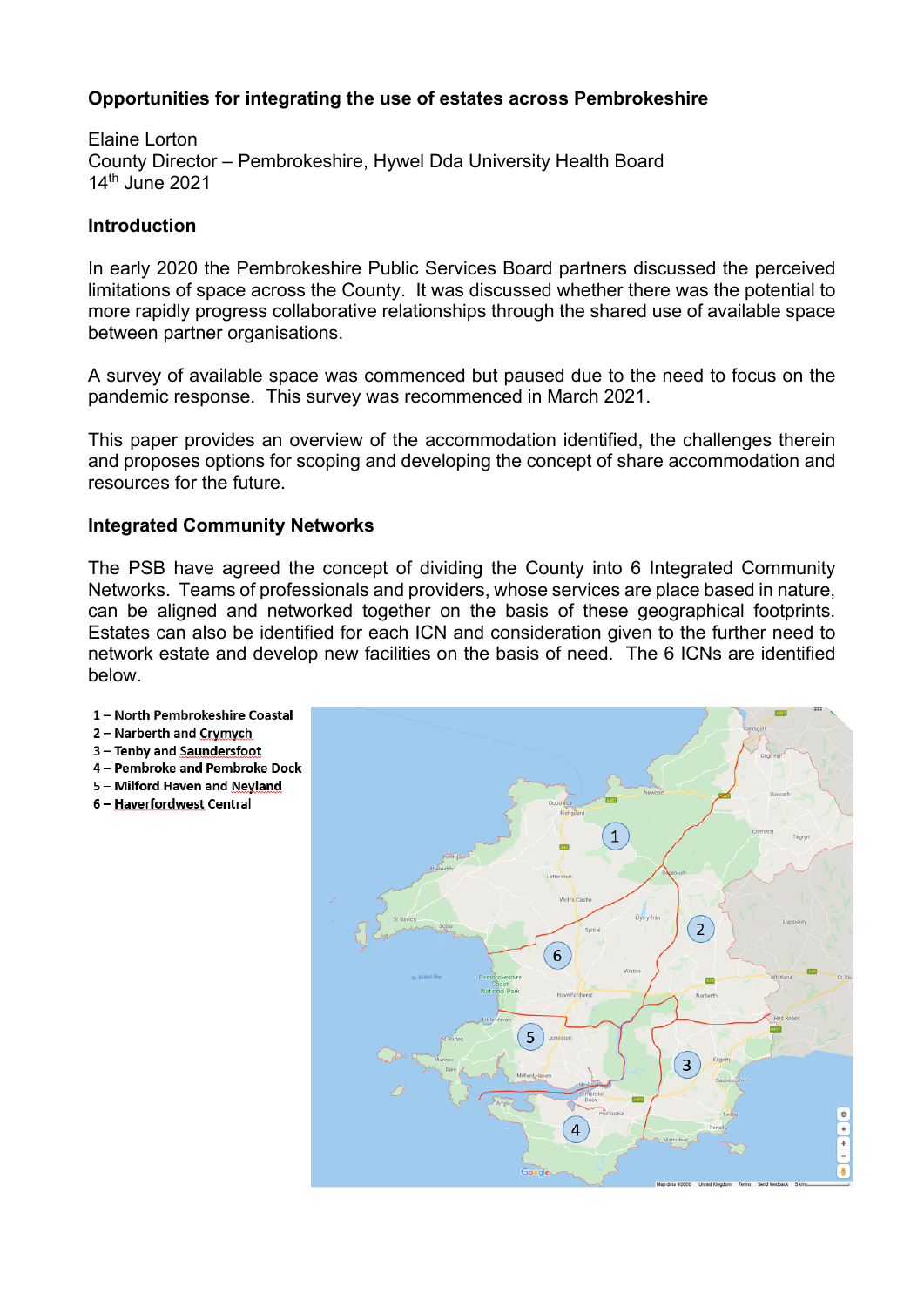#### **Estates Survey**

All PSB partner organisations were asked to contribute to the survey. Responses were received from :

- Dyfed Powys Police
- Hywel Dda University Health Board
- Mid and West Wales Fire Service
- Pembrokeshire Association of Voluntary Services
- Pembrokeshire Coast National Park
- Pembrokeshire College

31 properties were identified and 14 had some potential availability but this was subject to day to day bookings, security for access and covid social distancing restrictions:

| $1_{-}$        | <b>North</b>               | 4              | No available space identified in any premises                   |  |
|----------------|----------------------------|----------------|-----------------------------------------------------------------|--|
|                | Pembrokeshire              |                |                                                                 |  |
|                | Coastal                    |                |                                                                 |  |
| 2 <sub>1</sub> | 8 <sub>l</sub><br>Narberth | 6              | 2 possible available spaces :                                   |  |
|                | Crymych                    |                | Bro Preseli Health Centre - meeting room                        |  |
|                |                            |                | MAWFF M35 Narberth - Lecture room & facilities                  |  |
| 3.             | &<br>Tenby                 | 4              | 2 possible available spaces :                                   |  |
|                | Saundersfoot               |                | MAWFF M37 Tenby - Community room & facilities                   |  |
|                |                            |                | Tenby Cottage Hospital – meeting room                           |  |
|                | 4. Pembroke                | 5              | 2 possible available spaces :                                   |  |
|                | <b>Dock</b>                |                | MAWWF M36 Pembroke Dock - Lecture room & facilities             |  |
|                |                            |                | South Pembrokeshire Hospital – meeting and clinic rooms         |  |
| 5 <sub>1</sub> | Milford Haven              | 5              | 3 possible available spaces :                                   |  |
|                | & Neyland                  |                | MITEC Pembrokeshire College - Various meeting rooms             |  |
|                |                            |                | MAWWF M32 Milford Haven - office space                          |  |
|                |                            |                | Manchester Square Health Centre - mothballed space              |  |
|                |                            |                | available for lease                                             |  |
|                | 6. Haverfordwest           | $\overline{7}$ | 5 possible available spaces                                     |  |
|                | Central                    |                | Pembrokeshire College - Various meeting rooms<br>$\bullet$      |  |
|                |                            |                | MSWWF M31 Haverfordwest – first floor office space<br>$\bullet$ |  |
|                |                            |                | PAVS – limited meeting room space<br>$\bullet$                  |  |
|                |                            |                | Withybush hospital - various meeting rooms                      |  |
|                |                            |                | Bro cerwyn Conference Centre - various meeting rooms            |  |

From the partial review above, a key pressure point is North Pembrokeshire where there is limited opportunity for flexible use of existing space. It should be noted however that the use of all the space identified above was on the basis of appropriate security arrangement being in place and were subject to the providers existing commitments. There was no great abundance of space identified.

This is a small fragment of the space that is in the community and where there are opportunities and benefits of sharing space, for example leisure centres, community halls etc.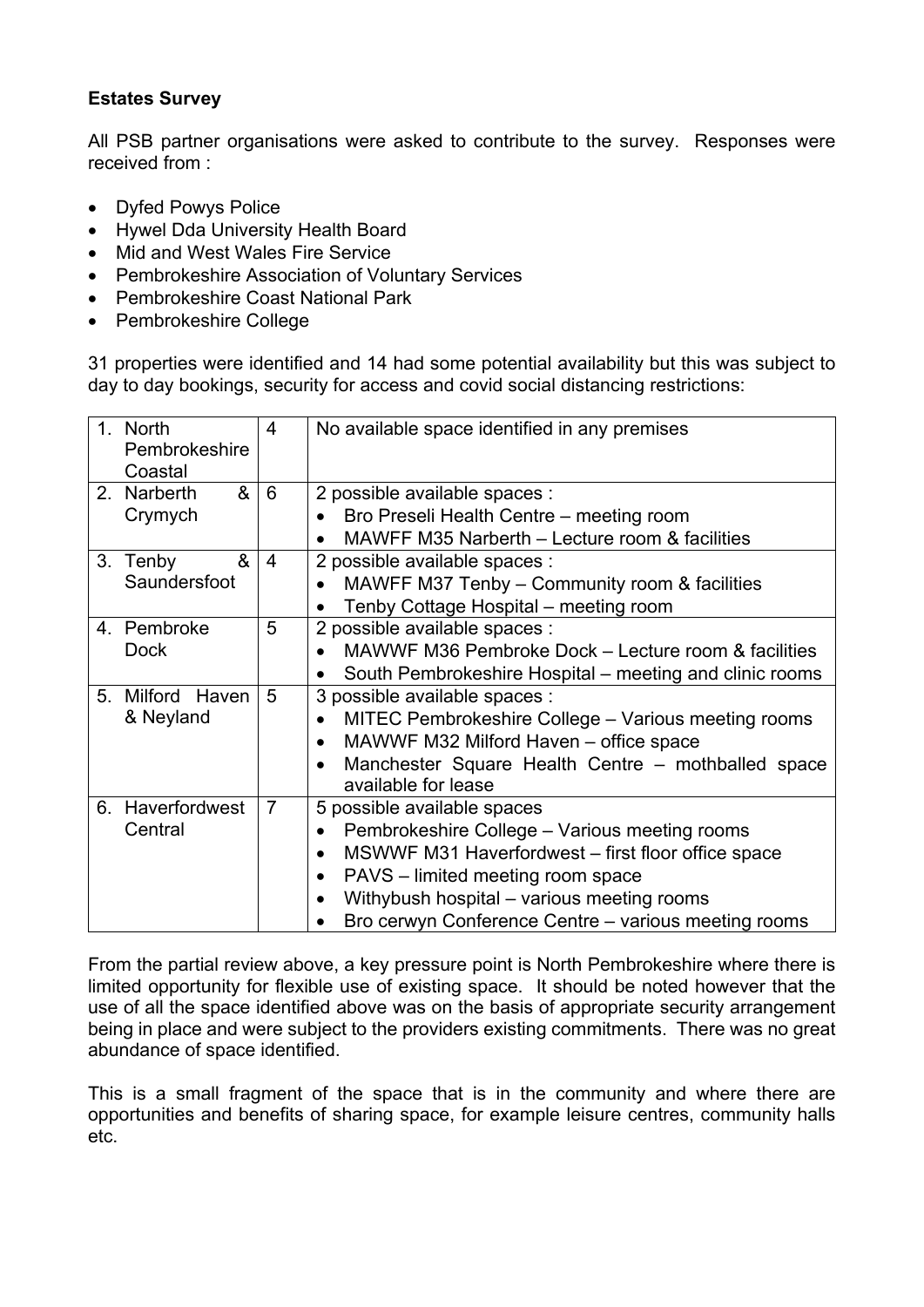#### **Town & Community Halls**

Not mapped into the analysis above are the 160 town and community halls and venues across Pembrokeshire. Each space is different and it would be opportune to map each space across the ICNs and identify those which may have more accessible space for use.

PLANED continue to support community halls in partnership with PAVS via a Community Halls Network within Pembrokeshire. They facilitate routine meetings and events for representatives from those who help manage and run these key community venues, to share good practice, challenges, and also opportunities for collaboration and sharing of resources where appropriate.

In addition, PLANED through its CWBR project in the last three years, has also used key community assets such as village and community halls, to be the focal point for work on engaging residents across communities within the county, to contribute towards local bespoke Well-Being & Resilience Plans.

PLANED also supports the Pembrokeshire Community Halls website, which is under redevelopment at the moment, to better promote and support those key assets now that we are emerging from COVID, and their roles as a central and multi-purpose asset within those communities, will become even more critical based on the learnings of lockdown and the empowerment and resilience of those communities.

#### **Programme Business Case – Health Board**

Current engagement to help inform the next phase of the Programme Business Case is running until 21<sup>st</sup> June. The Health Board's current Planning objectives are informed by our approved strategy articulated in A Healthier Mid & West Wales, approved by Board in November 2018.

- Develop integrated community networks and hubs
- Develop a social model for health and wellbeing
- Produce a final business case by March, 2024 for the implementation of a new hospital in the south of the Hywel Dda area for the provision of urgent and planned care
- Produce and agree the final business case by March 2024 for the repurposing of the Glangwili and Withybush General Hospital sites
- With relevant partners, develop a plan by 2024 to address access, travel, transport and the necessary infrastructure to support the new hospital configuration taking into account the learning from the COVID pandemic
- Fully implement the Bronglais Hospital Strategy over the coming 3 years as agreed at Board in November, 2019 taking into account the learning from the COVID pandemic

It is expected that the development of community infrastructure will run alongside the new hospital development and for Pembrokeshire we have aligned our proposals to each of the 6 Integrated Community Networks. At this point a "Do Most" and "Do Least" option has been scoped to set the context for further development and discussion with partners. The following targeted groups are in the process of being established :

- Fishguard Integrated Health & Wellbeing Centre
- Integrated Health & Wellbeing Centre in Neyland
- Tenby Integrated Health & Wellbeing Campus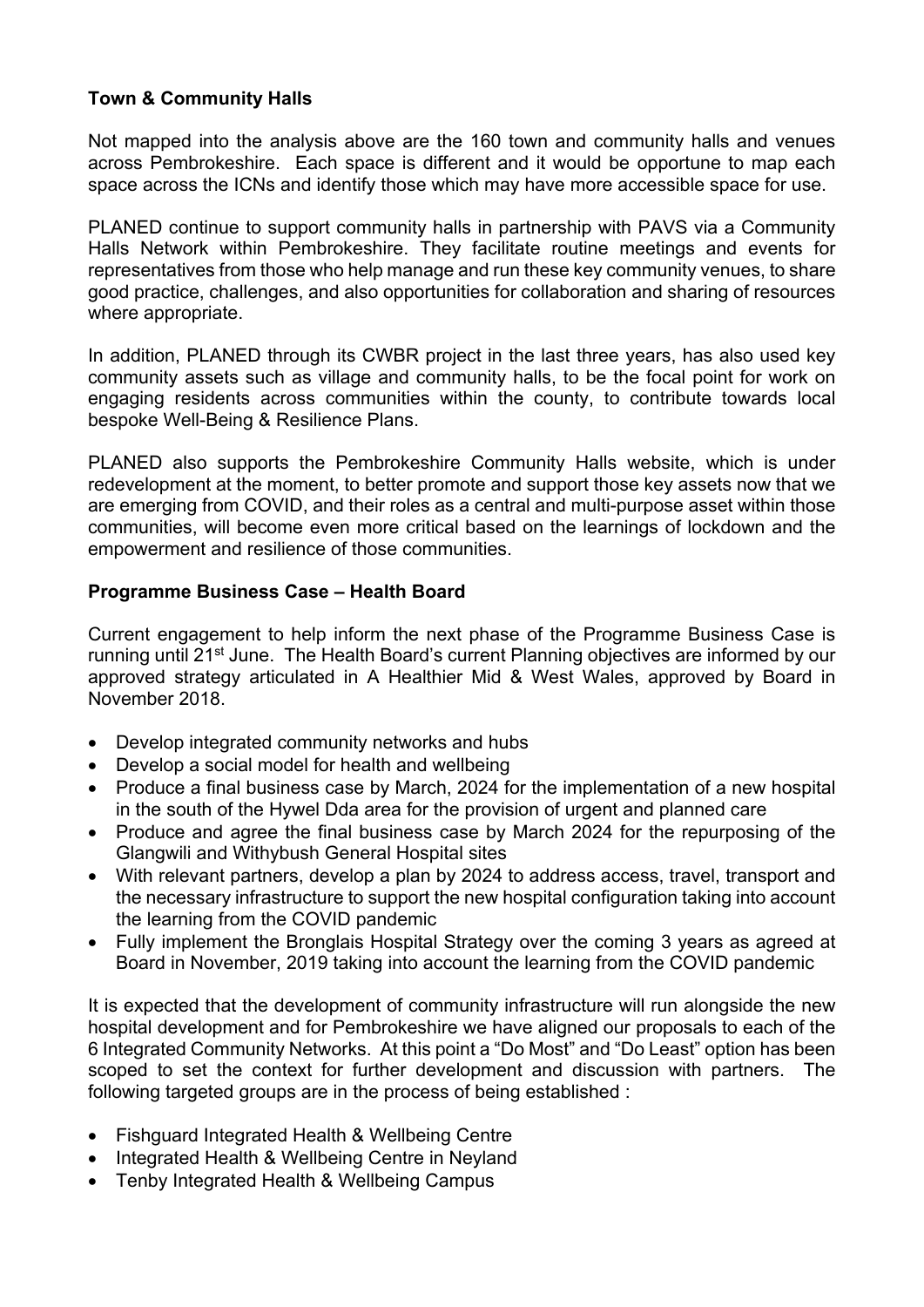It is important that whilst considering the estate need to deliver the social model of health for our population, that we recognise that traditional health space is only one component and that we need to link in with the wider community based assets and opportunities. New technology, which has grown in access and application through the pandemic, will play a key role in how people connect with each other and with formal services.

#### **Recommendations**

- For the PSB to identify further key areas of pressure across the County whereby space or opportunities for local delivery are constrained.
- For the PSB to nominate interested representatives for the initial 3 Health and Wellbeing Centre/Campus development.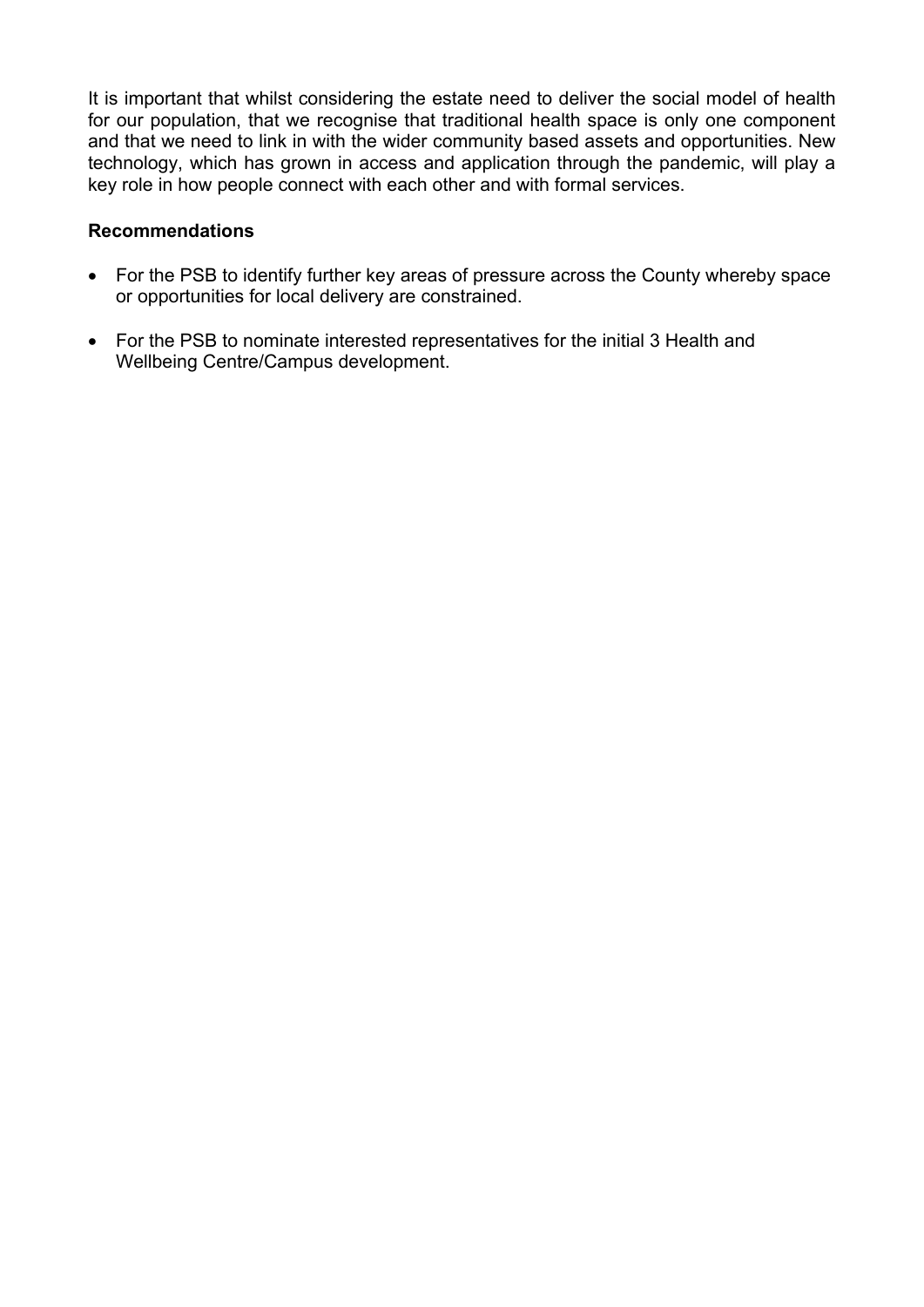## **Options for Community Estate Development – Health Board**

| Integrated                                                                                                                                                                                                                                                                             | <b>Do MOST Option</b>                                                                                                                 | <b>Do LEAST Option</b>                                                     |  |
|----------------------------------------------------------------------------------------------------------------------------------------------------------------------------------------------------------------------------------------------------------------------------------------|---------------------------------------------------------------------------------------------------------------------------------------|----------------------------------------------------------------------------|--|
| <b>Community Network</b>                                                                                                                                                                                                                                                               |                                                                                                                                       |                                                                            |  |
| We will develop an integrated estates and IM&T plan to deliver agile community based services and establish whole County Estates Planning and Occupancy Forum.<br>Develop a joint proposal for community stores and equipment development - based on projected future population need. |                                                                                                                                       |                                                                            |  |
|                                                                                                                                                                                                                                                                                        | Maximising wider public service assets through network in each ICN                                                                    |                                                                            |  |
| North<br>1.                                                                                                                                                                                                                                                                            | Fishguard Integrated Health & Wellbeing Centre to include (further                                                                    | Fishguard Integrated Health & Wellbeing Centre (further scoping            |  |
| Pembrokeshire                                                                                                                                                                                                                                                                          | scoping needed):                                                                                                                      | needed):                                                                   |  |
| Coastal                                                                                                                                                                                                                                                                                | <b>GMS</b> services                                                                                                                   | <b>GMS</b> services<br>$\bullet$                                           |  |
|                                                                                                                                                                                                                                                                                        | Joint community archive and equipment store                                                                                           | Joint community archive and equipment store                                |  |
|                                                                                                                                                                                                                                                                                        | Community clinics<br>٠                                                                                                                | Community clinics<br>٠                                                     |  |
|                                                                                                                                                                                                                                                                                        | Integrated Community Team                                                                                                             | Integrated Community Team                                                  |  |
|                                                                                                                                                                                                                                                                                        | Virtual community clinic hub                                                                                                          | Virtual community clinic hub                                               |  |
|                                                                                                                                                                                                                                                                                        | Community diagnostics and POCT                                                                                                        |                                                                            |  |
|                                                                                                                                                                                                                                                                                        | <b>Community Pharmacy</b>                                                                                                             |                                                                            |  |
|                                                                                                                                                                                                                                                                                        | Solva & St David's GMS estate review and development of                                                                               |                                                                            |  |
|                                                                                                                                                                                                                                                                                        | integrated service model to include:                                                                                                  |                                                                            |  |
|                                                                                                                                                                                                                                                                                        | <b>GMS</b> services                                                                                                                   |                                                                            |  |
|                                                                                                                                                                                                                                                                                        | Third sector                                                                                                                          |                                                                            |  |
|                                                                                                                                                                                                                                                                                        | Virtual community clinic hub                                                                                                          |                                                                            |  |
| Narberth &<br>2.<br>Crymych                                                                                                                                                                                                                                                            | Narberth Integrated Health & Wellbeing Centre - extension of<br>existing building further scoping needed subject to final location of | Narberth Health Centre - minor refurbishment and reconfiguration<br>works. |  |
|                                                                                                                                                                                                                                                                                        | new hospital.                                                                                                                         | Clynderwen Pharmacy SLA to support outreach and virtual community          |  |
|                                                                                                                                                                                                                                                                                        | Clynderwen Pharmacy SLA to support outreach and virtual                                                                               | clinics.                                                                   |  |
|                                                                                                                                                                                                                                                                                        | community clinics.                                                                                                                    |                                                                            |  |
|                                                                                                                                                                                                                                                                                        |                                                                                                                                       |                                                                            |  |
| Tenby $\overline{\mathbf{g}}$<br>3.                                                                                                                                                                                                                                                    | Tenby Integrated Health & Wellbeing Campus to be developed                                                                            | Tenby Cottage Hospital                                                     |  |
| Saundersfoot                                                                                                                                                                                                                                                                           | including (further scoping needed):                                                                                                   | Repurposing day unit area                                                  |  |
|                                                                                                                                                                                                                                                                                        | <b>GMS</b>                                                                                                                            | Improve parking solution<br>$\bullet$                                      |  |
|                                                                                                                                                                                                                                                                                        | <b>Community Pharmacy</b>                                                                                                             | Improve access between TCH and GP practice                                 |  |
|                                                                                                                                                                                                                                                                                        | Walk In Centre                                                                                                                        |                                                                            |  |
|                                                                                                                                                                                                                                                                                        | Integrated Community Team<br>٠                                                                                                        | Develop collaboration and partnership working plan to move towards         |  |
|                                                                                                                                                                                                                                                                                        | Virtual community clinic hub & outpatient clinics                                                                                     | Campus solution                                                            |  |
|                                                                                                                                                                                                                                                                                        | Radiology<br>٠                                                                                                                        |                                                                            |  |
|                                                                                                                                                                                                                                                                                        | <b>Community Dental</b>                                                                                                               |                                                                            |  |
|                                                                                                                                                                                                                                                                                        | <b>Community Optometry</b>                                                                                                            |                                                                            |  |
|                                                                                                                                                                                                                                                                                        | Therapy clinics and services                                                                                                          |                                                                            |  |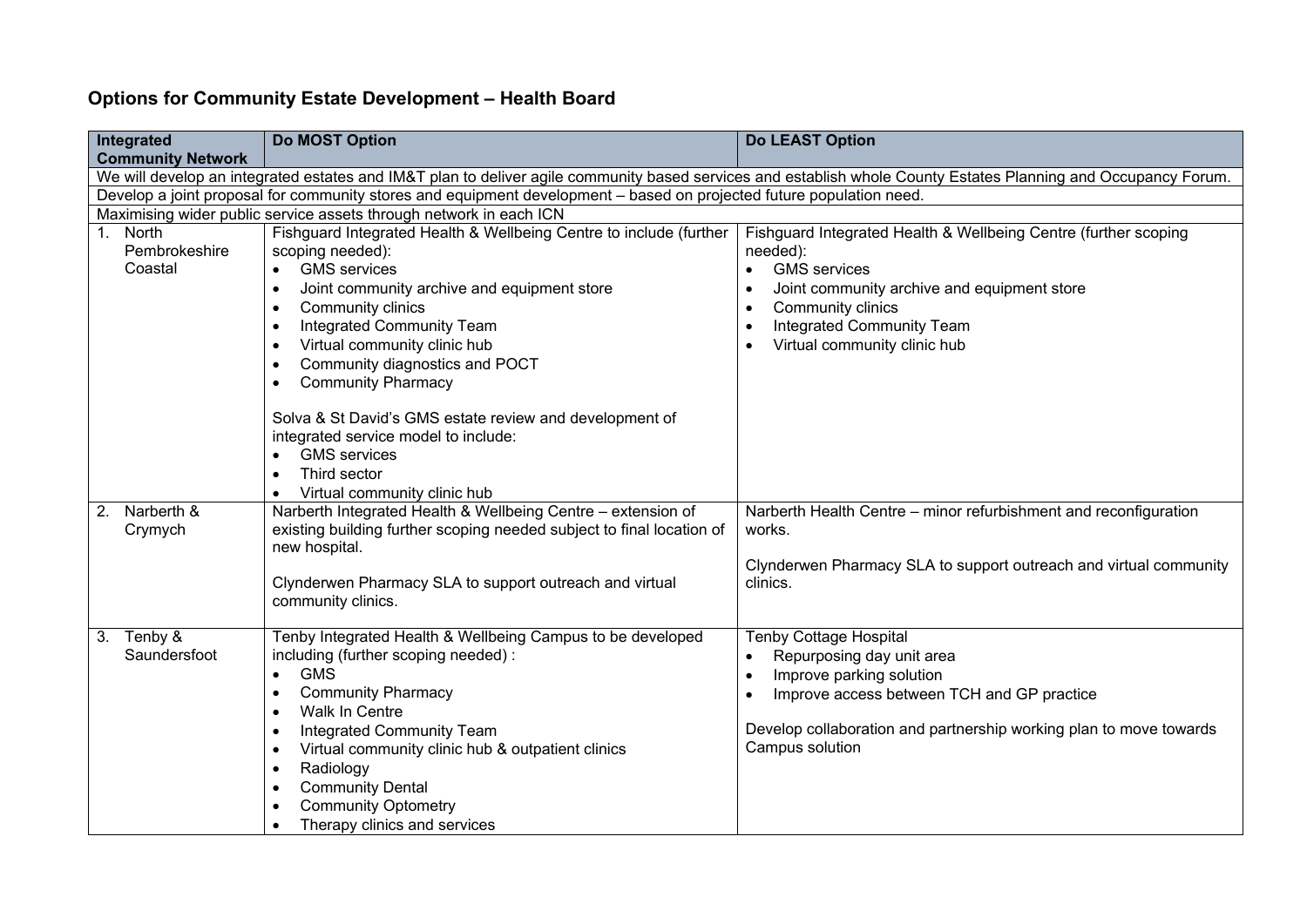|                        | Community diagnostics and POCT<br>$\bullet$                                    |                                                                           |
|------------------------|--------------------------------------------------------------------------------|---------------------------------------------------------------------------|
| 4. Pembroke &          | Review of branch site for GP Practice                                          | Review of branch site for GP Practice                                     |
| Pembroke Dock          |                                                                                |                                                                           |
|                        | South Pembrokeshire Rehabilitation Centre for Excellence to be                 | South Pembrokeshire Rehabilitation Centre for Excellence to be            |
| We will develop an     | developed including (further scoping needed):                                  | developed including (further scoping needed):                             |
| options paper to       | Virtual community clinic hub & outpatient clinics<br>$\bullet$                 | Virtual community clinic hub & increasing outpatient clinics<br>$\bullet$ |
| develop CRDU based     | Radiology, community diagnostics & POC<br>$\bullet$                            | Improved signage<br>$\bullet$                                             |
| on the outcome of the  | Community resourcefulness and green services hub including<br>$\bullet$        | Radiology<br>$\bullet$                                                    |
| PCC Day                | a wellbeing café                                                               | Community resourcefulness and green services hub including a<br>$\bullet$ |
| Opportunities review - | Community group, education and activity space<br>$\bullet$                     | wellbeing café                                                            |
| align with WGH Day     | Outpatient rehabilitation suite<br>$\bullet$                                   | Enhanced accessibility including lift replacement<br>$\bullet$            |
| Rehab                  | Inpatient rehabilitation suite including specialist neuro-rehab /<br>$\bullet$ | Mortuary improvement<br>$\bullet$                                         |
|                        | stroke etc                                                                     | Solar car port & panels<br>$\bullet$                                      |
|                        | Joint community archive and equipment store<br>$\bullet$                       | Sluice replacement in leg ulcer room<br>$\bullet$                         |
|                        | Enhanced accessibility including lift replacement<br>$\bullet$                 |                                                                           |
|                        | Mortuary improvement & bereavement suite<br>$\bullet$                          | Pembroke Dock Integrated Health & Wellbeing Centre improvements :         |
|                        | Solar car port & panels<br>$\bullet$                                           | Improved car parking - disabled access bays<br>$\bullet$                  |
|                        |                                                                                | Install disabled access front doors<br>$\bullet$                          |
|                        | Pembroke Dock Integrated Health & Wellbeing Centre                             | Infection prevention & control blinds<br>$\bullet$                        |
|                        | improvements :                                                                 | Refurbish dental suite to generic clinic room<br>$\bullet$                |
|                        | Improved car parking - disabled access bays                                    | Enhanced storage<br>$\bullet$                                             |
|                        | Reception area access and improvement<br>$\bullet$                             | Enhanced baby change facilities<br>$\bullet$                              |
|                        | Increasing clinic rooms<br>$\bullet$                                           | Solar panels<br>$\bullet$                                                 |
|                        | Improving office space to support flexible & virtual working                   |                                                                           |
|                        | Solar panels<br>$\bullet$                                                      |                                                                           |
| Milford Haven &<br>5.  | Integrated Health & Wellbeing Centre in Neyland including (further             | Review space in Manchester Square to consider extension to lease for      |
| Neyland                | scoping needed):                                                               | additional clinic space.                                                  |
|                        | <b>GMS</b><br>$\bullet$                                                        |                                                                           |
|                        | <b>Community Pharmacy</b><br>$\bullet$                                         | Milford Haven Health Centre improvements including:                       |
|                        | Virtual community clinic hub<br>$\bullet$                                      | Install disabled access front doors                                       |
|                        | Community diagnostics and POCT                                                 | Enhanced reception area<br>$\bullet$                                      |
|                        |                                                                                | Enhanced storage<br>$\bullet$                                             |
|                        | Milford Haven Integrated Health & Wellbeing Centre (further                    | Enhanced baby change facilities<br>$\bullet$                              |
|                        | scoping needed):                                                               | Enhanced office space                                                     |
|                        | Joint community archive and equipment store<br>$\bullet$                       |                                                                           |
|                        | Community clinics<br>$\bullet$                                                 |                                                                           |
|                        | Virtual community clinic hub<br>$\bullet$                                      |                                                                           |
|                        | Community diagnostics and POCT                                                 |                                                                           |
|                        | Specialist nursing hub<br>$\bullet$                                            |                                                                           |